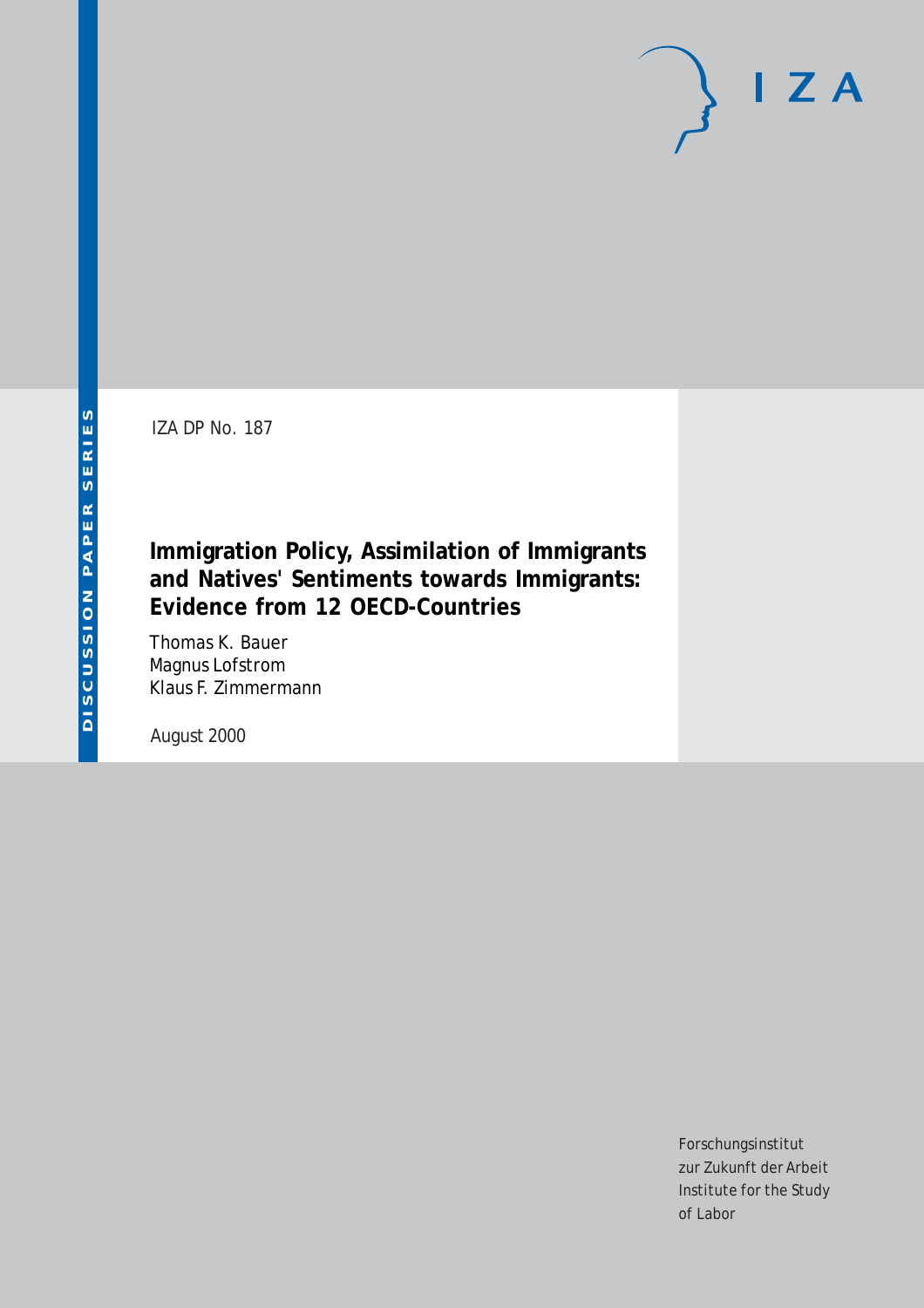# **Immigration Policy, Assimilation of Immigrants and Natives' Sentiments towards Immigrants: Evidence from 12 OECD-Countries**

### **Thomas K. Bauer**

*CEPR, London, Bonn University and IZA, Bonn* 

## **Magnus Lofstrom**

*IZA, Bonn* 

## **Klaus F. Zimmermann**

*Bonn University, DIW, Berlin, CEPR, London and IZA, Bonn* 

Discussion Paper No. 187 August 2000

IZA

P.O. Box 7240 D-53072 Bonn Germany

Tel.: +49-228-3894-0 Fax: +49-228-3894-210 Email: iza@iza.org

This Discussion Paper is issued within the framework of IZA's research area *Mobility and Flexibility of Labor Markets*. Any opinions expressed here are those of the author(s) and not those of the institute. Research disseminated by IZA may include views on policy, but the institute itself takes no institutional policy positions.

The Institute for the Study of Labor (IZA) in Bonn is a local and virtual international research center and a place of communication between science, politics and business. IZA is an independent, nonprofit limited liability company (Gesellschaft mit beschränkter Haftung) supported by the Deutsche Post AG. The center is associated with the University of Bonn and offers a stimulating research environment through its research networks, research support, and visitors and doctoral programs. IZA engages in (i) original and internationally competitive research in all fields of labor economics, (ii) development of policy concepts, and (iii) dissemination of research results and concepts to the interested public. The current research program deals with (1) mobility and flexibility of labor markets, (2) internationalization of labor markets and European integration, (3) the welfare state and labor markets, (4) labor markets in transition, (5) the future of work, (6) project evaluation and (7) general labor economics.

IZA Discussion Papers often represent preliminary work and are circulated to encourage discussion. Citation of such a paper should account for its provisional character.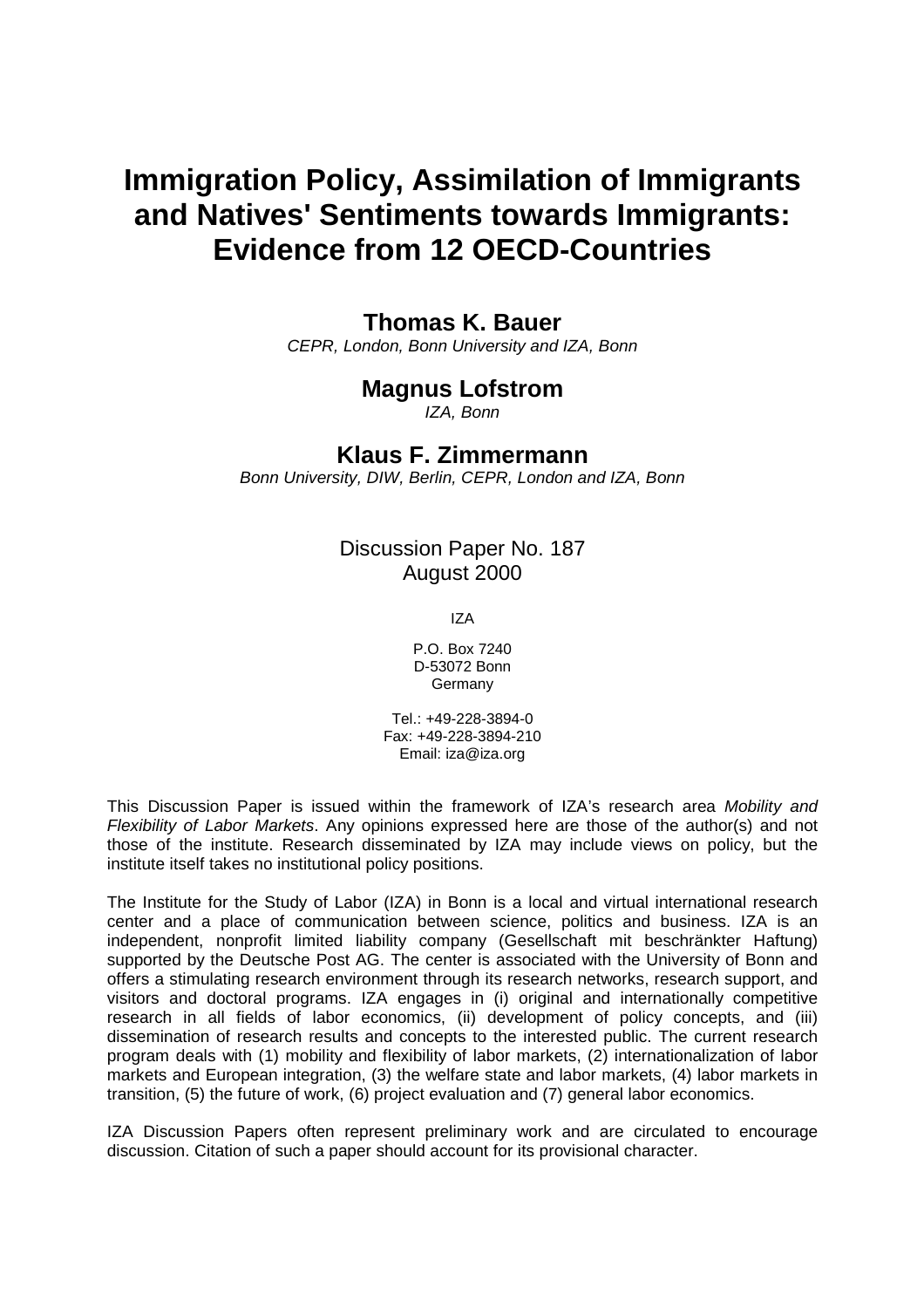IZA Discussion Paper No. 187 August 2000

# **ABSTRACT**

# **Immigration Policy, Assimilation of Immigrants and Natives' Sentiments towards Immigrants: Evidence from 12 OECD-Countries**<sup>∗</sup>

As in the U.S. and Canada, migration is a controversial issue in Europe. This paper explores the possibility that immigration policy may affect the labor market assimilation of immigrants and hence natives' sentiments towards immigrants. It first reviews the assimilation literature in economics and the policy approaches taken in Europe and among the traditional immigration countries. Second, a new analysis of individual data from the OECD countries studies sentiments concerning immigration and the determinants of these sentiments is presented. Natives in countries that receive predominantly refugee migrants are relatively more concerned with immigrations impact on social issues such as crime than on the employment effects. Natives in countries with mostly economic migrants are relatively more concerned about loosing jobs to immigrants. However, the results also suggest that natives may view immigration more favorably if immigrants are selected according to the needs of the labor markets. Possible benefits of such a policy are that it may moderate social tensions in regards to migration and contribute to a better economic performance of the respective countries.

JEL Classification: J61, F22

Keywords: Assimilation of migrants, European migration policies, sentiments towards migrants

Klaus F. Zimmermann IZA P.O. Box 7240 D-53072 Bonn Germany Tel.: +49 228 38 94 200 Fax: +49 228 38 94 210 Email: zimmermann@iza.org

<sup>∗</sup> We are grateful to Jörgen Hansen, Marc Regets, Lena Schröder, Zhihao Yu, the participants of the Swedish Economic Council's conference on "The Assimilation of Immigrants in the Labour Market", Stockholm, Sweden, March 13, 2000 and the International Economic Association Conference on "Globalisation and Labour Markets", University of Nottingham, UK, 7th – 8th July 2000 as well as an anonymous referee for their helpful comments on earlier drafts of this paper.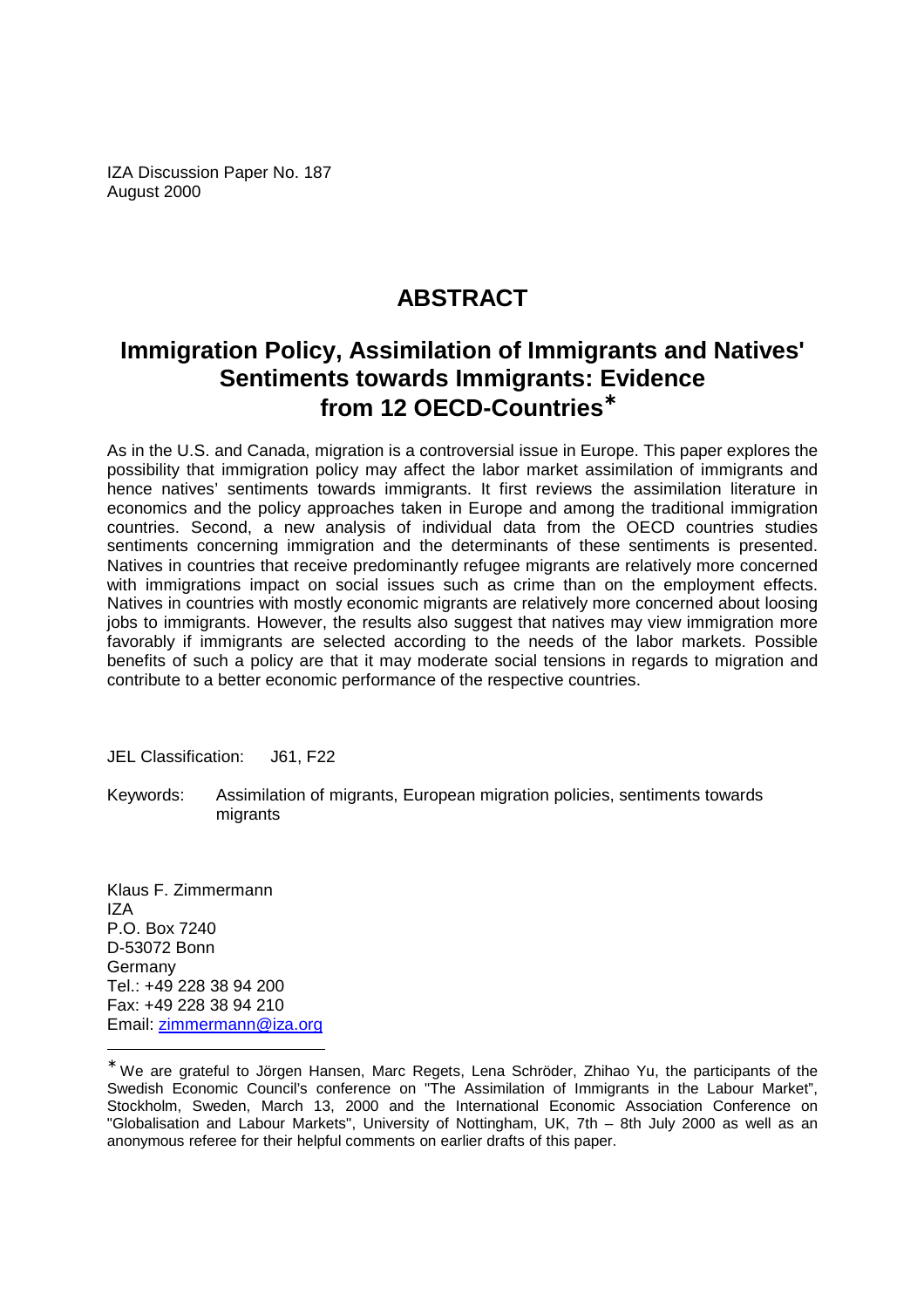#### **I. Introduction**

Immigration policies vary greatly across countries, both historically and currently, and are often at the center of public debate. For example, in May 2000 the German government introduced a so-called *green card* for Non-EU IT-specialists to meet the excess demand for IT-specialists in Germany and to ensure the development and competitiveness of the German information sector. The introduction of this *green card* represents a dramatic change of German immigration policy, which concentrated so far on the regulation of the immigration of ethnic Germans from Eastern Europe, family migrants and asylum seekers. Similarly, U.S. senators Orin Hatch and Spencer Abraham recently introduced a bill that would increase the number of H-1B visas, six-year temporary visas granted to foreigners with college degrees, from 115,000 to 195,000 for the next three years. This is also an example of a proposed change in immigration policy. U.S. immigration policy has in the past primarily focused on regulating permanent immigration. Although the proposed change in the U.S. is in regards to temporary migration, it is likely to have an impact on a more long-term basis. Other countries, like Germany, have attempted to promote temporary immigration to meet current labor demands just to find that these migrants to a large extent settle permanently.

Generally, an immigration policy is designed to give preference to certain groups. For example, U.S. immigration laws give priority to individuals whose family members already reside there. Canada has implemented a point system that favors individuals with certain characteristics reflecting labor market demands. Although there is free movement of people within the European Union, laws differ across member countries in entry requirements for citizens of non-member countries. In Germany, preference is given to ethnic Germans. Sweden places no restriction on migration from the Nordic countries, including non-EUmember Norway, and allocates entry visas generously to asylum seekers and refugees.

The choice of immigration policy affects the growth and performance of an economy, the characteristics of the immigrants a country receives, as well as the perception of immigrants by the native born population. If a policy stressing labor market demands is implemented, it is also quite likely that the immigrants will perform relatively well in the labor market and hence assimilate rather rapidly and contribute to the growth and the performance of the economy. If humanitarian criteria are used in determining entry into the country, i.e. by concentrating on refugees, success in the labor market may be harder to come by for these immigrants, since their skills may be less transferable. Here, the difference in human capital between immigrants and natives is likely to be greater. Hence, assimilation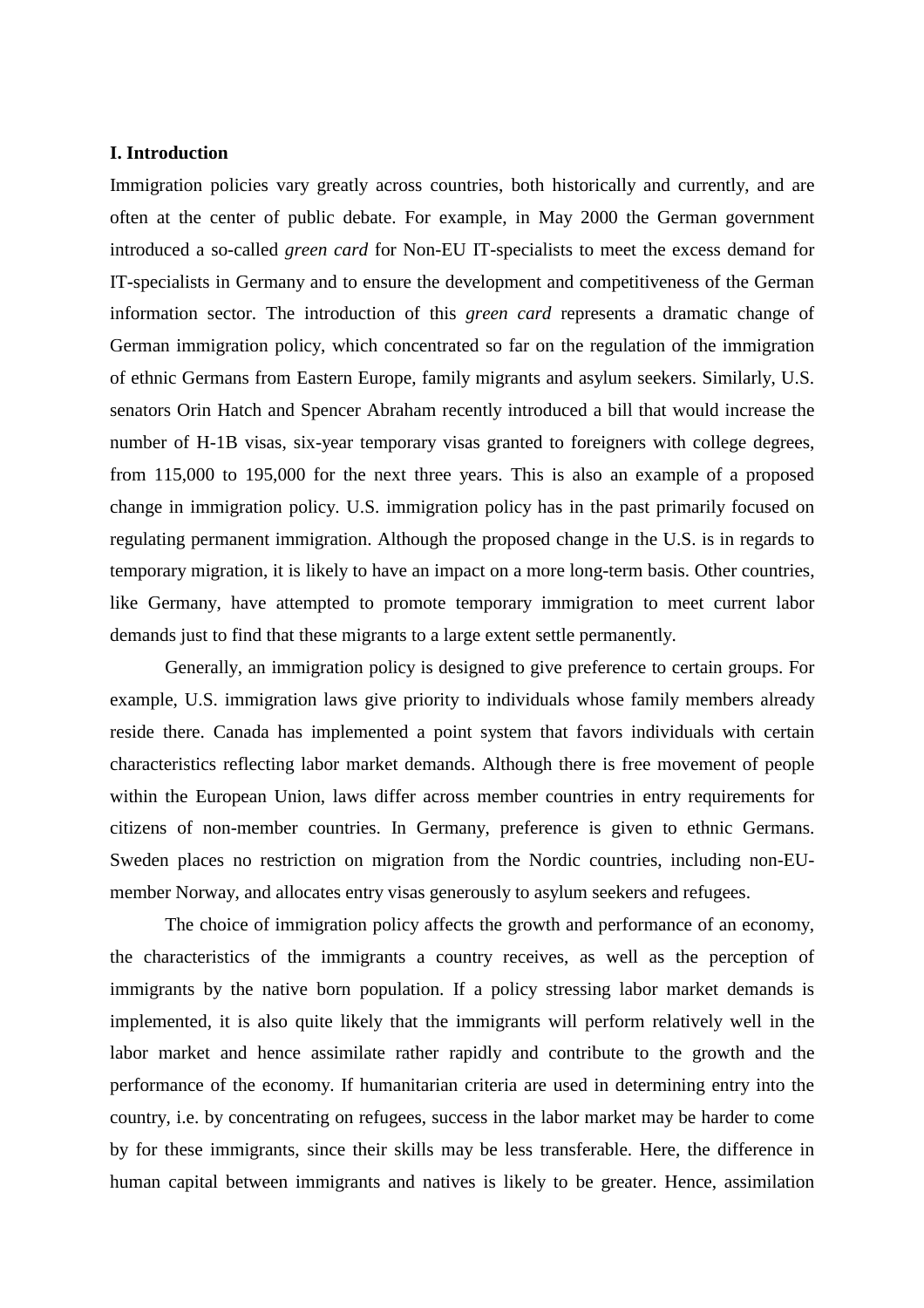may be less likely to take place and the costs of integrating these migrants into the society and the labor market might be high.

This also means that the immigration policy indirectly determines who gains and who loses from immigration. Assuming that factor quantities are determined exogenously, economic theory tells us that groups of natives who are gross substitutes to immigrants will suffer and groups of natives who are gross complements will benefit from immigration.<sup>1</sup> For example, it may be argued that low skilled immigration is likely to benefit native high skilled workers, while high skilled migration may benefit native low-skilled workers. As long as migrants bring no capital with them, native capital owners will gain from migration. It should then be no surprise that sentiments towards immigrants are likely to depend on education or skill levels.

In the following section we describe the different immigration policies of the main receiving countries by differentiating between the traditional immigration countries (Australia, Canada, New Zealand and the U.S.), immigration countries with either postcolonial immigration or active recruitment (Austria, Germany, the Netherlands, Sweden, Norway and the UK) and the new immigration countries (Italy, Ireland and Spain). In Section III we provide a brief discussion of the theory of immigrant assimilation. This section further surveys the existing empirical evidence on the effects of immigration policy on the labor market assimilation of immigrants and the evidence on immigrant assimilation in Europe. We complement this literature research with an own original analysis using an alternative measure of assimilation, using data on sentiments concerning migrants. It may be argued that if immigrants assimilate, or do well in the labor market, natives' attitudes will be more favorable towards immigrants. The effects of immigration policy on natives' sentiments using individual data from 12 OECD countries are analyzed in Section IV. Section V concludes.

#### **II. Immigration Policy**

Past immigration policies has led to different compositions of, and attitudes towards, immigrants. In general, three types of immigration countries can be differentiated. For the traditional immigration countries (Australia, Canada, New Zealand and the United States) immigration was essential for the founding and the development of these countries. In addition, they are unique compared to the other types of immigration countries in that they still encourage immigration for permanent settlement on a significant scale. The second type of immigration countries are European countries with either post-colonial immigration,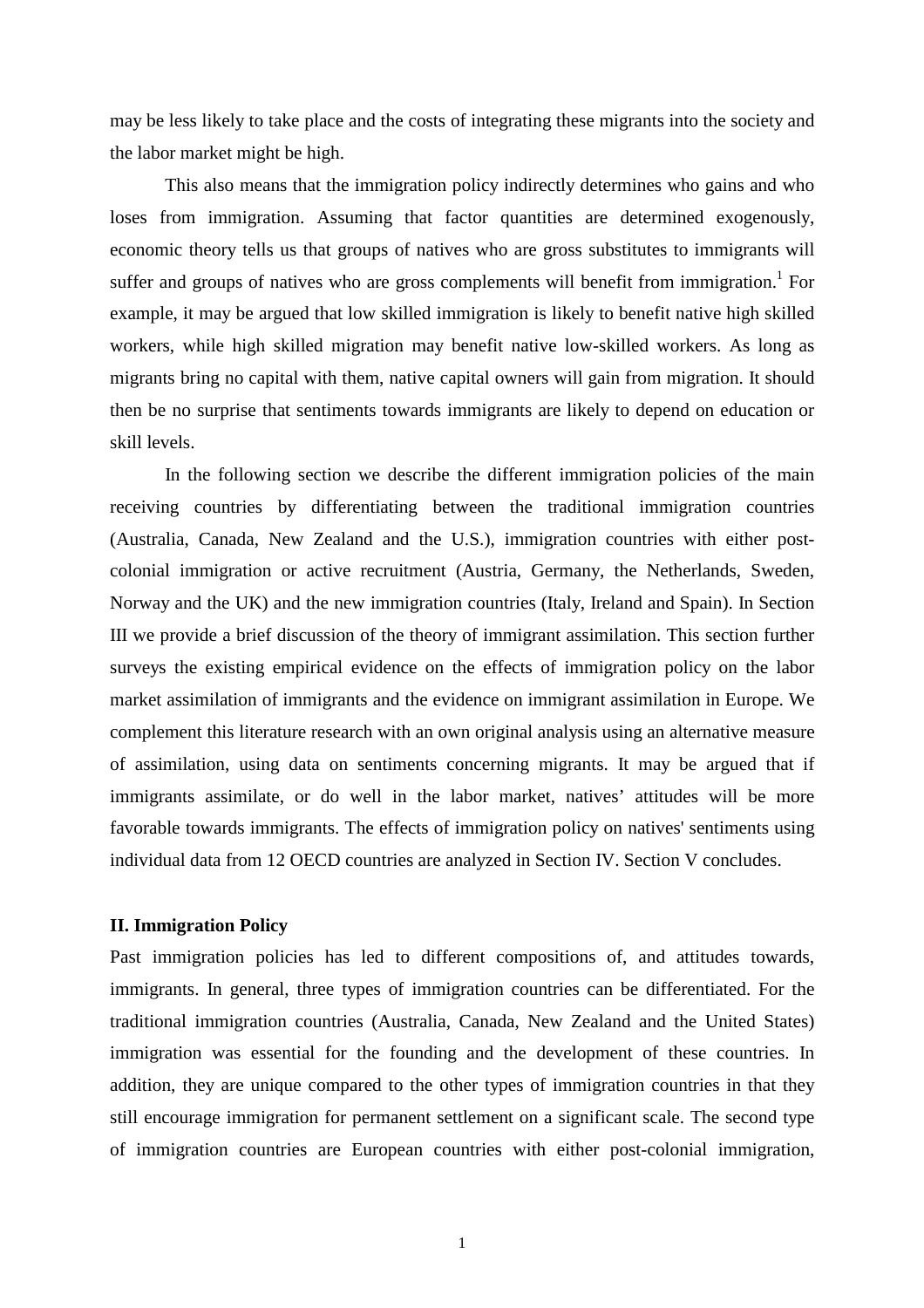(predominantly the United Kingdom, France and the Netherlands) or active labor recruitment, often seen as temporary migration (for example Austria, Germany and Sweden). Immigration in Europe became important after World War II while the traditional immigration countries displayed large inflows of migrants in the  $19<sup>th</sup>$  century. Different from the traditional immigration countries, mass immigration in Europe occurred when these countries were already economically developed nations. Finally, some European countries just recently transformed from emigration to immigration countries (e.g. Ireland, Italy and Spain). Apart from return migration, these countries do not have a long experience with the inflow of foreign workers and are just developing immigration policies. In what follows, we will briefly describe the differences in the migration policy between and within the three types of immigration countries.

#### *Traditional Immigration Countries*

The traditional immigration countries Australia, Canada, New Zealand and the United States have had explicit immigration policies throughout the century. Australia, Canada and New Zealand have a similar history of immigration and maintain roughly similar immigration policies.<sup>2</sup> In all three countries immigration was mainly subject to a list of preferred source countries, which consisted mainly of the UK, Western Europe and North America. Over time, these countries changed their policy away from the preference for specific countries towards a selection of immigrants based on their labor market characteristics. Contrary to the other traditional immigration countries' policy, the US immigration policy stresses family reunification and not labor market skills. As mentioned in the introduction, one exception is the group of foreign workers who enter on the temporary H-1B visas. Next, we will illustrate differences in historical and current immigration policies across countries.

 Prior to the 1920s, immigration into the United States was relatively unrestricted. However, by the 1920s the US implemented a policy using national origin to determine who was to be given an entry visa or not. The 1965 Amendments to the Immigration and Nationality Act repealed the national origin restrictions and made family re-unification the main criterion in deciding who is allowed to immigrate to the US. The policy favoring family re-unification is still in place in the U.S., although visas are currently also allocated based on employment preferences. However, the visas granted due to employment preferences remain a small share of all visas granted. According to the Immigration and Naturalization Service's

 $\frac{1}{1}$ 

<sup>&</sup>lt;sup>1</sup> Greenwood and McDowell (1986) and Friedberg and Hunt (1995) survey the literature on the labor market effects of immigration.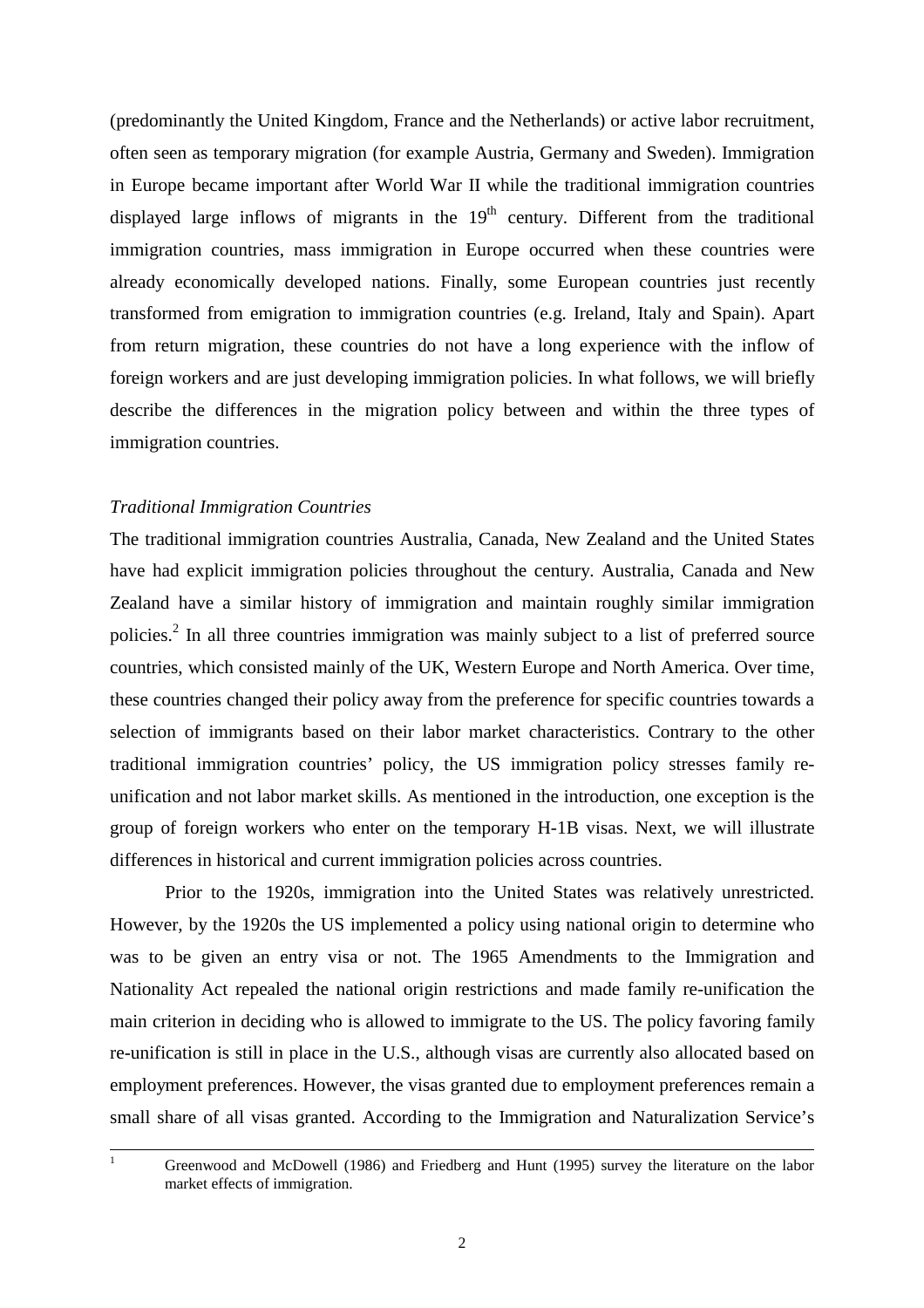Annual Report in 1998, 11.7 percent of the immigrants admitted into the US were in the category of employment-based preferences.

In 1967 Canada adopted a point system to allow the selection of immigrants on the basis of their ability to meet Canadian labor market needs. The recent Canadian immigration policy is based on three main objectives: social, humanitarian and economic.<sup>3</sup> Following these objectives, immigrants are essentially grouped into three broad admission classes: (i) the family class (spouses, fiancées, dependent children, parents and grandparents who will not enter the labor market) which corresponds to the social stream of immigration; (ii) refugees which corresponds to the humanitarian immigration stream; and (iii) independent migrants which corresponds to the economic stream. Economic migrants could be further grouped into three classes: business migrants, independent migrants and assisted relatives, where the latter two types have to go through a point system which helps to select the migrants according to skills needed in the Canadian labor market. Over time, however, the number of immigrants screened via the point system decreased from over 70 percent before 1976 to below 30 percent in the period from 1975-1982 and further to 14 percent of the total flow in the mid 1980s. This trend appears to have been reversed in the 1990s. For example, in 1995 48 percent of the immigrants in Canada either immigrated as skilled workers or as business immigrants.

The history of the immigration policy in New Zealand is similar to Canada (Winkelmann, 1999). Even though New Zealand had several specific immigration programs promoting the immigration of workers with specific skills and occupations in high demand, immigration was mainly restricted to persons from specific source countries (especially Britain and Ireland). In 1991 New Zealand introduced a point system similar to the one in Canada. In contrast to Canada and Australia, however, the majority of immigrants (61 percent in 1996) in New Zealand are subject to the selection through the point system. In 1995, 75 percent of all migrants to New Zealand entered through the economic category.

#### *Immigration in Europe*

Post World War II can be divided into four phases of immigration into Europe: i) periods of post-war adjustment and de-colonization, ii) labor migration, iii) restrained migration, and iv) dissolution of socialism and afterwards (Schmidt and Zimmermann, 1992; Zimmermann, 1995). The first period covers the years between 1945 and the early 1960s. In this period

See DeVoretz and Laryea (1999) for a survey of the Canadian immigration policy.

 $\frac{1}{2}$ <sup>2</sup> Winkelmann (1999) provides a survey of the migration policy in New Zealand and Devoretz and Laryea (1999) for Canada. A short description of the Australian point system is given by Miller (1999). 3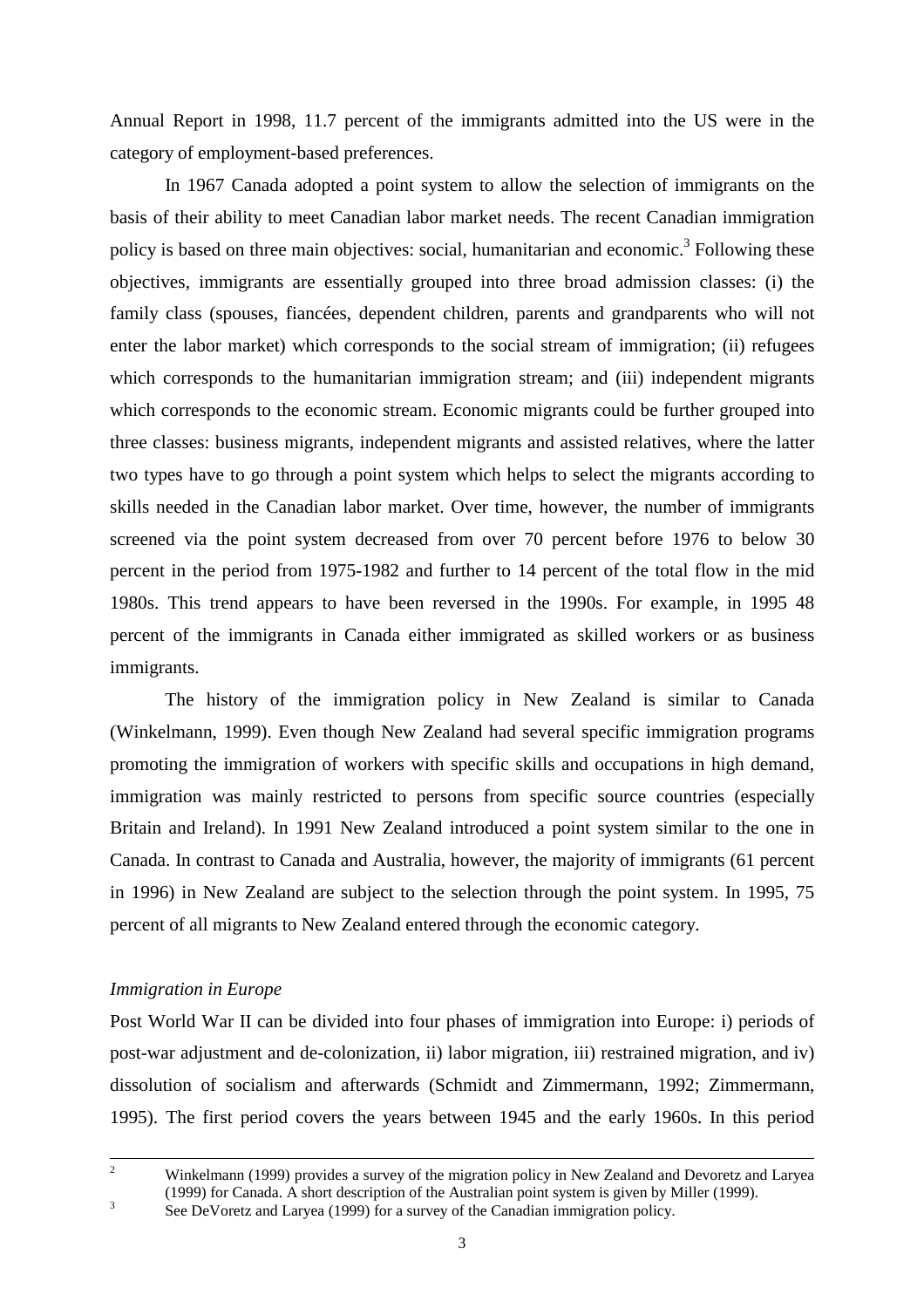Germany experienced an inflow of about 20 million people displaced by the war. Great Britain, France, Belgium and the Netherlands were affected by return migration from European colonists and the inflow of workers from former overseas territories. The Netherlands, for example, experienced an inflow of about 70,000 immigrants from Indonesia in 1946, followed by a second wave of additional 60,000 immigrants in 1950 when Indonesia became independent (van Ours and Veenman, 1999).

Strong economic growth and the resulting labor shortages in the second half of the 1950s and the 1960s induced some European countries to open their countries for immigration. Some of the countries even established an active recruitment policy. Germany, for example introduced a guest worker system by means of a series of treaties with Italy, Spain, Greece, Turkey, Morocco, Portugal, Tunisia and Yugoslavia. Similar to Germany, Austria, the Netherlands and Sweden actively recruited unskilled workers from Southern European countries.<sup>4</sup> Net immigration to the north from the Mediterranean countries in the period from 1955-1973 amounted to about 5 million migrants (Zimmermann, 1995).

In the face of increasing social tensions and the fear of recessions after the first oil price shock, the period of active recruitment stopped in all of Europe. After 1973, immigration policy in the guest worker/labor recruitment countries became more restrictive. Although the guest worker program was designed for temporary migration, return migration was difficult to induce (Dustmann, 1996). Furthermore, the guest worker countries continued to allow entry of family members of former immigrants. Hence, immigration in the period from 1974-1988 was largely determined by family reunification.

Since 1988, immigration to Western Europe has been dominated by east-west migration and the inflow of asylum seekers and refugees. Large parts of the East-West migration were ethnic Germans, who migrated to Germany (Bauer et al., 1999). According to estimates of the United Nations High Commissioner for Refugees, the total number of asylum seekers and refugees in Europe in 1987 was about 190,000 but increased to 700,000 by 1992. Whereas in the 1970s and 1980s asylum seekers originated mainly in Africa and Asia, the inflow of asylum seekers and refugees from European countries increased significantly in the 1990s. This development resulted mainly from the political confusion in the former socialist states in Eastern Europe induced by the fall of the iron curtain, the war in the former Yugoslavia and the clashes between Turks and Kurds in the southeast of Turkey.

Around 1992 some European countries made the immigration of asylum seekers and refugees more restrictive. Germany, for example, changed the respective article in the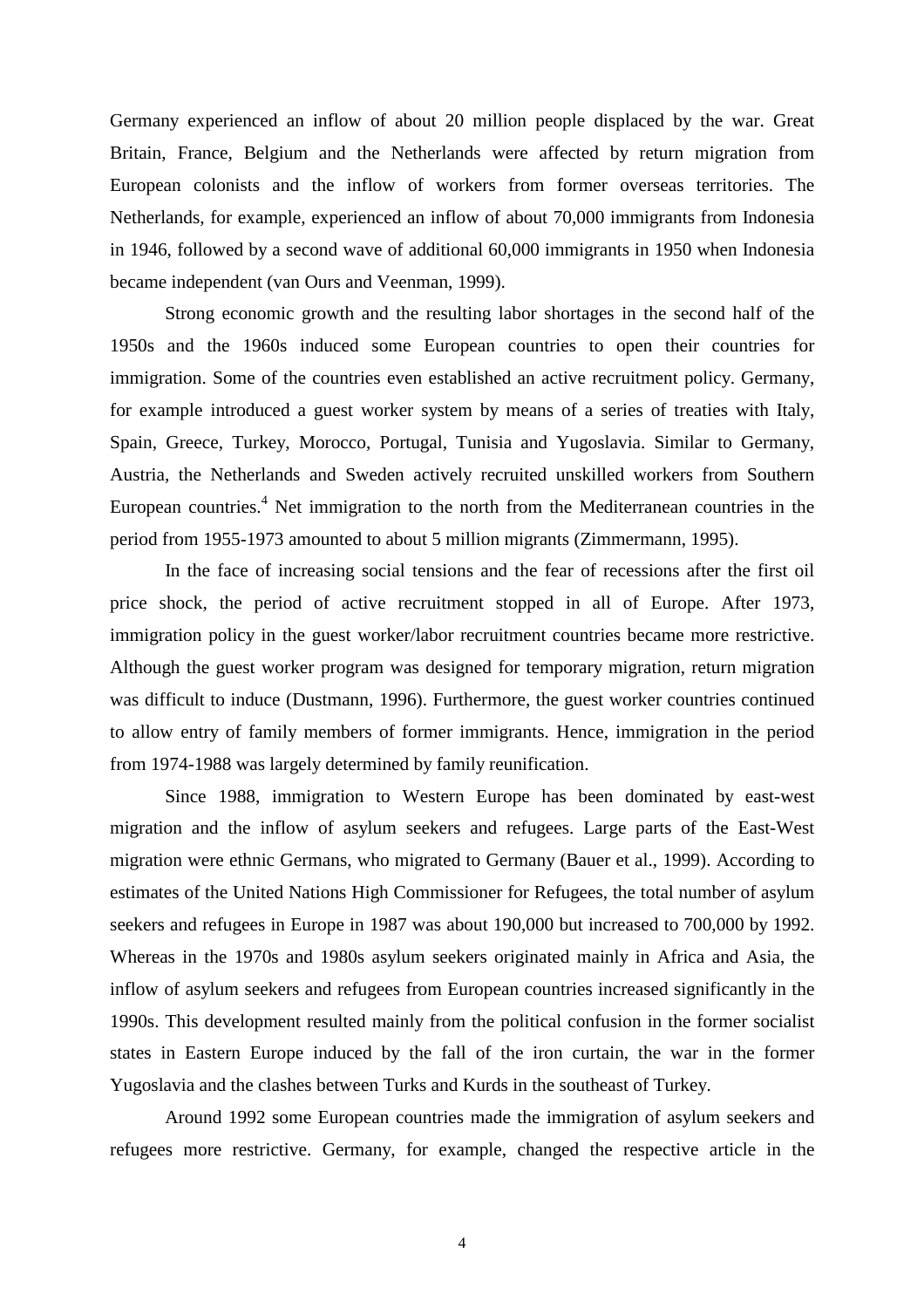constitution to reduce the inflow of asylum seekers. This alteration allowed for sending back asylum seekers arriving from member states of the European Union or other countries, which are defined to be "safe" by law. Following the changes in asylum policy, the inflow of asylum seekers and refugees to several European countries dropped significantly after 1992. In 1995, "only" about 300,000 asylum seekers migrated to Europe. Note that much of the decrease in the number of asylum seekers and refugees was due to the end of the war in former Yugoslavia. There has also been a recent decrease in the number of asylum seekers in the UK attributed to restrictions in welfare benefit to this group (SOPEMI, 1999). It should also be noted that most European countries did not further restrict their refugee and asylum policies at this time. Notably, Sweden, Denmark, the Netherlands and Switzerland continue to accept relatively large number of refugees.

Different to most other European countries, immigration policy in the UK has been determined largely by relations with Commonwealth countries. A guest worker policy such as in Germany, Austria and the Netherlands was not in place (Hatton and Wheatley Price, 1999). Based on the British Nationality Act of 1948, immigration to the UK was restricted to citizens of the states in the Commonwealth, which had the right to enter to UK without hindrance. In the next 2 decades this open immigration policy towards states in the Commonwealth became successively more progressive in order to reduce the immigration of non-whites from the New Commonwealth and Pakistan. However, because of family reunification, the inflow of migrants from the New Commonwealth and Pakistan continued.

#### *New Immigration countries*

The so-called new immigration countries, for example Ireland, Italy and Spain, have historically been emigration countries.<sup>5</sup> These countries experienced a first positive net immigration after the Northern European countries stopped recruitment in the first half of the 1970s. This took place 1971 in Ireland, 1972 in Italy and 1975 in Spain. In Italy and Spain the net inflow was mainly due to natives returning from the Northern European countries. In Ireland the positive net inflow also consisted of natives returning from former immigration countries, but differently from Spain and Italy, the return migration was largely due to pull factors, i.e. strong economic growth in Ireland. Since the late 1980s, these countries have again experienced a net inflow. Differently from the situation in the 1970s, a significant number of the immigrants in 1990s are non-nationals and, particularly in Italy and Spain, a

-<br>4

<sup>&</sup>lt;sup>4</sup> See van Ours and Veenman (1999) for a description of the migration experience and immigration policy of the Netherlands, and Bengtsson and Lundh (1999) for Sweden.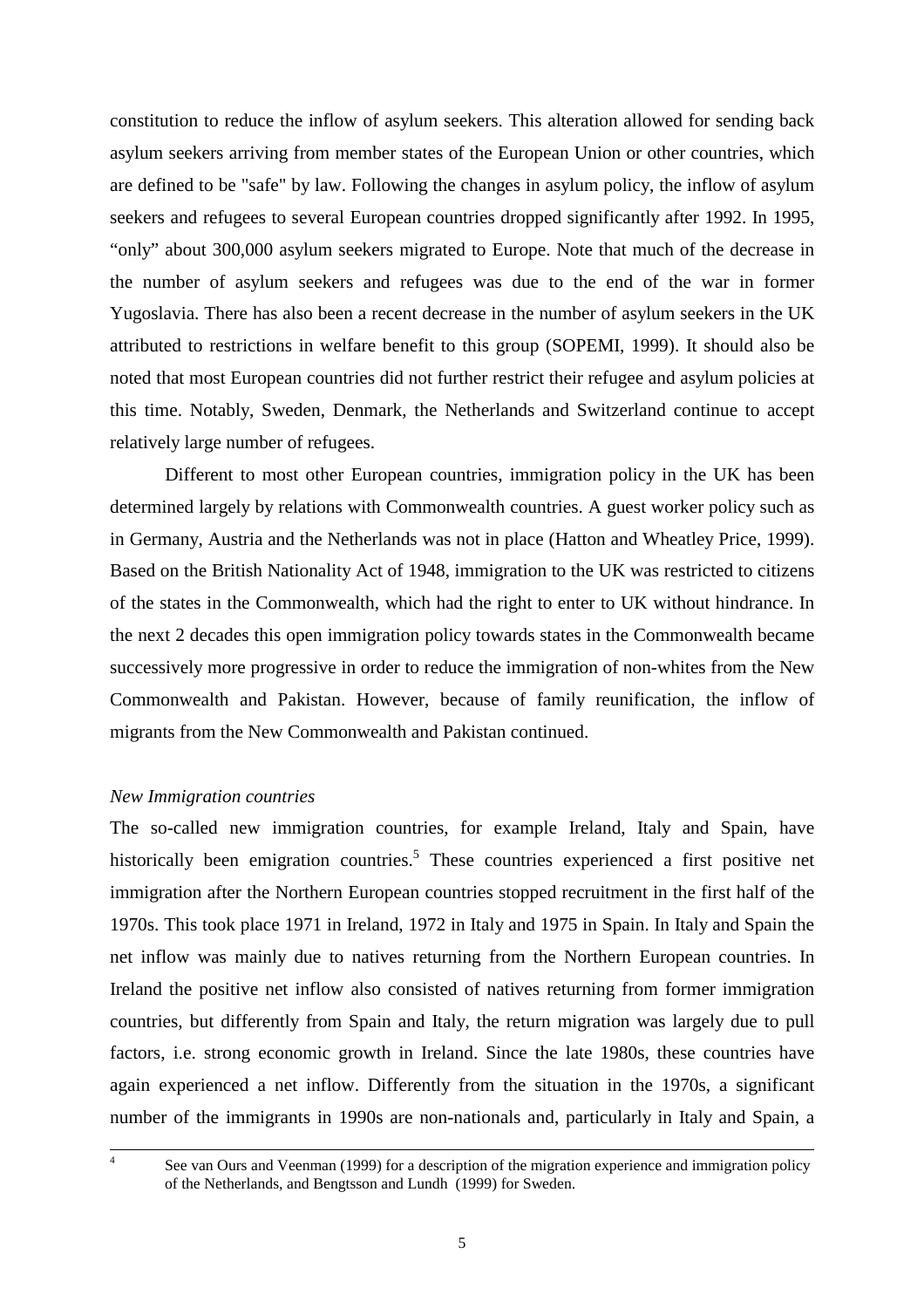large share comes from outside the European Union. In 1994, for example, Italy (Spain) experienced an inflow of 99,105 (34,123) persons, of which 46.8% (45.6%) were natives, 6.8% (17.0%) came from other EU-countries, and 46.4% (37.4%) from non-EU-countries. In Ireland, 55% were Irish return migrants, 32% of the migrants came from other EU-countries and 23.2% from non-EU-countries (Eurostat, 1997). In Italy and Spain the non-EU-migrants mainly came from Central and Eastern Europe, Africa and Latin America. In Ireland the main part of the foreign population consists of migrants from the UK, India and Pakistan. However, recently the number of immigrants from other countries such as Australia, Malaysia, and South Africa has increased (SOPEMI, 1999).

 Since immigration of non-nationals is rather new for these countries, institutional mechanisms to monitor or regulate immigration are nearly absent. Immigration policy was mainly driven from outside, i.e. by the influence of other EU countries to regulate immigration, in particular the inflow of asylum seekers. In general, the immigration policy in Italy and Spain has been directed towards the organization of legal entry, the prevention of further illegal immigration and the legalization of illegal workers already residing in these countries (see Freeman, 1995). Recent policy changes in these countries indicate that they will further follow this strategy (SOPEMI, 1999). In Ireland, recent policy changes have been mainly concerned with regulating the increasing inflow of asylum seekers and to make the asylum procedures more transparent. The basic legal framework under which foreigners can enter and work in Ireland is still based on the 1935 Aliens Act and the successive ministerial orders appended to it (SOPEMI, 1999).

#### *Immigration Policy and Immigrant Composition*

An important question is whether different immigration policies lead to a different composition of the migrants. Table 1 shows some stylized facts on the immigration experience and the composition of immigrants for the period from 1991 to 1995 for 12 OECD countries. One should mention that these numbers should be interpreted very carefully. First, the definition of immigration varies between countries. Traditional immigration countries generally differentiate between foreign-born and native-born individuals. Some European countries do not grant citizenship to anyone born in the country, nor do they readily provide passports to immigrants. Therefore, European statistics differentiate between foreigners and citizens. This means that immigrants who are labeled second- and third-generation immigrants in the U.S. may be reported as immigrants in the European statistics.

<sup>&</sup>lt;sup>5</sup> See Barrett (1999) for an overview of the Irish migration experience and Bover and Vellila (1999) for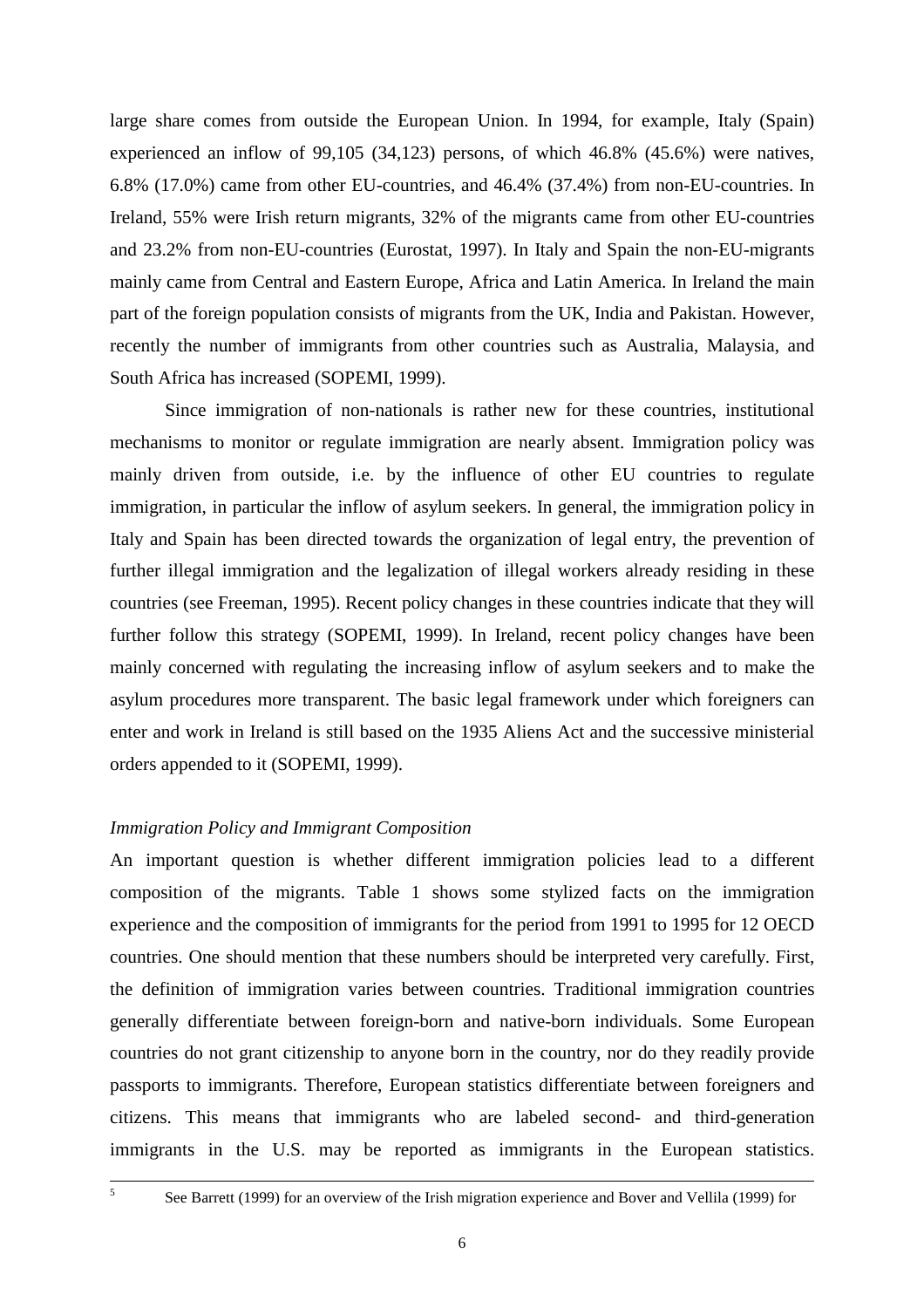Differentiating immigrants and natives by nationality is also a problem in countries that have received many naturalized migrants (like France and United Kingdom) or that have given entry to large groups of people who are by definition citizens, such as ethnic Germans. Secondly, receiving countries differ in whether they allow asylum seekers and refugees to work, which in turn might influence labor market statistics. In Sweden, for example, asylum seekers are generally allowed to work, which is not the case in Germany. Third, official statistics generally do not capture illegal migrants, which is especially a problem in the U.S., Italy and Spain.

 Table 1 shows that in Canada and New Zealand around 17 percent of the population are immigrants. In the U.S., Germany and Austria the share of immigrants in the population is around 9 percent. As expected, the new immigration countries, Ireland, Italy and Spain, have the lowest immigrant shares among all countries depicted in Table 1. From 1991 to 1995, Germany, Austria and Spain experienced the highest increase in the share of the foreign population, followed by the US, Canada and Italy. Note however that the increase in the share of foreigners in the European countries might partially be due to an increased number of second and third generation immigrants. This may be the case if immigrants have higher birthrates than natives. Column (4) of Table 1 shows that asylum seekers accounted for 61.5 percent of all immigrants in Sweden. Around one-third of all migrants to Spain and the Netherlands and one-fourth of all migrants to Germany, Norway and the United Kingdom were asylum seekers in the period 1991 to 1995. Compared to the European immigration countries, the traditional immigration countries Canada, New Zealand and the US have a considerable lower share of asylum seekers.

 Some indicators of the labor market attachment of immigrants are given in columns (5) to (7) of Table 1. Column (5) shows the proportion of the immigrant share in the labor force to the immigrant share in the population. Column (5) is simply derived by dividing the proportion of foreigners in the labor force, Column (4), by the proportion of the foreign population, Column (1), by country. This gives us an indication whether immigrants are more or less likely to be in the labor force, compared to natives. Table 1 suggests, that those countries with the highest share of asylum seekers (Sweden, Norway, Spain and the Netherlands) display the highest proportion of immigrants who do not participate in the labor market. Canada and the US receive mainly labor migrants, as does Ireland, and

-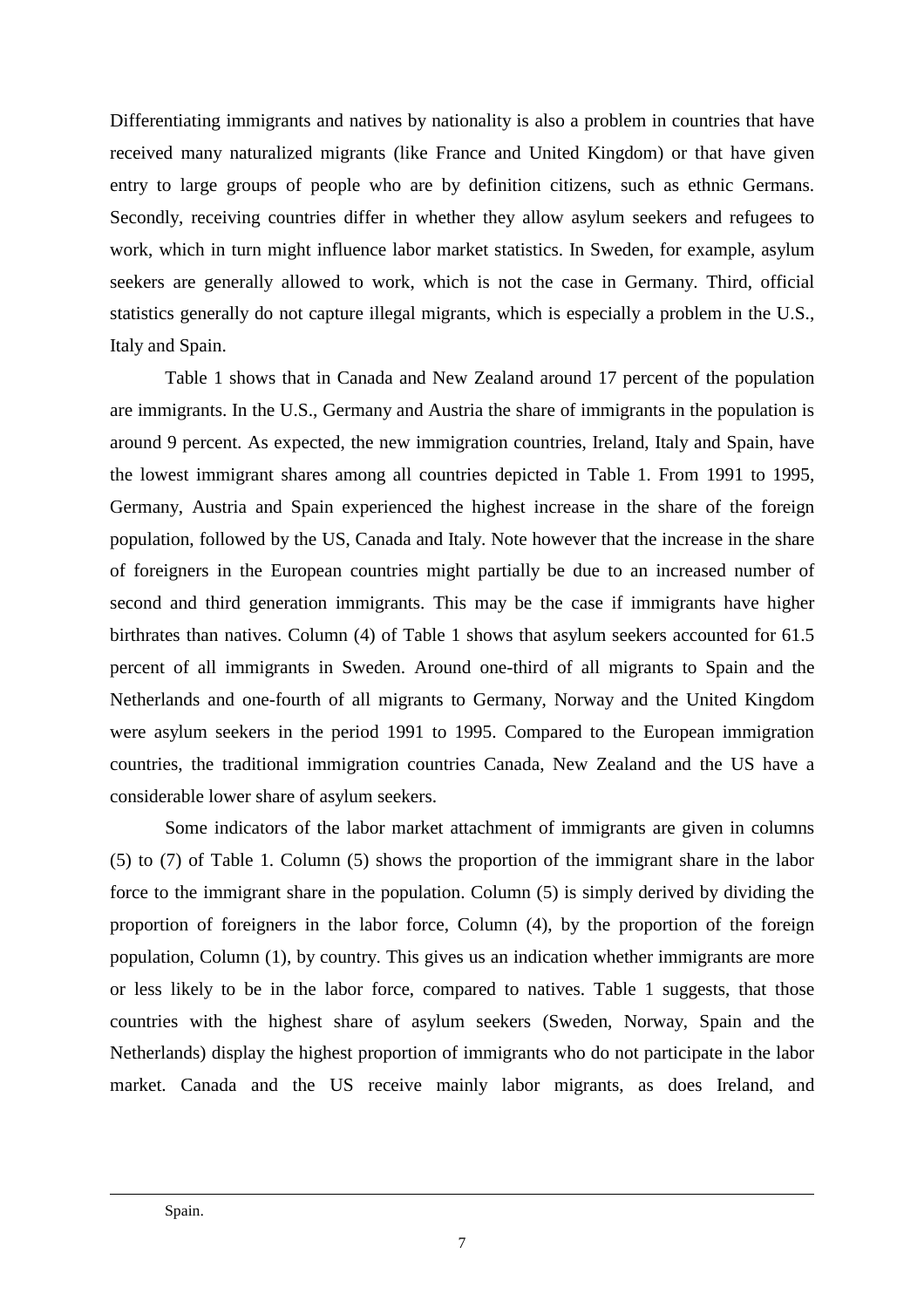correspondingly have ratios greater than 1. The negative relationship between labor force participation and the inflow of asylum seekers is not statistically significant.<sup>6</sup>

In column (6) and (7) of Table 1 we compare the labor market participation rates and the unemployment rates of male foreigners to those of male natives. Column (6) shows that in the new immigration countries and in Austria the labor force participation of foreigners is higher than that of natives. The ratio of foreign and native labor force participation is lowest in the Netherlands and in Sweden, which again might be the result of the high inflow of asylum seekers. Column (7) contains the ratio of the unemployment rate of immigrants to the unemployment rate of natives. Of the countries we could obtain data for, Spain has the lowest ratio. It should be noted that Spain is also the country with the highest unemployment rate among all countries considered. In the traditional immigration countries, the unemployment rate of immigrants is only slightly higher than that of natives. Immigrants have a much higher probability to be unemployed than natives in all other countries, particularly in the Netherlands and Sweden. Figure 1, which shows the share of foreigners of total unemployment relative to their share in the labor force, provides a similar picture. Roughly speaking, foreigners in the Netherlands are three times more likely to be unemployed than natives. In Sweden, immigrants are 2.5 times more likely than natives to be unemployed. In the traditional immigration countries the discrepancy between the unemployment rates of immigrants and natives is considerably lower than those observed in Europe.

Overall, Table 1 indicates two patterns: First, immigration policy has an influence not only on the size but also on the composition of immigrants. The traditional immigration countries and the new immigration countries, Ireland and Italy, receive a higher share of labor migrants than the other countries. Second, compared to natives, immigrants perform relatively well in the labor market of the traditional immigration countries. These numbers, however, give only a rough indication of the effects of immigration policies on the composition and the labor market success of immigrants. In the following section we will survey the available empirical studies on the interaction of immigration policy and the labor market success of immigrants and the existing assimilation studies in the respective countries to gain further insights. It should be pointed out that the impact of a particular immigration policy on the composition of immigrants will not only depend on the policy itself, i.e. the demand side, but also on the supply of immigrants, or the desire of foreign born individuals to migrate. The effect of a specific policy will for that reason be clouded and the effects of the policy itself on

6

A simple OLS-regression of column (5) of Table 1 on a constant and the proportion of asylum seekers results in a coefficient of the latter of -0.325 with a standard error of 0.289.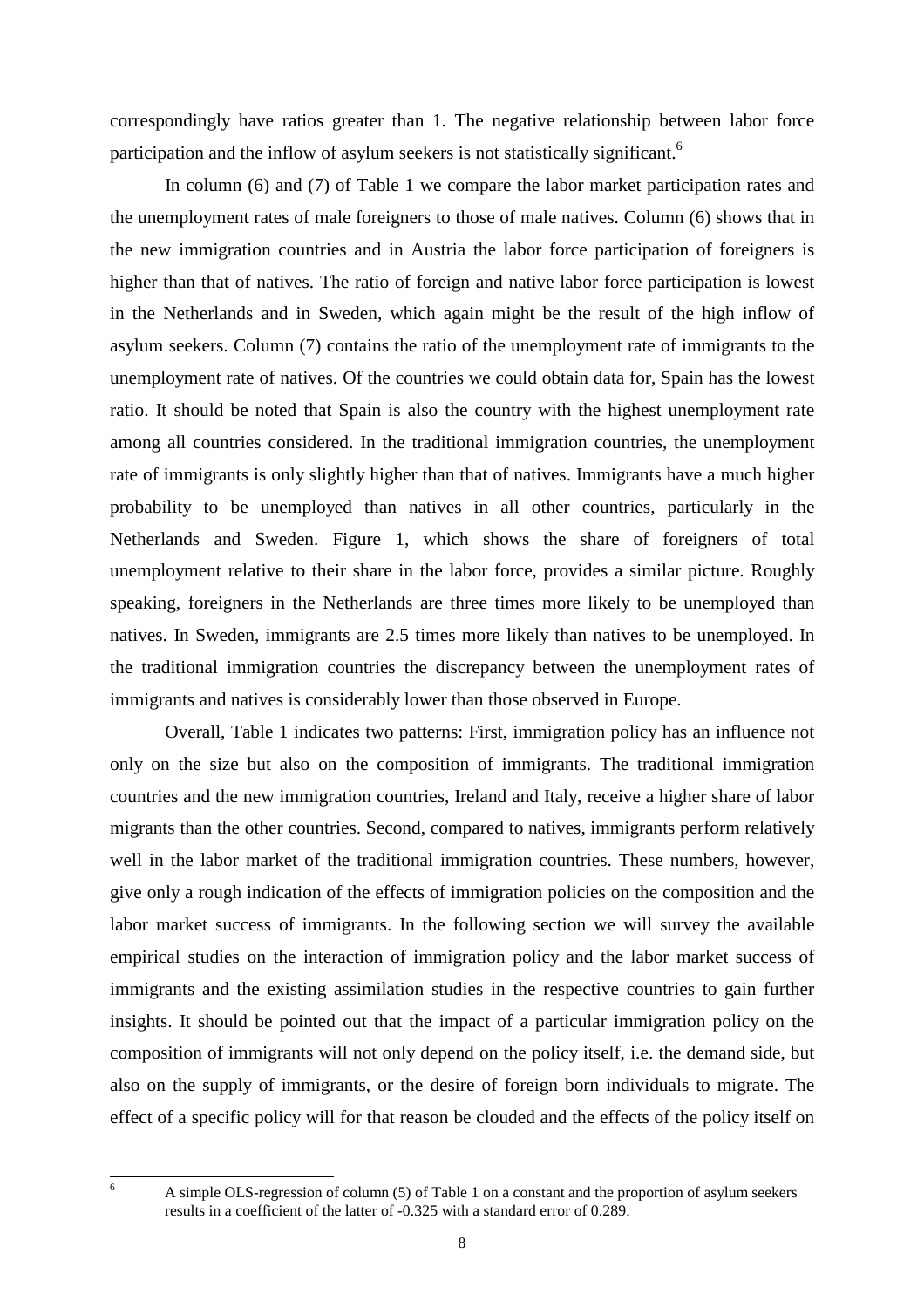assimilation is difficult to identify. However, we will make an attempt to draw parallels between immigration policy and labor market assimilation in the next section.

#### **III. Immigration Policy and Assimilation**

A general presumption is that immigrants who are selected according to their skills are more likely to be successful in the labor market of the receiving country, and to assimilate relatively more rapidly, as compared to chain migrants or refugees, into the new economic environment. The immigration policy in Australia, Canada and New Zealand is a good reflection of this conjecture. Furthermore, additional countries are adapting competency criteria to decide on foreigners' application for entry. In Norway, for example, the immigration and work permits are mainly issued to high skilled workers or workers with specific skills (SOPEMI, 1999). This does not apply to Nordic citizens who are given unrestricted access to each other's labor markets.

#### *The Economic Theory of Assimilation*

7

The presumption that immigrants who are selected according to their skills are more likely to assimilate or reach earnings parity with natives, is supported by economic theory. The predominant theoretical framework of immigrant adjustment in the labor market of the receiving country is based on the international transferability of human capital.<sup>7</sup> According to this model, the stock of an immigrant's human capital obtained in the country of origin may not be fully transferable to the requirements of the host country's labor market. There is an expected negative relationship between the transferability of human capital and the initial upon arrival immigrant-native earnings gap. The lower the international transferability of human capital, the higher is the earnings disadvantage of the immigrants at the time of migration. With increasing time of residence in the host country, migrants invest in countryspecific human capital of the receiving country and adapt their stock of human capital acquired in the country of origin. Therefore, the human capital stock of immigrants grows relative to the human capital stock of natives, and immigrants' earnings approach but may not reach those of similar natives.<sup>8</sup>

The extent of human capital transferability between two countries depends on the type of skills of the individual, the similarity of the sending and receiving country with regards to

 See Chiswick (1978, 1986). Duleep and Regets (1997) provide a formal model. Based on this framework, a huge literature on the earnings assimilation of immigrants has been developed. See Borjas (1994) for an overview. Zimmermann (1994) surveys the European literature. 8

A debate within the economics of immigration literature is whether immigrant wages reach parity, or even overtake, the wages of similar natives. (For a survey of this literature, see Borjas, 1994).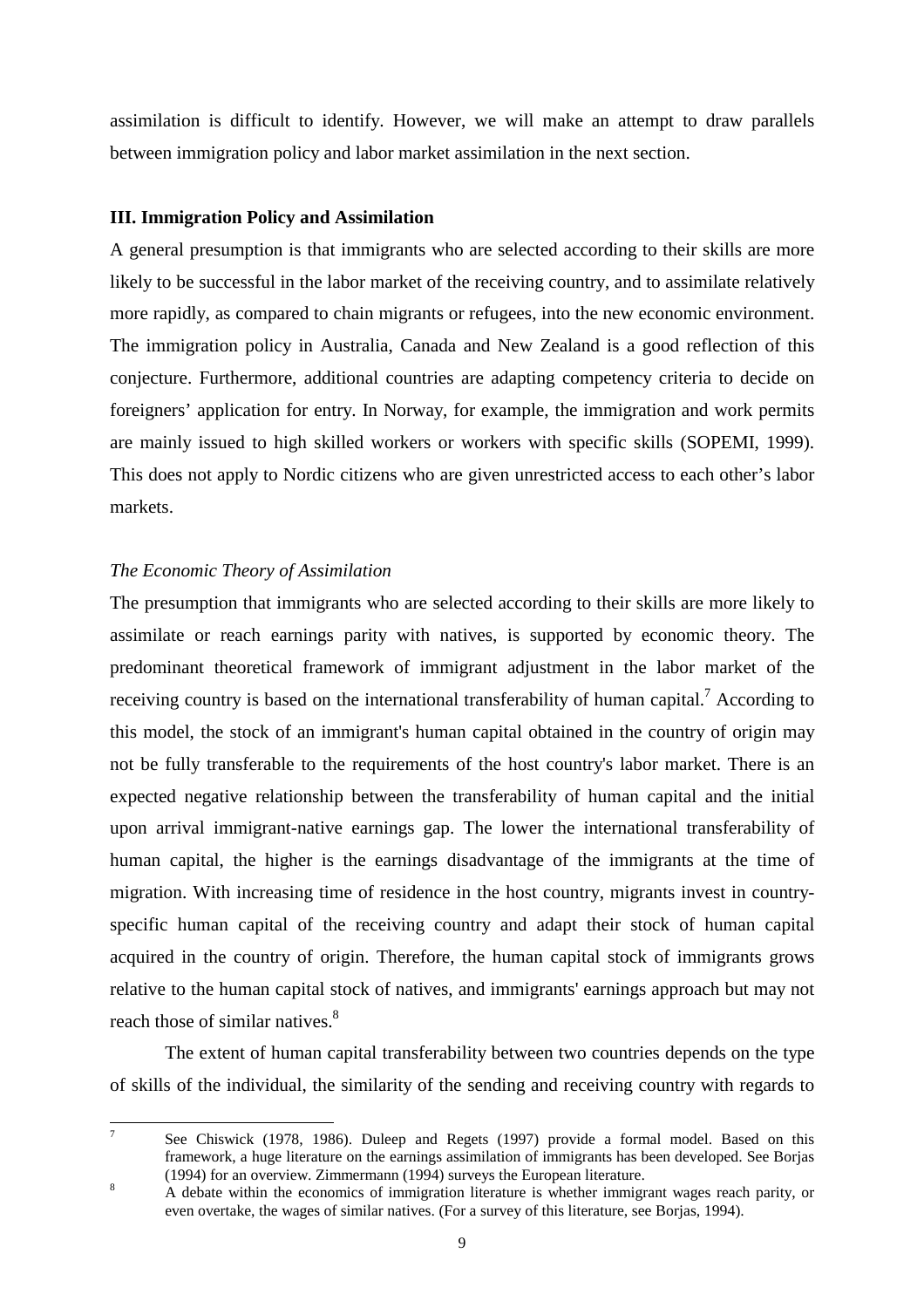language, culture, labor market structure and institutional settings, and the migration motive. The higher the content of home-country specific human capital the lower is the transferability of this human capital stock to the requirements of the receiving country. A physician from Russia, for example, can more easily transfer his human capital to the requirements in Sweden, whereas the knowledge of a Russian lawyer might be not rewarded at all. The more similar two countries are with regard to language and the stage of economic development, the lower will be the initial earnings disadvantage of the immigrants compared to natives.

An important determinant of the transferability of human capital can be found in the migration motive. Here, we can simply distinguish between an economic and non-economic motivation. The decision of economic migrants to move to another country can be modeled as an income maximization problem, i.e. a person decides to move if the discounted future expected income differential between the receiving and the home country is higher than the costs of migration.<sup>9</sup> Economic migrants plan their movement and may have invested in the transferability of their stock of human capital and in the country-specific human capital of the receiving country in advance. Non-economic migrants, such as asylum seekers and refugees, do not migrate because of economic reasons. Rather, they migrate because of the political situation in their home country. It is reasonable to assume that these migrants do not typically plan migration and therefore do not invest in the transferability of their stock of human capital or in the country-specific human capital of the receiving country in advance. Hence, asylum seekers and refugees are likely to exhibit greater earnings disadvantages than economic migrants when compared to natives.

Immigrants may invest less in the country-specific human capital of the receiving country the older they are at the time of immigration, since the remaining working life to collect the returns from these investments is shorter. Similarly, temporary migrants will have lower incentives to make human capital investments in the receiving country than permanent immigrants, since their expected life-time returns to these investments are lower due to the shorter planned duration of residence (Dustmann, 1993). Hence, it can be expected that temporary migrants have lower earnings assimilation rates than permanent migrants. Further determinants of low human capital investments in the receiving country are ethnic enclaves. If, for example, immigrants can work for employers of the same ethnic origin and can shop in stores where employees speak their language, there are fewer incentives to assimilate to the society of the receiving country. The larger the ethnic enclaves in the receiving country, the

9

See Bauer and Zimmermann (1998) for a survey of the theoretical and empirical literature on international migration.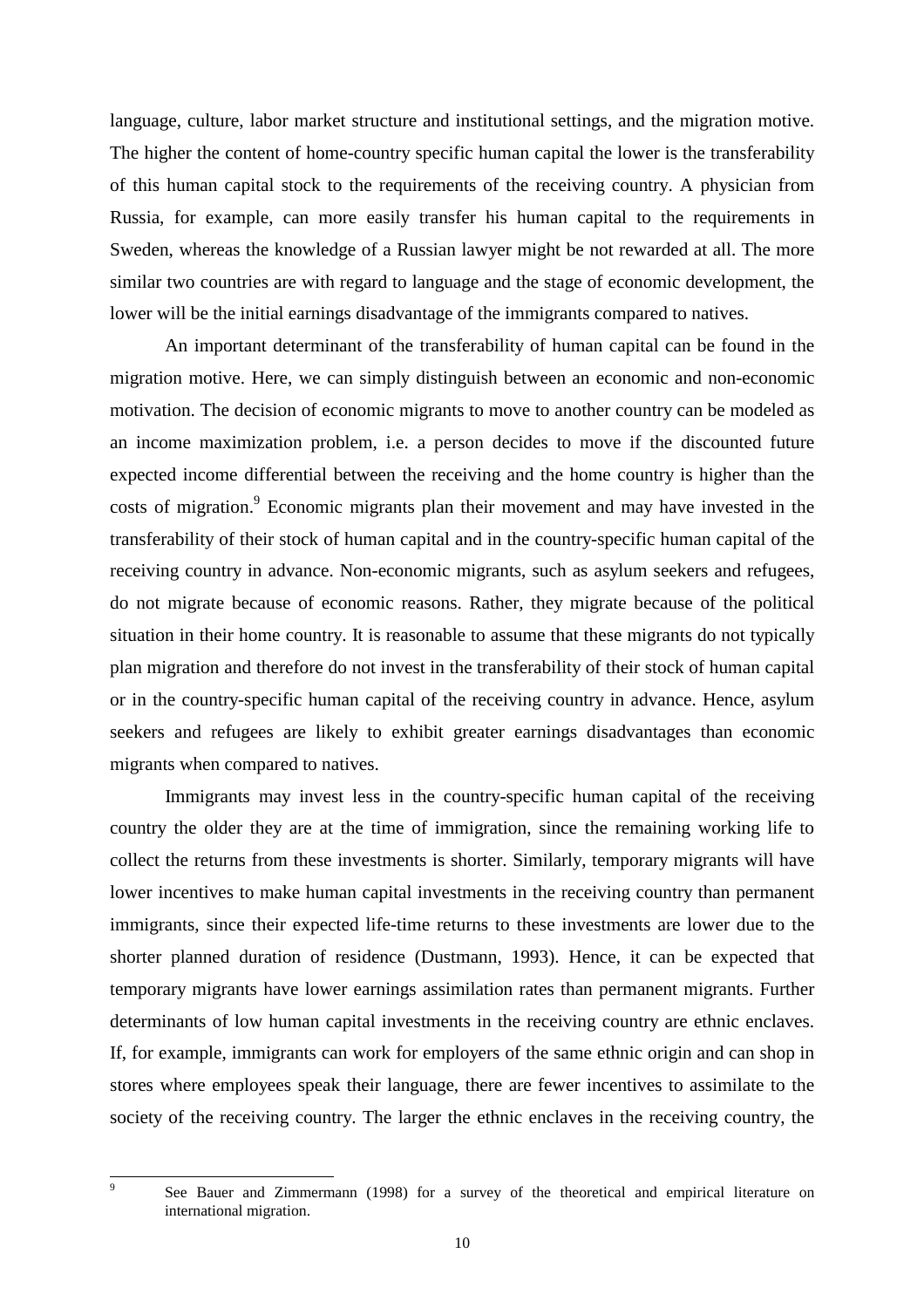lower are the returns to investments in the country specific human capital and the lower the assimilation to natives (Borjas, 2000).

To summarize, the economic theory of immigrant assimilation into the host country labor market predicts that assimilation is influenced by the characteristics of the home country, the migration motive and the expected migration duration. The more similar sending and receiving countries are concerning their economic development, the faster the assimilation. Individuals who migrate because of economic reasons and permanent migrants are expected to assimilate faster than non-economic and temporary migrants.

#### *Empirical Evidence on the Interaction between Immigration Policy and Assimilation*

Support for the theoretical predictions of the theory of skill transferability can be found in empirical studies in the economics of immigration. The characteristics of the home country of an immigrant are consistently found to be important determinants of immigrants' earnings relative to natives, even after controlling for the socio-economic characteristics of the migrant such as age, education and time in the receiving country. Borjas (1987), using U.S. data, finds that differences in the earnings of statistically similar immigrants from different sending countries can be explained by variations in the political and economic conditions of the country of origin, the income distribution of the country of origin relative to the U.S., and home country GNP. Jasso and Rosenzweig (1986) show that the significant effects of country-of-origin dummies disappear as soon as characteristics of the home country, such as GNP, literacy rate, distance, English language, the presence of US military bases are controlled for. Duleep and Regets (1994) also find significant differences in the earnings of immigrants from different source countries. According to their results, however, these differences disappear with time of residence in the U.S.. These studies consistently find that immigrants from English-speaking countries perform better than immigrants from non-English-speaking countries in the U.S..

There are only a few empirical studies analyzing the interaction between immigration policy and the quality and the speed of adjustment of immigrants. Existing studies on this issue follow two different strategies. The first group compares immigrants in the U.S., where the focus of the immigration policy is mainly on family reunification, with immigrants in Canada, where migrants are selected according to their skills. The second group investigates the difference in the skills and the wages of individuals entering the new country on different admission criteria.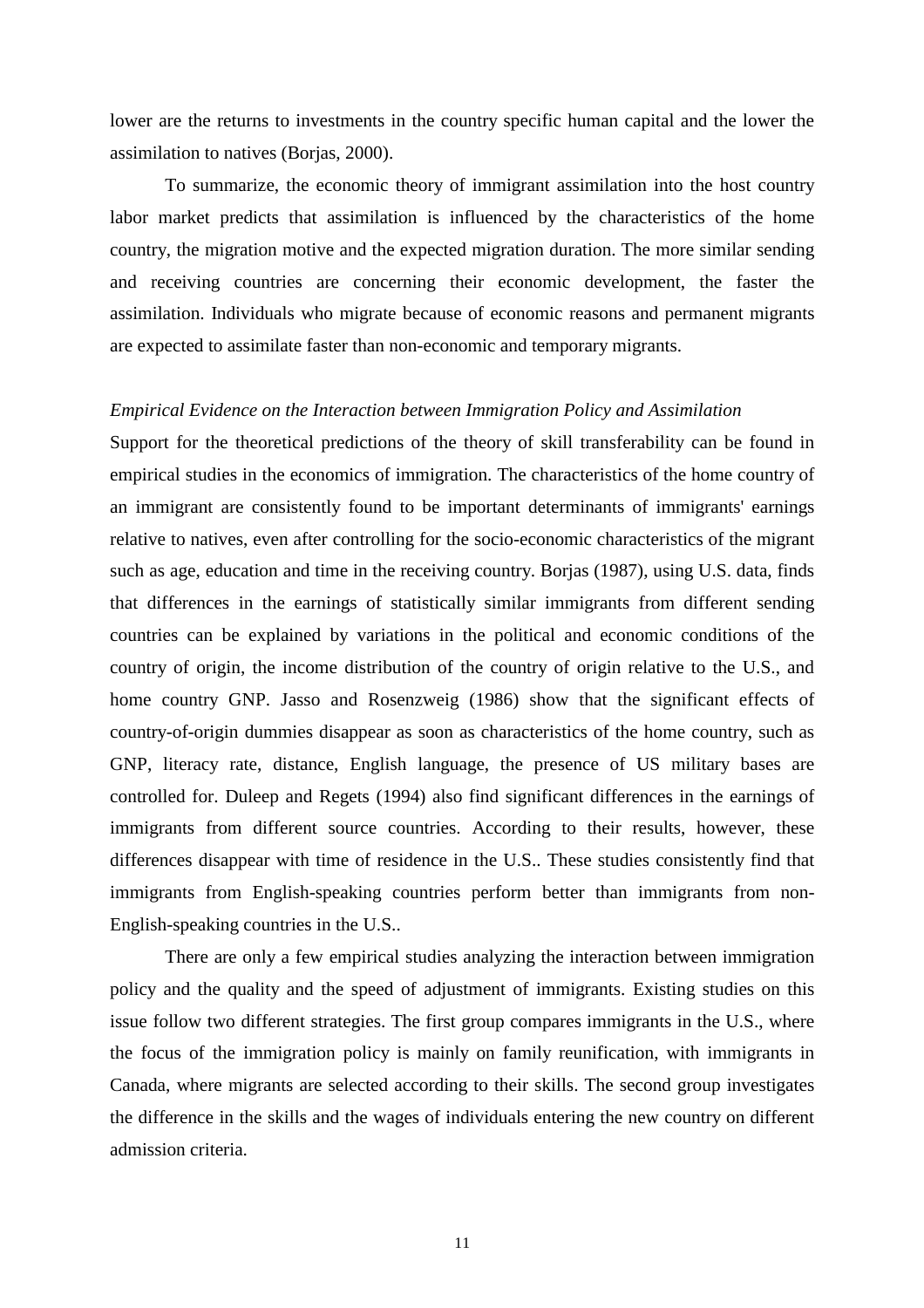Borjas (1993) and Duleep and Regets (1992) compare the Canadian point system with the immigration policy of the United States. Borjas (1993) shows that the average Canadian immigrant has about one more year of schooling than the average immigrant in the United States. He also shows that the immigrant-native wage gap is substantially lower in Canada. However, a comparison of the skills of specific national-origin groups in the two countries shows that the skills of immigrants for a *given* national origin group are not different. From this observation Borjas (1993) concludes that the Canadian point system does not help to select more skilled migrants from a given sending country. Rather, the difference in the success and quality of immigrants in the two countries can be explained with the relative favorable national-origin mix of Canadian migrants. Using two cross-section data sets from Canada and the United States, Duleep and Regets (1992) corroborate the results of Borjas (1993) and conclude that immigrants in both countries are similar in terms of education and wages within source countries.

 Wright and Maxim (1993) use wage differences between migrants and comparable natives at the time of immigration as an indicator for immigrant quality and investigate the impact of the change in the Canadian immigration policy in the 1960s. The analysis of Wright and Maxim (1993) suggests that the change in the immigration policy resulted in a secular decline in the quality of migrants. Similar to Wright and Maxim (1993), Green and Green (1995) show that relative to immigrants who had to pass the point system, family migrants and refugees are concentrated in less skilled occupations. Two explanations are put forward to explain the quality decline. First, the policy change led to a change in the immigrant countryof-origin mix. More specifically, there was an increase of migrants from less developed countries and a decrease in the number of migrants from developed countries. Second, over time the share of migrants who have to go through the point system decreased and the share of refugee and chain migrants increased.

 A criticism of the analysis of Wright and Maxim (1993) is the choice of earnings differentials between natives and immigrants as the only quality indicator. Investigating both, the earnings gap between natives and immigrants at the time of immigration and the earnings assimilation of Canadian immigrants, using data from the 1971, 1981 and 1986 Canadian census, Baker and Benjamin (1994) find that initial relative earnings of Canadian immigrants are falling across successive cohorts and that the rates of assimilation to the earnings of natives are small for all cohorts. Similar to Baker and Benjamin (1994), Bloom, Grenier and Gunderson (1995) find deterioration in the quality of migrants. They show, however, that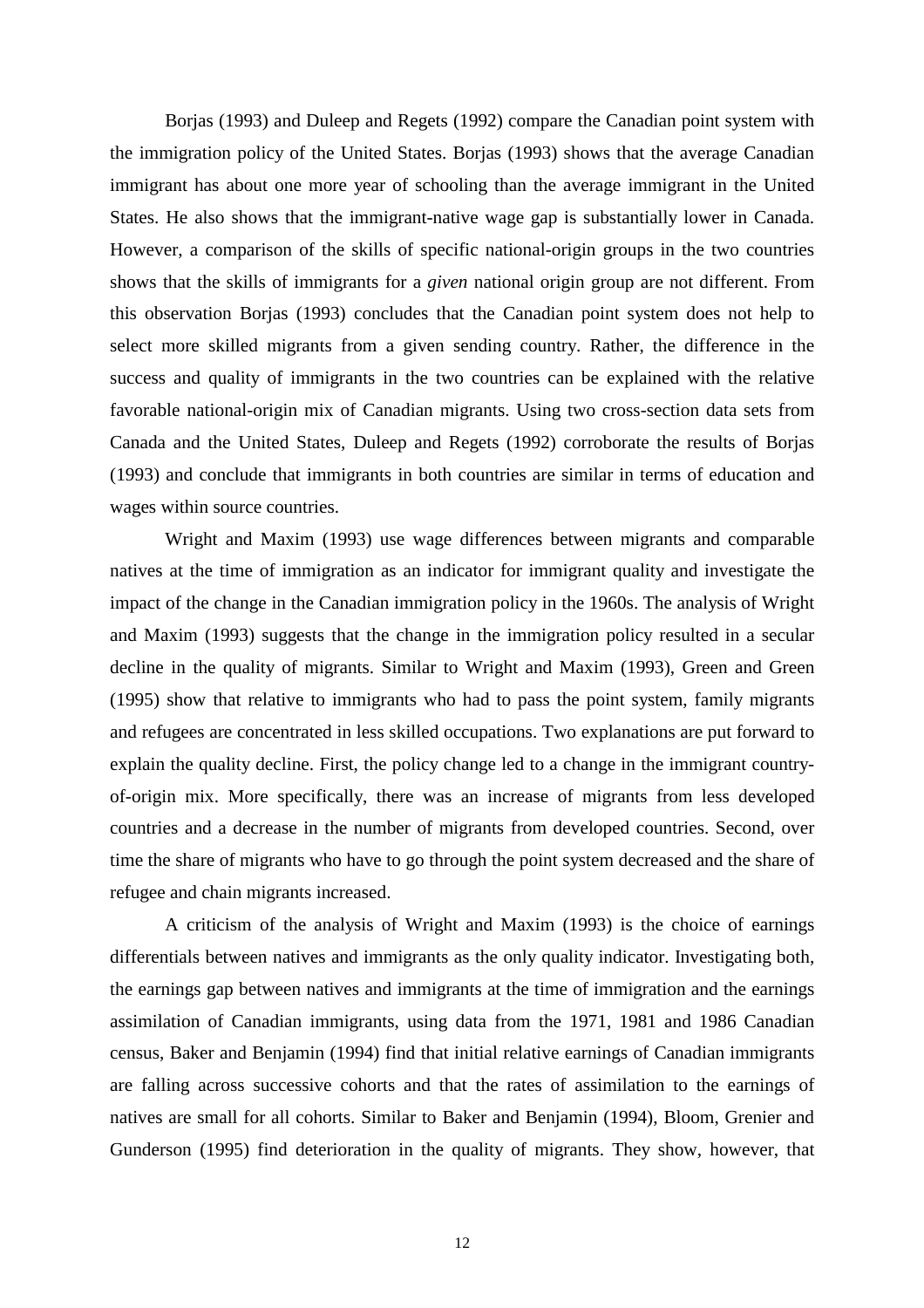recent arrival cohorts show slower assimilation rates.<sup>10</sup> Bloom, Grenier and Gunderson (1995) recognize that discrimination and the recession in the early 1980s may partially explain this but state that the decline in quality is also due to the change in the Canadian immigration policy

Borjas (1992, 1994) shows that changes in the U.S. immigration policy in 1965 led to major changes in the country-of-origin mix of the immigration flows. The change in the composition of immigrants can explain the recent decline in the skills and the relative wages of successive immigration cohorts. Borjas (1992) concludes that over 90 percent of the decline in the skills and the relative wages of recent immigration cohorts can be explained by the altering source-country-mix. Winkelmann (1999) obtains similar results for New Zealand. Changes in the immigration policy of New Zealand in the 1960s and 1970s, away from a country-of-origin principle towards a skill based selection, led to an increase of the share of Asian immigrants of all employed migrants from 13 percent in 1981 to 27 percent in 1996. At the same time, a decline in the relative wages of recent arrival cohorts can be observed. Winkelmann (1999) calculates that about 80 percent of this decline can be explained by changes in the country-of-origin composition of immigrants. This study further shows that immigrants with an English language background show a lower earnings disadvantage than immigrants with no English language background. The latter, however, assimilate faster to the earnings of natives.

Jasso and Rosenzweig (1995), Barrett (1998) and Duleep and Regets (1996) compared immigrants in the U.S. who migrated under different admission criteria.<sup>11</sup> Using longitudinal data on the 1977 U.S. arriving cohort, Jasso and Rosenzweig (1995) show that at the time of immigration those migrants admitted on skill-based reasons are more skilled than those admitted under family reunification. Evidence is found that those admitted on skill-based reason experience downward mobility and those admitted because of family reasons face upward mobility. Hence, the difference between the two groups of migrants becomes significantly smaller with the time of residence in the US. Duleep and Regets (1996) confirm the results of Jasso and Rosenzweig (1995). Using a matched Immigration and Naturalization Service (INS) - Social Security Administration (SSA) data set, Duleep and Regets (1996) find that immigrants admitted on the basis of kinship into the U.S. earn substantially less at the time of immigration than immigrants admitted primarily on the basis of their occupational skills. The former migrants, however, experience a faster wage growth with time in the U.S. than migrants admitted on the basis of their skills. Barrett (1998) shows that there exist

 $10$ 

See also Bloom and Gunderson (1992).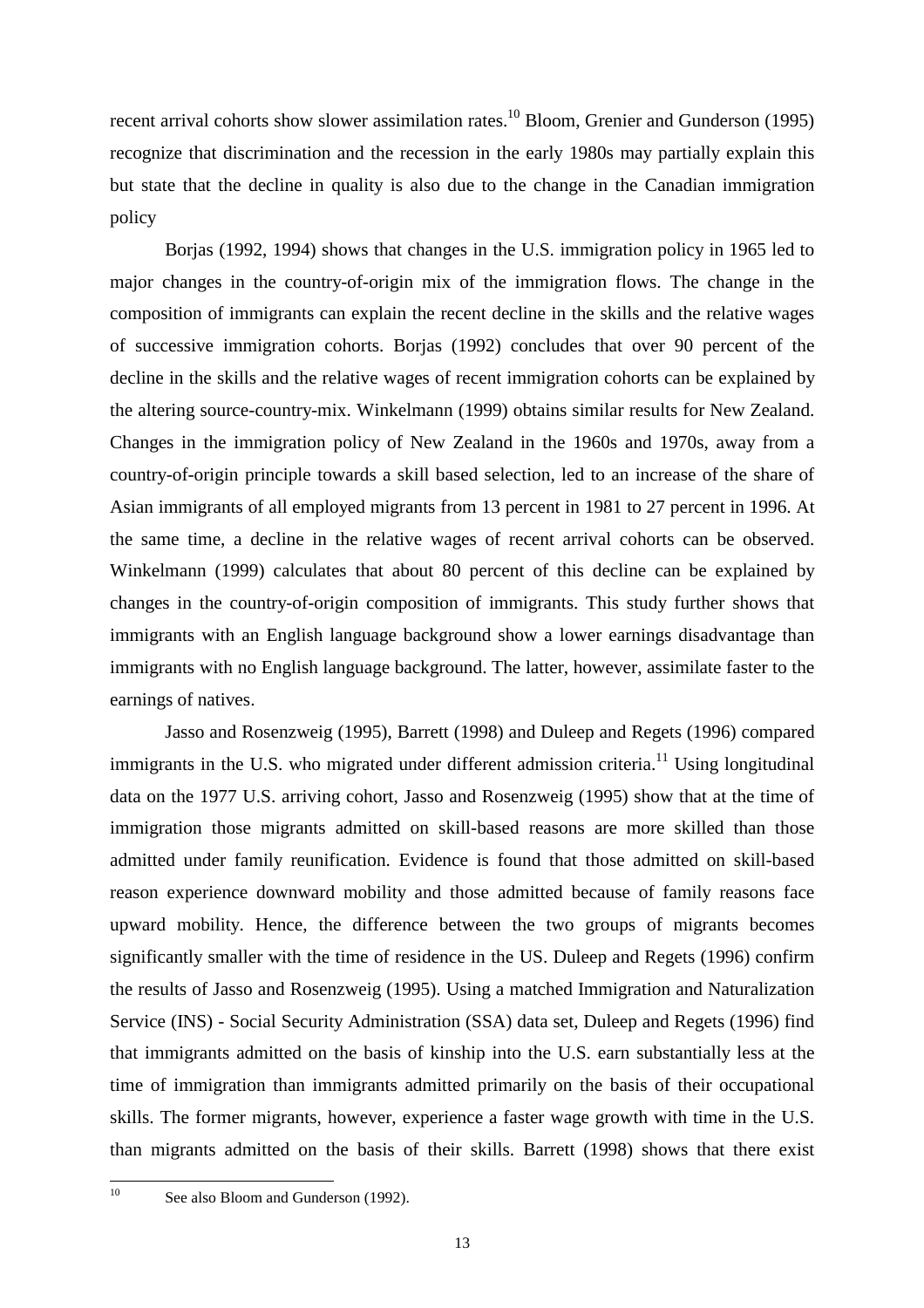significant differences across countries in the relative labor market quality of skill-based and family-based immigrants. He finds that for some countries the lack of labor-market criteria for admission does not lead to immigration of low-skilled workers (e.g. Sweden and the Netherlands), whereas for other countries the absence of skill-criteria leads to an increased inflow of low skilled people. These results suggest that a selection of immigrants based on the country of origin is more effective in selecting high-skilled workers than a policy based on skill criteria.

Overall, the above described empirical results suggest that country of origin is one of the main explanations of the labor market assimilation of immigrants. The success of immigration policies that are based on the selection of immigrants with respect to their labor market characteristics, such as in Canada, Australia and New Zealand, seem to be successful mainly because they alter the national origin mix of immigrants. These countries are not successful in attracting the most skilled immigrants from a given country, but are simply attracting individuals from countries with relatively high skill levels whose skills can easily be transferred to the requirements of the labor market of the receiving country. For example, Borjas (1992) shows that the Irish living in Canada are no more educated than the Irish living in the U.S. These findings have important consequences for the evaluation of immigration policies in Europe. As outlined above, the immigration policy of most European countries is based on priorities other than the labor market characteristics of the migrants. If these countries managed to select the "right" source countries, it may be expected that immigrants to these countries would assimilate relatively fast, assuming they could entice individuals from the "right" countries to come. In the following subsection we will provide a short survey of empirical studies on the assimilation of migrants in different European countries.

#### *Immigrant Assimilation in Europe*

Most empirical evidence on the assimilation of migrants in Europe use German data.<sup>12</sup> For guest workers, the existing studies suggest an initial earnings gap to natives, which range between 9 and 23 percent (Dustmann, 1993; Schmidt, 1992; Pischke, 1992; Licht and Steiner, 1994). Furthermore, these studies indicate that there is no, or only very slow, assimilation of the earnings of guest workers to those of similar natives. The empirical evidence on the labor market performance of ethnic German immigrants suggests that there is neither an initial earnings gap nor an assimilation pattern (Bauer and Zimmermann, 1997; Dunn et al., 1997; Schmidt, 1997). Both Pischke (1992) and Schmidt (1992) have analyzed the role of country of

<sup>&</sup>lt;sup>11</sup> See Miller (1999) for empirical evidence on Australia.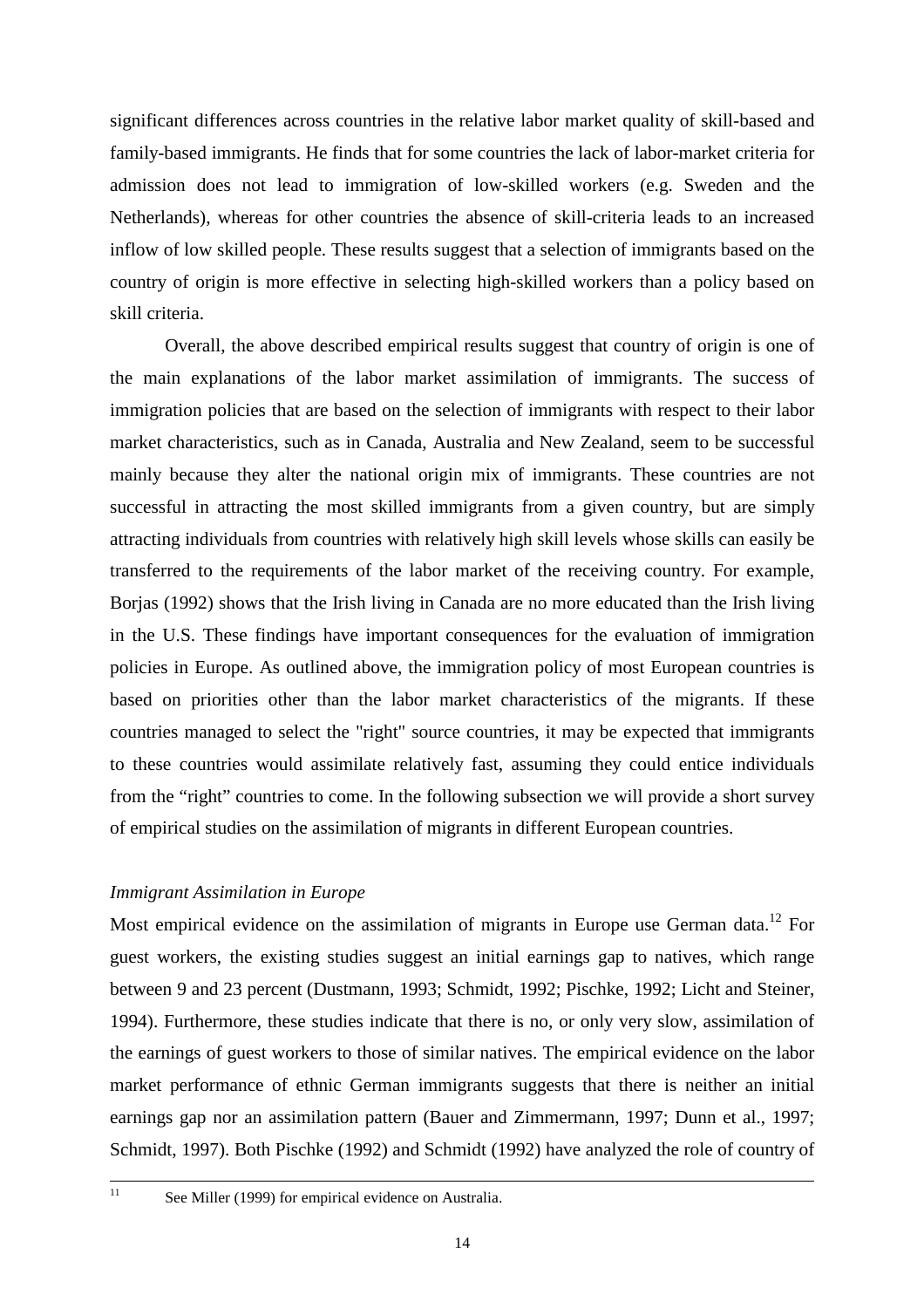origin on the convergence of native and immigrant earnings. Schmidt (1992), for example, estimated that Spanish workers earn 6 percent less than the group consisting of Greek, Italian and Turkish workers while immigrants from Yugoslavia earn 5 percent more than this group. Pischke (1992), roughly speaking, corroborates these results. The ethnic groups with the largest initial earnings disadvantage realized the greatest wage growth. Bauer and Zimmermann (1997) show that ethnic Germans from the former USSR perform more poorly in the German labor market than ethnic German immigrants from Poland or Romania.

There are fewer empirical studies on the labor market assimilation of immigrants for other European countries. Chiswick (1980), Bell (1997) and Shields and Wheatley Price (1998) investigate the assimilation of migrants in the UK.<sup>13</sup> Chiswick (1980) finds that white foreign-born workers earn the same as white native-born and that non-white foreign-born earn substantially less than white natives. His results further indicate that there is no assimilation of the earnings of immigrants. Similar to the experience of Canada, New Zealand and the U.S., the United Kingdom experienced a large change in the national-origin mix of immigrants. The change is due to the 1971 Immigration Act through which Commonwealth citizens lost their special immigration entitlement and were put in the same position as all other foreigners (Bell, 1997). The empirical results of Bell confirm the results of Chiswick (1980) in regards to the earnings gap at the time of immigration. However, for those immigrants who display an initial earnings disadvantage, Bell (1997) finds assimilation towards native earnings when he controls for cohort effects.

Kee (1993) investigates the earnings of Dutch immigrants from Turkey, Morocco, Surinam and the Antilles. Whereas schooling obtained in the home country does not generate higher earnings for Turks and Moroccans, education obtained abroad has a positive effect on the wages in the Netherlands for migrants from Surinam and the Antilles. This may be explained by the similarity of the schooling system in Surinam, the Antilles and the Netherlands. Even though years of residence have a positive impact on the wages in the Netherlands, this effect disappears once controlling for language abilities.

The importance of migration motives, country of origin and planned migration duration for the earnings development of migrants have also been stressed by Winter-Ebmer (1994) for Austria. He finds that guest workers in Austria display an earnings disadvantage and a flatter experience-wage profile than natives. Different to Germany, Turks in Austria have higher wages than migrants from the former Yugoslavia. Migrants, who migrated to Austria because income prospects in Austria were higher or because they tried to raise their

<sup>&</sup>lt;sup>12</sup> See Bauer et al. (1999) for a survey.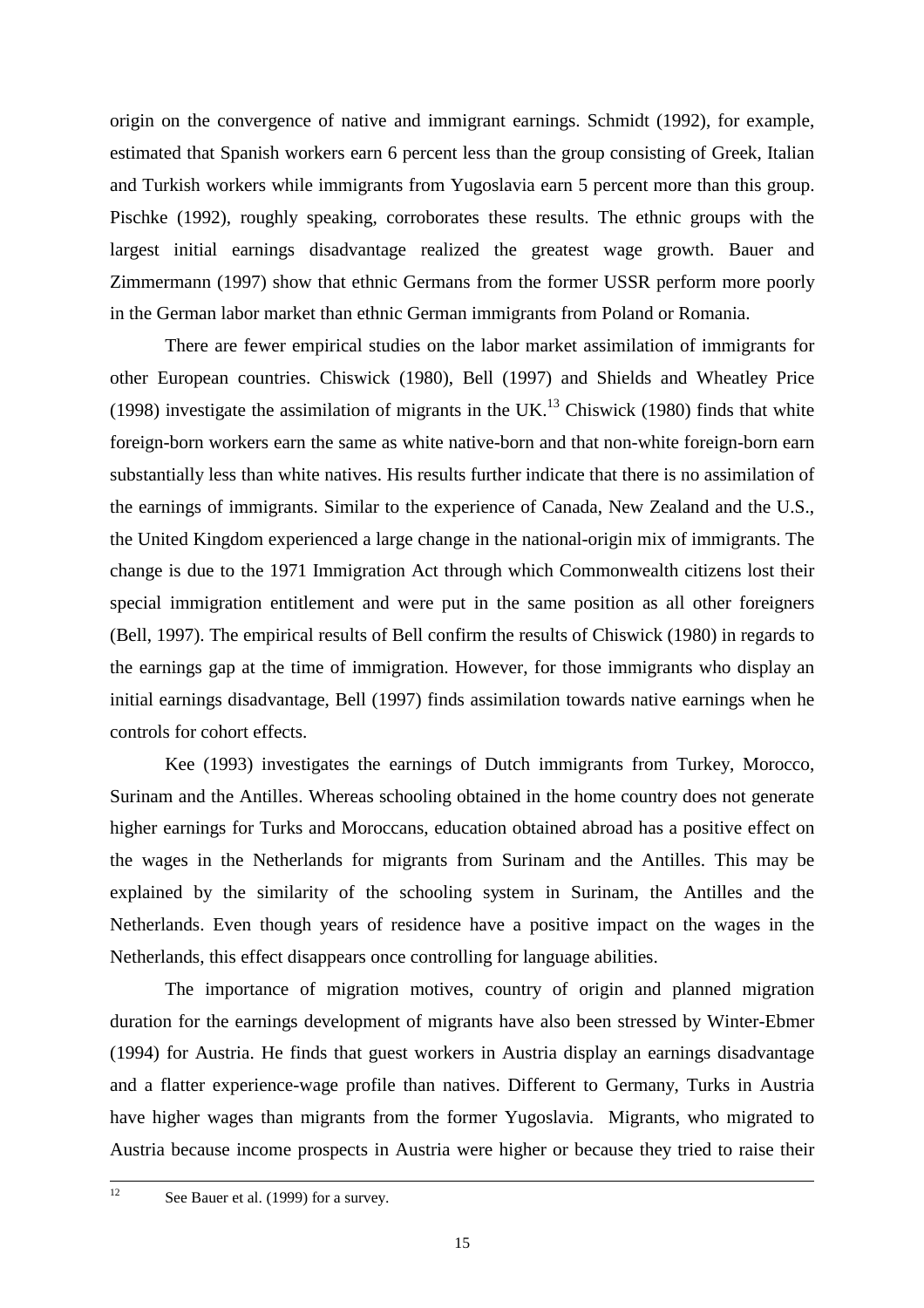standard of living, have significant higher wages than those migrated because of family or political reasons.

Immigrants who arrived in Sweden during the labor recruitment period appear to have performed quite well in the Swedish labor market (see for example Wadensjö, 1983, and Ekberg, 1994). As in other developed countries, there appears to have been a decline in the relative labor market performance of more recent immigrants. This can be traced back to a change in the country-of-origin composition from Nordic countries toward immigrants from non-OECD countries, where the latter are mostly refugees or relatives of refugees (Aguilar and Gustafsson, 1994; Edin et al., 2000). Edin et al. (2000), for example, show that immigrants from Nordic countries show some earnings assimilation but are not expected to reach earnings parity with similar Swedish natives in the long-run. After 10 years in Sweden they show an earnings disadvantage of about 10 to 20 percent. Non-OECD immigrants have a higher earnings disadvantage to similar Swedish workers at the time of immigration than immigrants from Nordic countries and experience a similar earnings assimilation pattern. In the long-run, however, non-OECD immigrants still show an earnings disadvantage of approximately 25 to 35 percent. The poor performance of recent immigrants can also be found in Norway (Hayfron, 1998).

Assimilation studies for the new immigration countries Italy, Spain and Ireland are rather rare. Venturini and Villosio (2000) study the labor market situation of immigrants in Italy. Their empirical analysis shows that the average wage gap between immigrants and natives in 1993 was between 13 - 21 percent, depending on the country-of-origin. Immigrants from Asia show the greatest disadvantage, followed by migrants from Africa. Immigrants from Latin America and East Europe appear to display the smallest wage gap. Using an Oaxaca decomposition, Venturini and Villosio (2000) show that in 1993 only 61 percent of the wage gap between natives and immigrants can be explained by differences in observable characteristics. Based on data from 1991 and 1993, the authors further find that wage assimilation is observed. Barrett and O´Connell (1999) analyze the earnings of Irish return migrants who graduated from a school in Ireland. They conclude that return migrants show an earnings advantage over those who stayed in Ireland and that this premium is positively related to the time the migrants stayed abroad.

Three things can be learned from reviewing these assimilation studies. First, countryof-origin differences and admission criteria have a strong influence on the labor market performance of immigrants. Second, nearly all countries recently experienced a decline in the

<sup>&</sup>lt;sup>13</sup> See Hatton and Wheatley Price (1999) for a survey of the literature on migration in the UK.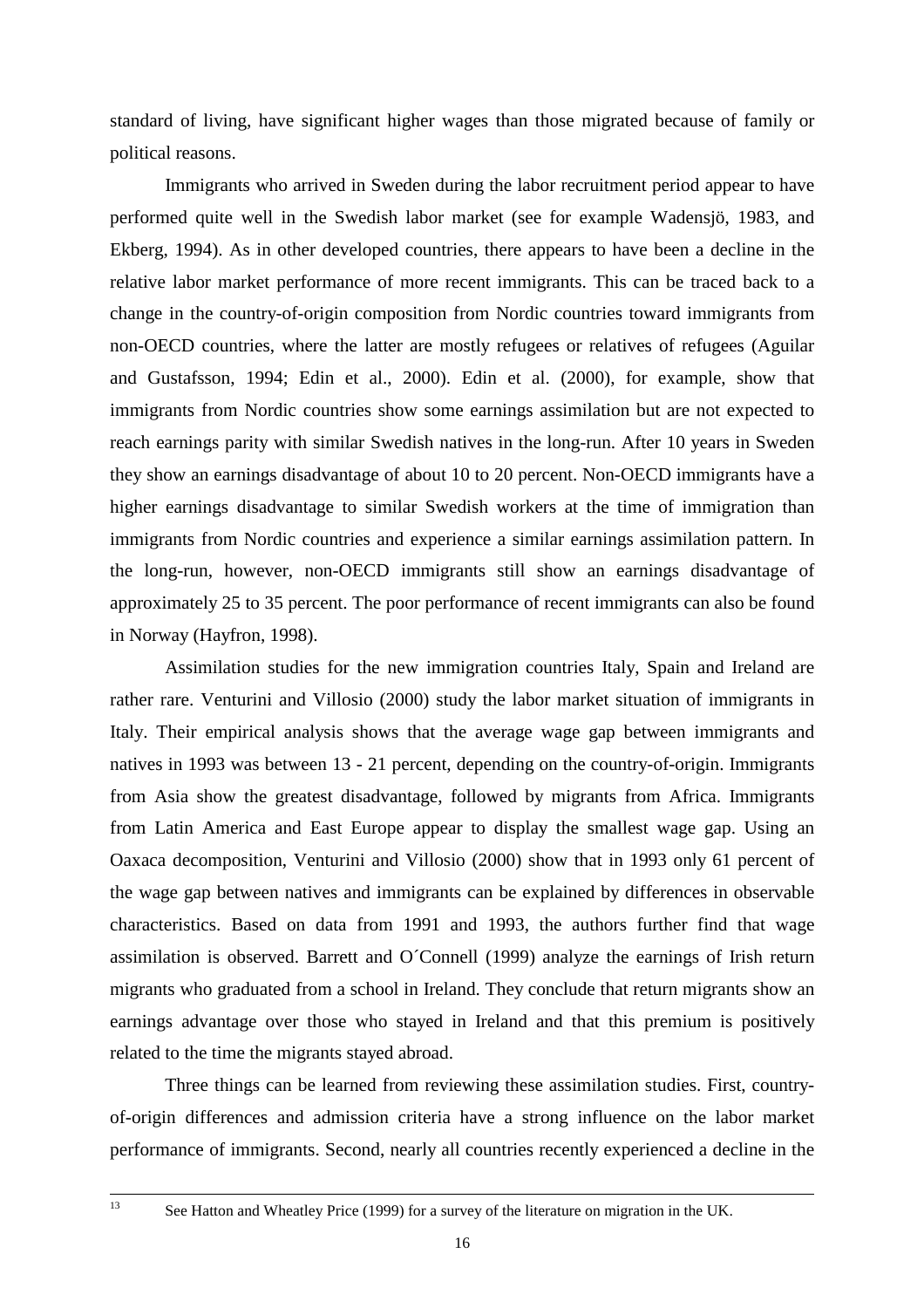so-called "quality" of immigrants, as measured by the upon arrival immigrant-native wage gap. This holds true for countries with a focus on family reunification, as well as countries with a selective immigration policy. The review has shown that in all cases the decrease in the quality of the migrants is related to a change in the country of origin mix of the immigrants. The evidence indicates that especially migrants from different cultural background and from different schooling systems, compared to the culture and schooling system of the receiving country, are responsible for the quality decrease. Examples are, Mexicans and Asians in the U.S., Asians in Canada and New Zealand and refugees in Europe. Third, even though all countries face a decrease in the so called "quality" of immigrants, an assimilation of immigrants to natives can only be observed in those countries that are selecting their migrants according to labor market characteristics such as in Canada and New Zealand.

#### **IV. Natives' Sentiments of Immigrants**

If immigration policy can affect skill levels and labor market performance of immigrants, as argued above, does it also impact natives' sentiments of immigrants? Although the direction of causality is hard to disentangle, i.e. if immigrant tolerance leads to an open policy or if an open policy leads to tolerance, it is informative to see if there is a relationship between immigration policy and sentiments. Given the variation in labor market performance of immigrants across countries, it would not be surprising if sentiments of immigrants also varied across nations. One question is whether immigrant sentiments vary across countries with different immigration policies? That is, does a policy that attracts relatively skilled workers, or those that are in some sense "needed" by the labor market, also imply greater tolerance towards immigrants? Put differently, if immigrants assimilate into the new country, it seems reasonable to believe that natives view immigrants favorably or at least less negatively.

The data used to analyze these questions comes from the International Social Survey Programme (ISSP). The ISSP is a continuing annual program of cross-national collaboration on surveys covering a variety of topics deemed important for social science research. In 1995, ISSP compiled representative cross-national data on national identity. Included in the survey were questions about the perception of immigrants and immigration. The countries included in the analysis below are (i) the United States, Canada, and New Zealand (the traditional immigration countries), (ii) the United Kingdom, Germany, Austria, the Netherlands, Norway, and Sweden (the European immigration countries), and (iii) Ireland, Italy and Spain (the new European immigration countries). The number of observations used in the analysis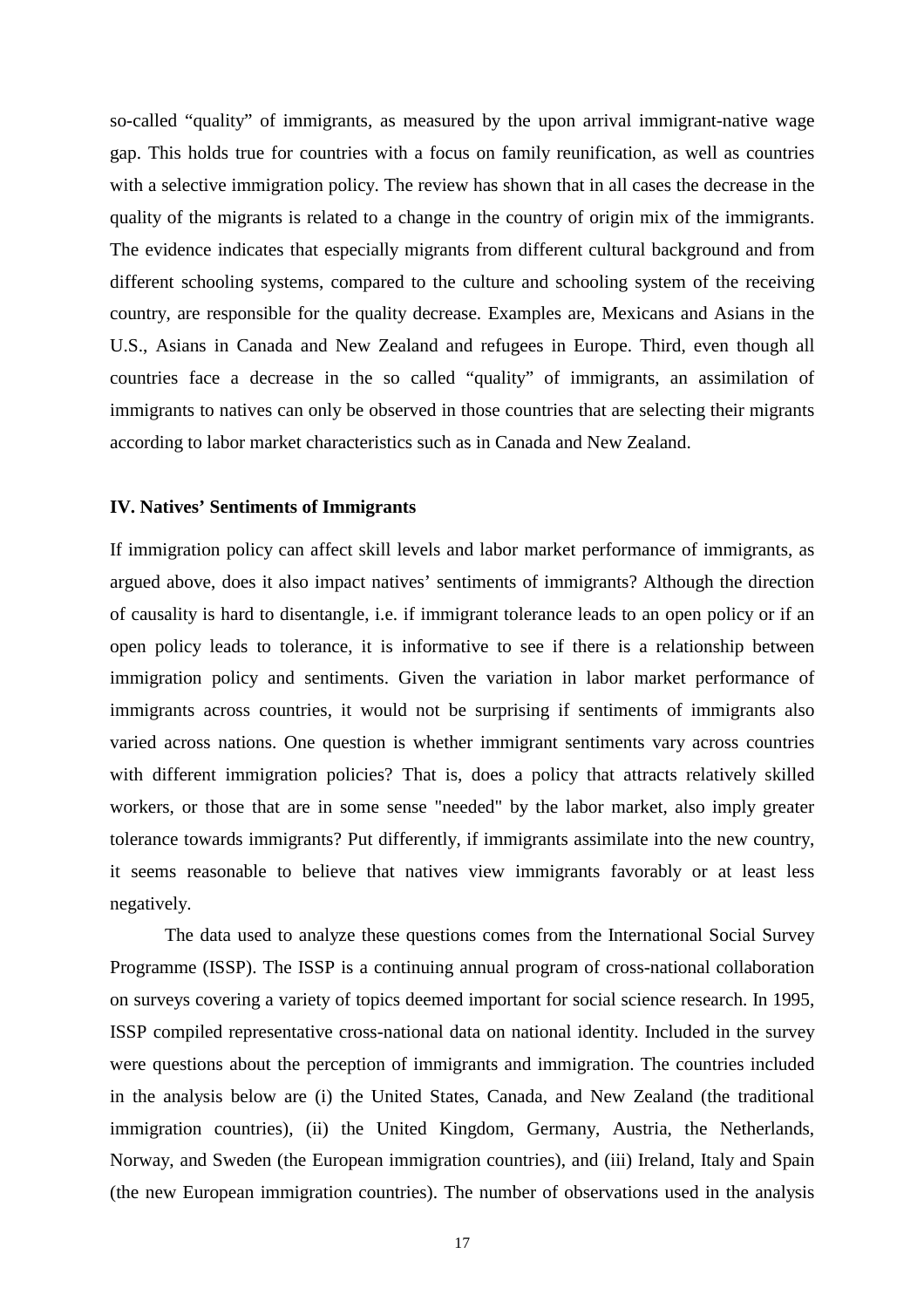ranges from 801 for Austria to 1655 for the Netherlands. Given that the data used is cross sectional from one point in time and only covers 12 countries, the results are suggestive rather than conclusive. For example, given the available data constraints, it is futile to estimate discrete sentiment equations that control for observed country characteristics, such as unemployment, economic growth, level and growth of immigration, in order to directly identify immigration policy effects on natives' attitudes towards immigrants. Instead, the approach we take is to show some descriptive statistics of immigrant sentiments for these 12 countries, test whether across country differences in attitudes can be explained by differences in individual characteristics, and what the role of these variables are on sentiments. We also try to determine factors within each country that explains why natives think immigration should be reduced. We use these suggestive results to draw parallels between natives' sentiments of immigration and immigration policy.

As expected, sentiments towards immigrants vary dramatically across countries. Responses to three different questions are shown in Figure 2. The bars shown in this figure represent the proportion of native-born individuals who stated that they "strongly agree" or "agree" with the statement. The statements are: "Immigrants are generally good for the economy"; "Immigrants take jobs away from people who were born in this country" and "The number of immigrants to this country nowadays should be reduced".

The country where natives are most likely to respond that immigrants are generally good for the economy is Canada. Given an immigration policy that stresses the selection of immigrants following the needs of the domestic labor market, it is not very surprising that native-born Canadians view immigrants in this regard quite favorably. Also note that natives in New Zealand, another country that is stressing skills in its immigration policy, also think to a relatively large extent that immigrants are good for the economy. At the other end of the spectrum are Norway and the Netherlands. This is also not very surprising given that both of these countries predominantly receive refugee immigrants. Our review of empirical studies on immigrant assimilation in the last section has shown that refugee immigrants are often found to have weaker labor force attachments than economic migrants. As we have already noted in the discussion of Table 1, this is indeed the case in Norway and the Netherlands. The ratio of immigrants to natives labor force participation is 0.68 in both countries, the lowest of all countries included in the study.

 Natives in the new immigration countries Ireland and Spain seem to have the most favorable sentiments in regards to whether immigration should be reduced. Low immigrant proportions may be one reason for this. In the case of Ireland, the impressive economic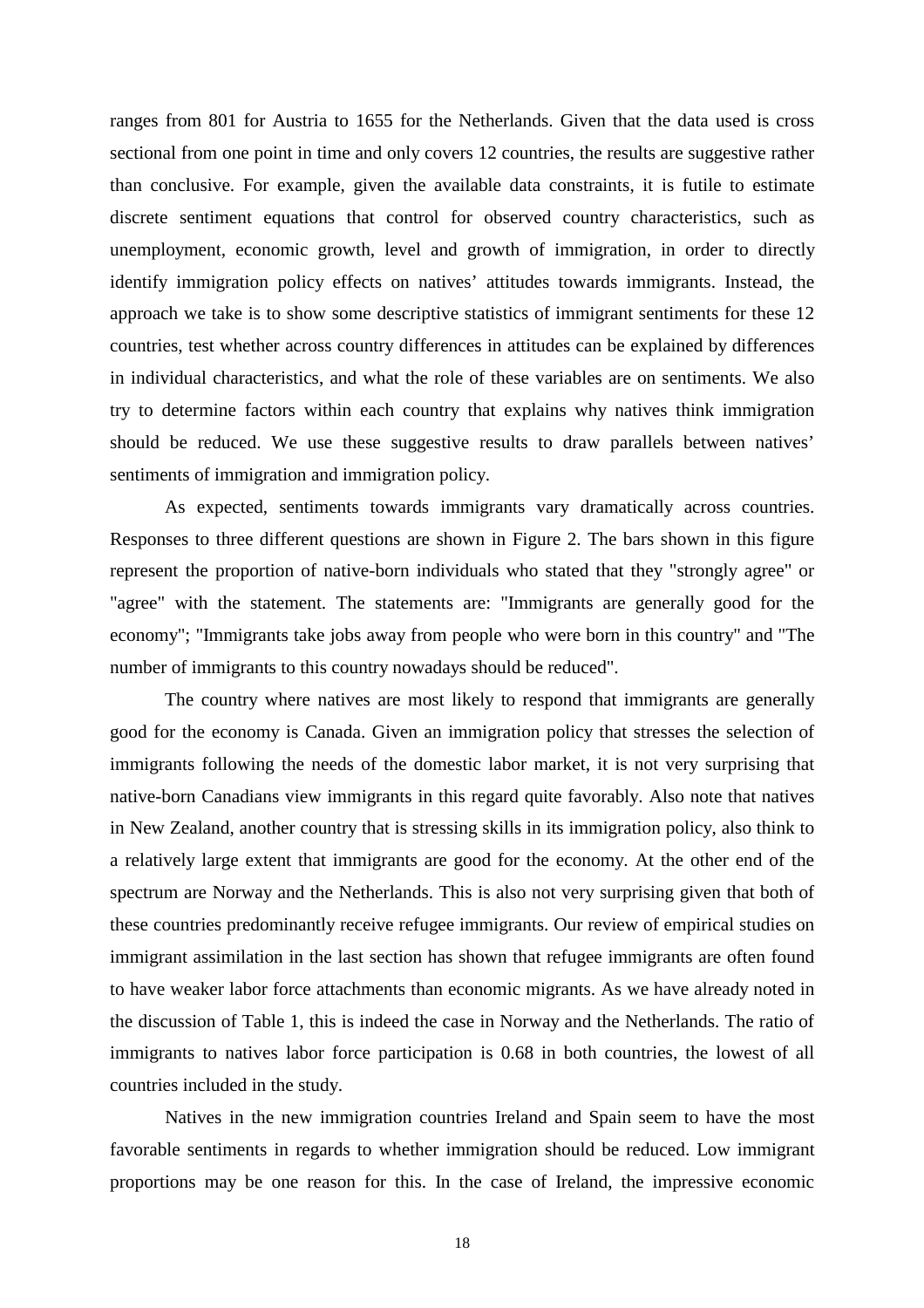growth in the 1990s may be an explanation of the attitudes of natives. Not all of the new immigration countries hold such favorable opinions of immigrants. Figure 2 shows that about three quarters of native Italians think immigration should be reduced in Italy. It should be noted that the national origin composition of immigrants is quite different in Spain and Italy. In Italy, only about 15 percent of immigrants in 1996 were from EU countries whereas 60 percent of the foreign population in Spain was from EU countries in 1996 (SOPEMI, 1999). Germans and Swedes also feel to a large extent that immigration should be limited. Large refugee inflows in the 1990s may be a partial explanation for this.

 One commonly heard concern about immigration is that immigrants take jobs away from natives. This sentiment appears indeed to be prevalent in the UK, where about half of the native population feels that immigrants take jobs away. At the other end of the spectrum is Sweden where only about 16 percent report that they feel the threat from immigrants in the labor market. Natives in the Netherlands and Norway share generally the sentiments of native Swedes. These three countries all experienced relatively large inflows of immigrants from former Yugoslavia in the first half of the 1990s. It may very well be that natives feel less threatened by refugees than economic migrants. As in Sweden, Norway and the Netherlands, only a small share of the Canadian native population feels that immigrants take jobs away from natives. One may think that this is a result of the respective selective immigration policy. This conclusion, however, is contradicted by sentiments of natives in New Zealand, which is among the four countries with the highest share of natives who respond that immigrants have negative effects on the labor market success of natives.

 Is it possible that differences in sentiments towards immigrants between countries can partially be explained by differences in socioeconomic characteristics? To test this we estimated separate probit models of whether immigrants are generally good for the economy, whether immigrants take jobs away and whether immigration should be reduced. For each of these three dependent variables we have estimated four models. During the estimation process, we add successively socio-economic characteristics of the respondent to the basic model, which includes only dummy variables indicating the receiving countries with Sweden acting as reference group. The estimated marginal effects are presented in Tables 2, 3 and 4.

 Table 2 shows the estimation results of the probit models where the dependent variable takes the value one when a respondent strongly agrees or agrees with the statement that immigrants are generally good for the economy. The results for Model 1, where we include only country dummies, indicate that there are significant differences between the countries, which is consistent with Figure 2. Model 2 in Table 2 presents the findings when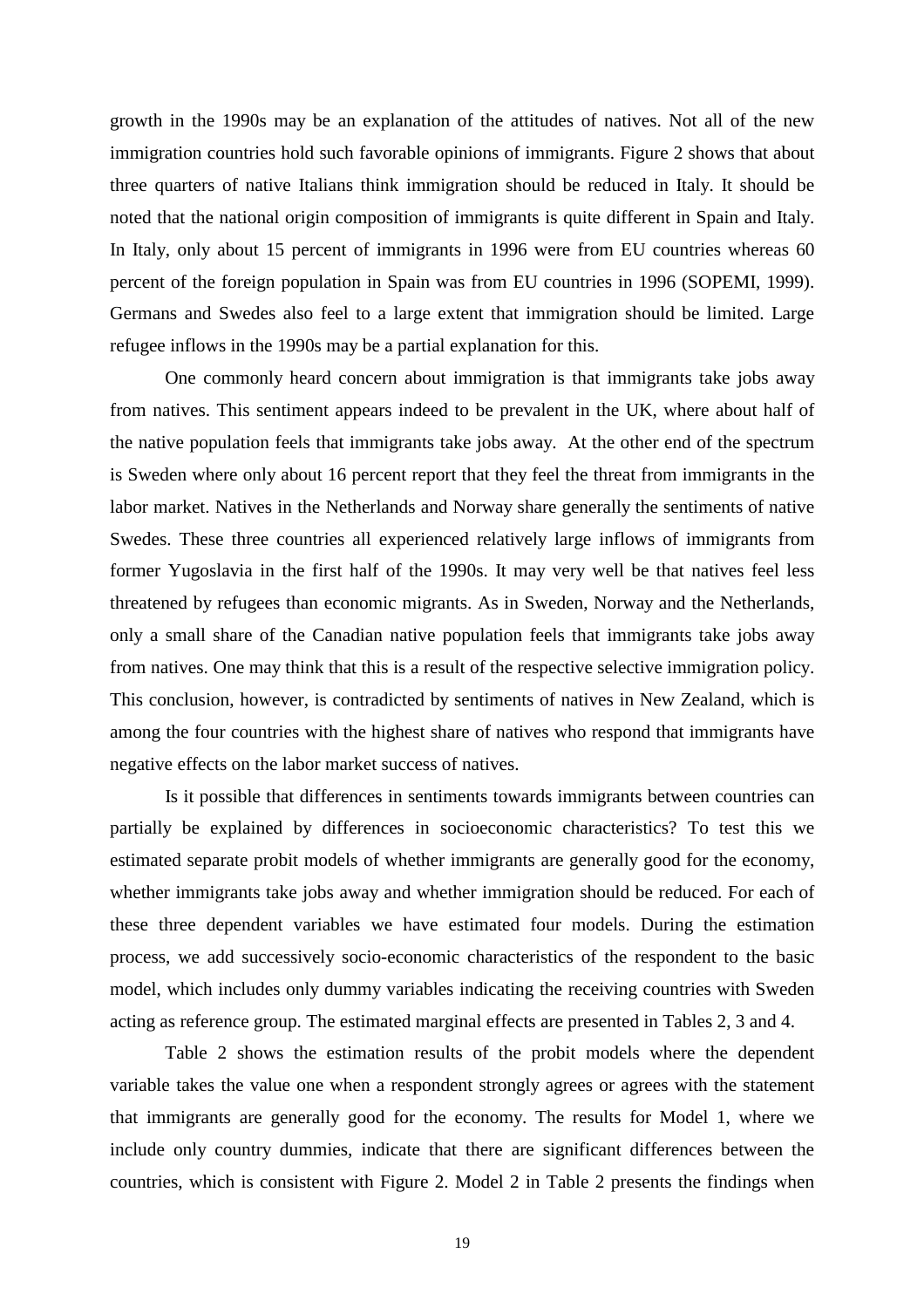we add controls for age, gender, marital status, residing in a city and both parents being citizens. It appears that including these factors does not alter the relative sentiments significantly across countries. The results however indicate that age, being female and residing in a city have positive impacts on the probability that a person responds that immigrants are generally good for the economy. If both of the respondent's parents are citizens, the perception of immigrants' effect on the economy is significantly more negative. Although the estimated marginal effects change somewhat when education dummies are included, as shown in Model 3, it does not change the ranking significantly. Model 4 also includes an indicator variable for whether the respondent is unemployed. Somewhat surprisingly, being unemployed does not appear to affect the perception of immigrants' contribution to the economy.

The results from estimating the probability models of natives' sentiments in regards to whether immigrants take jobs away and if immigration should be reduced are presented in Tables 4 and 5. Generally speaking, the findings indicate that the relatively more educated have a more positive impression of immigrants. Although being unemployed does not change natives' perception of immigrants in regards to the impact on the economy or whether immigration should be reduced, it does seem to increase the probability that a person thinks that immigrants take jobs away. Overall, differences in individual characteristics do not seem to explain differences in the perception of immigrants across countries.

Natives in the two countries included in this study that uses skill criteria in granting entry visas, Canada and New Zealand, seem to have relatively favorable attitudes in regards to immigrants' contribution to the economy. Not surprisingly, natives in countries that mainly receive immigrants from developing countries, mostly refugees, are not convinced that immigrants are generally good for the economy. Although sentiments in Canada are generally sympathetic towards immigrants, New Zealanders are quite skeptical about natives loosing jobs to immigrants. Natives in countries where the immigration policy is such that entry visas are allocated generously to asylum seekers and refugees, e.g. the Netherlands, Norway and Sweden, are not particularly concerned about the threat that immigrants may take away their jobs, but feel that immigrants may not positively contribute to the economy. It seems plausible that both of these factors will affect whether a person thinks that immigration should be reduced or not.

Natives' sentiments towards immigrants are likely to be reflections of the country's immigration policy, as well as the assimilation of immigrants. We have argued above that the current immigration policies that stresses labor market demands, not surprisingly, lead to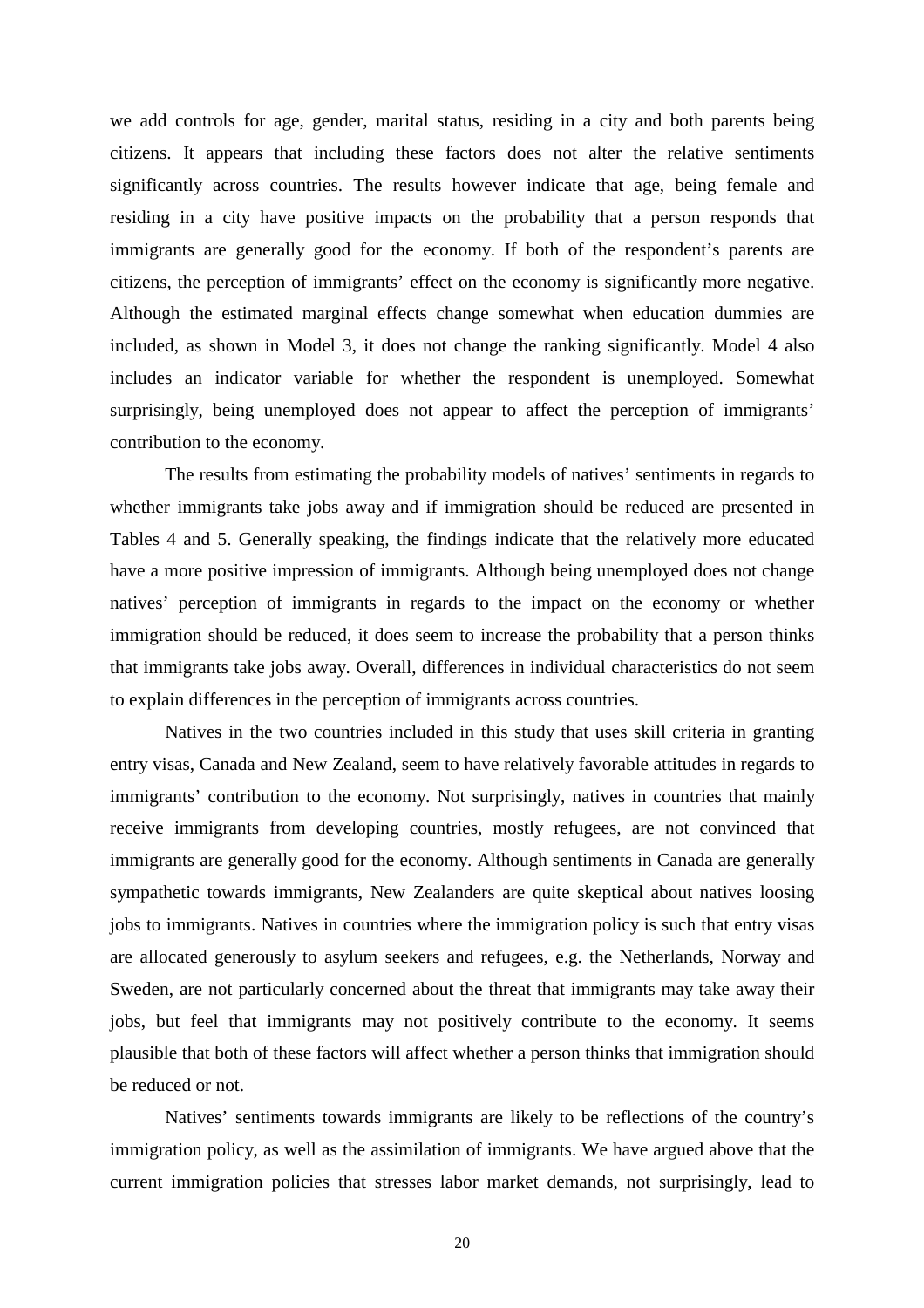higher skill levels and greater labor market success of immigrants. However, the greater labor market success of these immigrants may also lead to a greater perceived threat of native workers from competing skilled foreign workers. At the same time, poor labor market success of immigrants may lead natives to be concerned about the overall impact of immigration on the economy. Another sometimes heard concern about low skilled, and illegal immigration, is that immigrants are more prone to be active in criminal activities. The sentiment in regards to crime rates may be also a good proxy for other factors generating social tensions.

To be able to disentangle the factors that drive natives' sentiments, in particular in regards to the number of immigrants, we have undertaken two approaches. First, we have calculated the proportions of individuals who respond that immigrants take jobs away and that immigrants increase crime rates, conditional on responding that they think immigration inflows should be reduced. Note that natives in general may have negative attitudes towards immigrants without thinking that immigration inflows should be reduced. To identify the factors that explain why natives think that immigration should be lowered, and the relative importance of these factors for this group of natives, we condition the sample on the answer indicating a desire to reduce migrant inflows. These proportions are presented in Table 5. Second, we have estimated country specific probability models of the statement that immigration should be reduced.

Our first goal is to examine if natives are more concerned about the impact of immigration on jobs or crime. To do this, we compare the proportion of natives who respond that immigrants take jobs away and the proportion who feel that immigrants increase crime rates, conditional on having responded that immigration flows should be reduced. There is a quite clear pattern in Table 5. Natives in traditional immigration countries, who predominantly receive economic migrants, seem to be mostly concerned about loosing their jobs to immigrants. For example, 65 percent of native-born Americans who respond that immigration should be reduced think that they may lose jobs to immigrants. Slightly less than 47 percent of these Americans feel that immigration increases crime rates. Natives in the European immigration countries, however, are more concerned about an increase in crime rates, with the exception of the UK. 87.4 percent of native-born Norwegians who thinks that the number of immigrants should be reduced are concerned about higher crime rates, while only 30.2 percent think that immigrants take jobs away from natives. The difference in sentiments between these two types of immigration countries is likely to be a reflection of the relatively weak immigrant labor force attachment in the countries with relatively large inflows of refugees, as was shown in Table 1.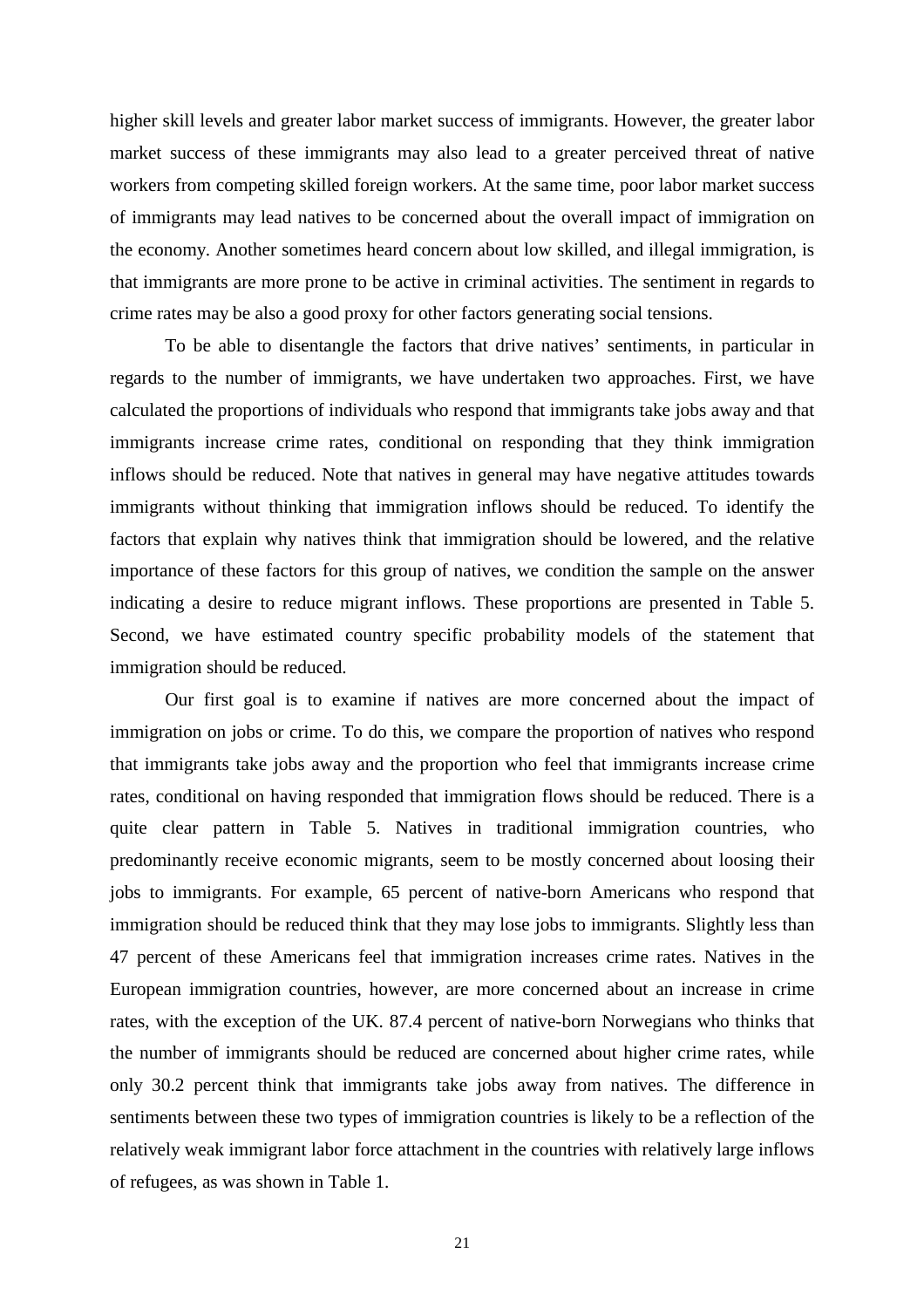We also estimate country specific probability models of whether immigration should be reduced or not. We include indicator variables for whether the person thinks that immigrants: take jobs away, increase crime rates, immigrants are generally good for the economy and whether the respondent thinks that imports of foreign goods should be limited. Note that by comparing the proportion of the marginal effects of these variables to the predicted probability across countries, we can analyze what the main causes of the sentiments of natives are across countries. This allows us to compare sentiments across countries with different immigration policies. For example, we can look at whether immigrants in countries with skill criteria are more concerned about loosing their jobs than they are about the impact of the general economy, compared to countries with large refugee inflows.

The inclusion of a variable for limiting imports reflects the possibility that individuals may have general sentiments towards a more, or less, closed economy. Another possibility is that people realize that imported goods are substitutes for imported foreign labor. Before we discuss the results from the probability models, we want to explore the relationship between limiting imports and limiting immigration graphically. In Figure 3 we show for each country the proportion of individuals who respond that they think immigration should be limited, on the y-axis, and the corresponding proportion of respondents who think imports should be restricted, on the x-axis. Roughly speaking, Northeast in the figure represents sentiments of more closed economies. Furthermore, countries below the 45-degree line can be said to favor imports of foreign labor over imports of goods. Somewhat surprisingly, the country that appears to be the least "open" among these 12 OECD countries is the U.S. However, the U.S. is also one among the five countries, Canada, Ireland, Spain, Austria and the U.S., who seem to favor immigrants over imported goods. It is also interesting to note that most of the countries that currently see mostly refugee immigrants are above the 45-degree line. We will explore further the relationship between these two sentiments next.

To investigate the relationship between the sentiments discussed above, we estimated separate probit models for each country of the sentiment "number of immigrants should be reduced". This variable is set to 1 if the respondent answered that he/she thinks that immigration should be reduced and 0 if he/she thinks that immigration should remain the same or if it should be increased. The independent variables are indicator variables for the responses: immigrants take jobs away, increase crime rates, are generally good for the economy and imports of foreign goods should be limited. The results are presented in Table 6.

The concerns about the impact of immigration appear to be divided across countries with different immigration policies, or at least across countries with inflows of economic and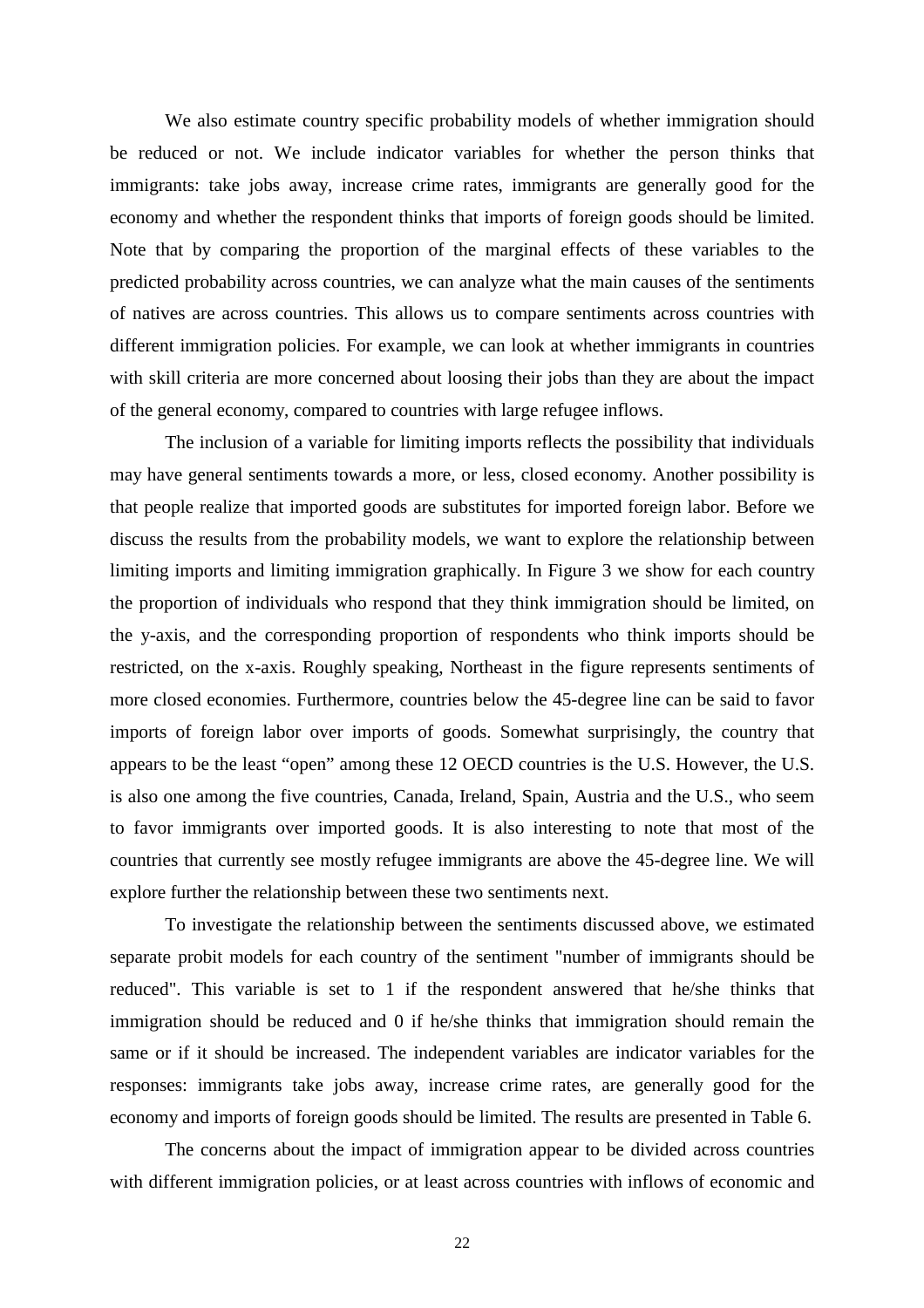political migrants. By investigating the magnitude of the estimated marginal effects within countries we can shed light on the reasons natives would like to alter immigration inflows. Natives in countries where the majority of current immigrants are asylum seekers and refugees are relatively more concerned with the impact of immigration on crime than on jobs than are natives in countries with skill criteria. However, natives in the countries who receive mostly economic migrants, the U.S., Canada, New Zealand and the U.K. appear to be more apprehensive about loosing their jobs to immigrants. At the same time, there is a strong relationship between the impact of immigration on the economy and whether natives feel that immigration should be reduced. Not surprisingly, natives who feel that immigrants are good for the economy are also more likely to respond that immigration should not be reduced.

Three things can be learned from the analysis of natives' sentiments of immigrants. First, in countries where immigrants are selected according to their labor market characteristics, natives most likely believe that immigrants are generally good for the economy. Second, socio-economic characteristics of the respondents such as education, gender and employment status do not seem to explain differences in the perception of immigrants across countries. Our results indicate, however, that the relatively more educated have a more positive view of immigrants. Third, in the traditional immigration countries, the fear that immigrants take jobs away is the main explanation for thinking that immigration should be reduced. In countries that receive mainly refugees and asylum seekers, natives who think that immigration should be reduced are mostly concerned about increased crime rates. This may be interpreted as general concerns about social tensions.

#### **V. Conclusions**

This study has found some evidence that the design of an immigration policy may be important for the prospect of immigrant assimilation, or labor market success, and for the development of sentiments of natives towards immigrants. As has been shown, current immigration policies give priority to particular groups of people, and these preferences vary greatly across the major receiving countries. Whereas Canada and New Zealand focus on the selection of immigrants following the needs of their labor markets, other countries either put a preference on the immigration of family members of former migrants, such as the U.S., or on ethnic groups, such as ethnic Germans from the former USSR in Germany, or citizens of the Commonwealth in the UK. In Sweden, Norway, and the Netherlands the majority of new immigrants typically consist of refugees and asylum seekers.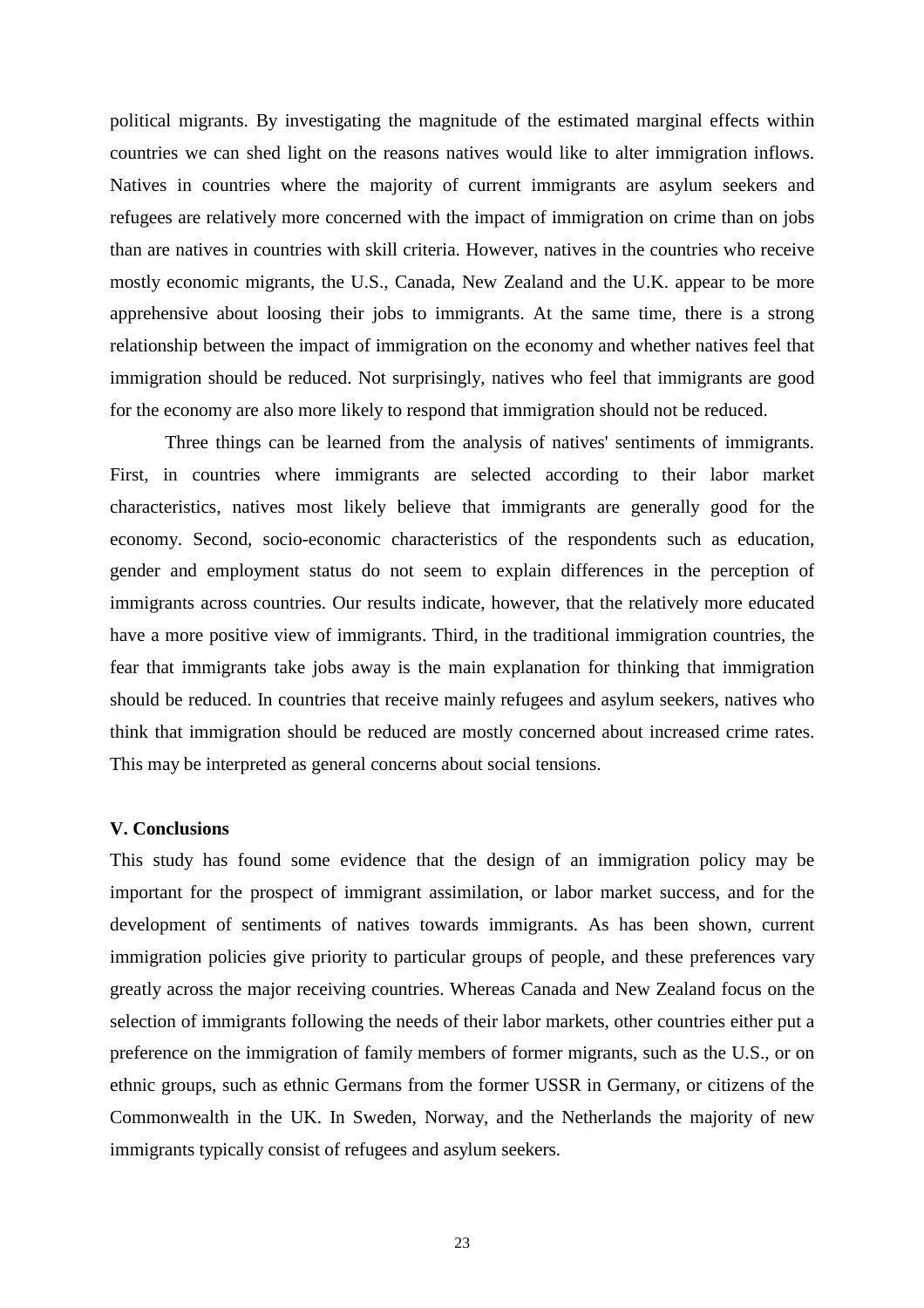Economic theory predicts that immigrants from countries that are similar to the host country, with respect to economic development, the schooling system, language and culture, assimilate well into the labor market. This is likely due to a rapid transferability of the human capital they accumulated in their home country. In addition, the migration motive is important for the labor market success of immigrants. A survey of empirical studies on the assimilation of migrants in different countries has shown that indeed the country-of-origin and the migration motive are among the most important determinants of the labor success of migrants. In particular, it has been shown that the success of immigration policies selecting migrants on the basis of their skills, such as in Canada and New Zealand, seem to be successful, not primarily because they attract the most skilled migrants from a given country, but because they alter the national origin mix of immigrants. The survey has further shown that nearly all significant receiving countries recently experienced a declined in the quality of immigrants, as measured by the upon arrival immigrant-native wage gap. In all cases, the decrease in the quality of migrants comes together with a significant change in the country-of-origin mix of the immigrants. Finally, even though all countries face a decline in the quality of migrants, an assimilation of immigrants to natives can be observed only in those countries that select immigrants on the basis of their labor market characteristics.

It is difficult to disentangle to what extent the sentiments of the population are in line with policy or policy is in line with sentiments. We think that there are at least indications that immigration policies affect natives' sentiments of immigrants. Analyzing individual data from 12 OECD countries, we find signs suggesting that natives in countries selecting immigrants on their skills are more likely to think that immigrants are generally good for the economy than in countries which receive mainly asylum seekers and refugees. Natives in Canada and New Zealand, however, are more concerned that immigration negatively affects their own labor market situation, whereas in countries that receive mainly non-economic migrants, natives are mostly concerned about increasing crime rates. Socio-economic characteristics of the respondents such as education, gender and employment status do not seem to explain the major differences in the perception of immigrants across countries. Our results indicate, however, that the relatively more educated have a more positive view of immigrants.

This all has interesting policy implications. Policy-makers are typically concerned about re-election, and hence must be interested in the emotions of voters caused by immigration. There are two important channels by which re-election might be affected: First, there are social tensions caused by ethnic rivalry and other negative social externalities such as crime. In this paper we have used the measured concerns about crime as a proxy for all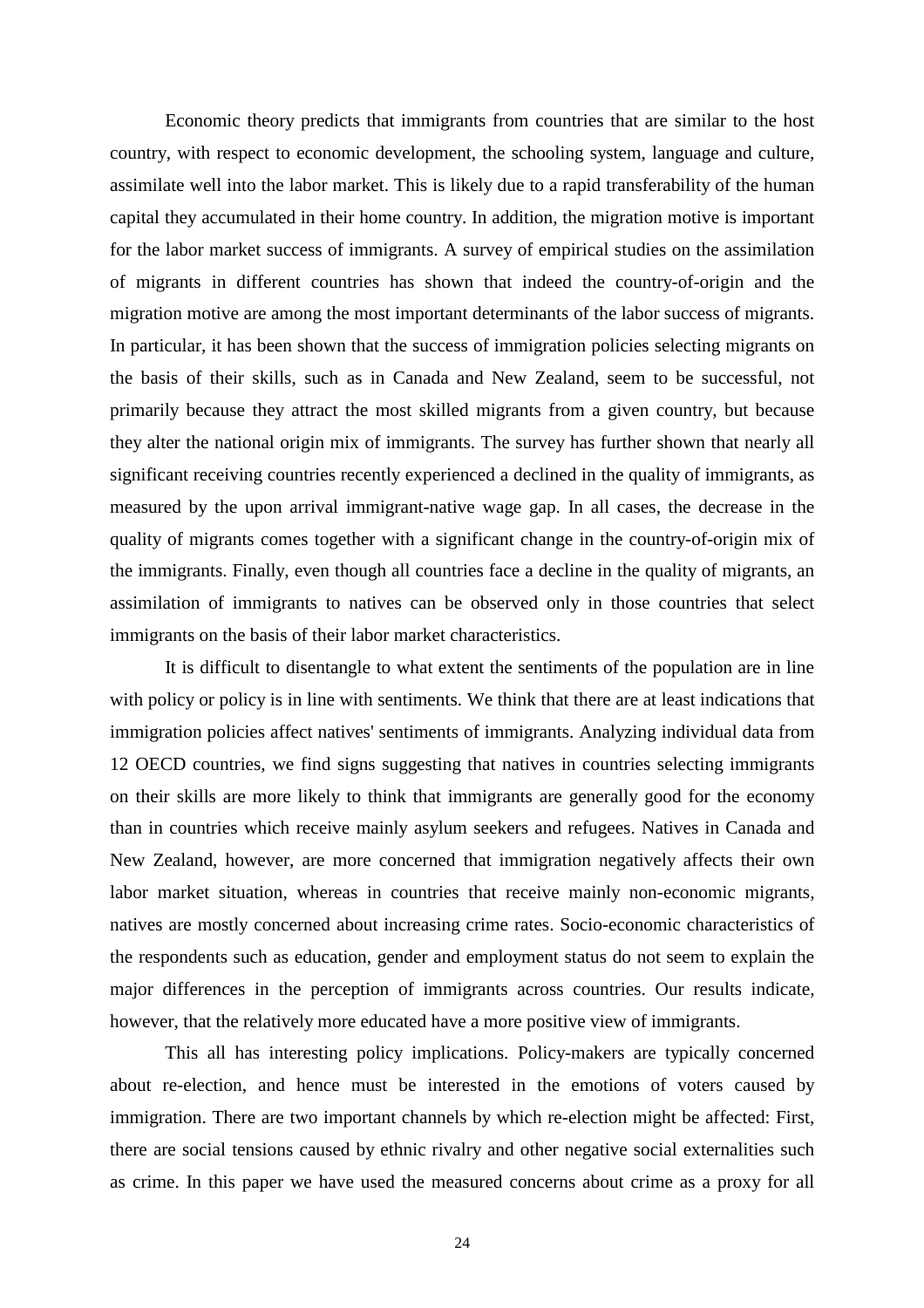these potential social tensions. Second, immigration can improve the economic conditions in a country. Since the popularity of a government depends largely on its economic success, a well-chosen migration policy can be effective. For example, European governments might be able to increase their popularity by means of a migration policy that relies more on the respective country's labor market needs. Popularity might increase further by such a policy since social tensions may decline with a relatively higher proportion of labor migrants, as our results suggest. It is also important to realize that any humanitarian policy can be costly in an economic sense. However, by reducing negative attitudes towards immigrants in the native population through a migration policy that stresses the economic needs of the receiving country, the government may also be able to increase the number of admitted humanitarian immigrants without risking not being re-elected.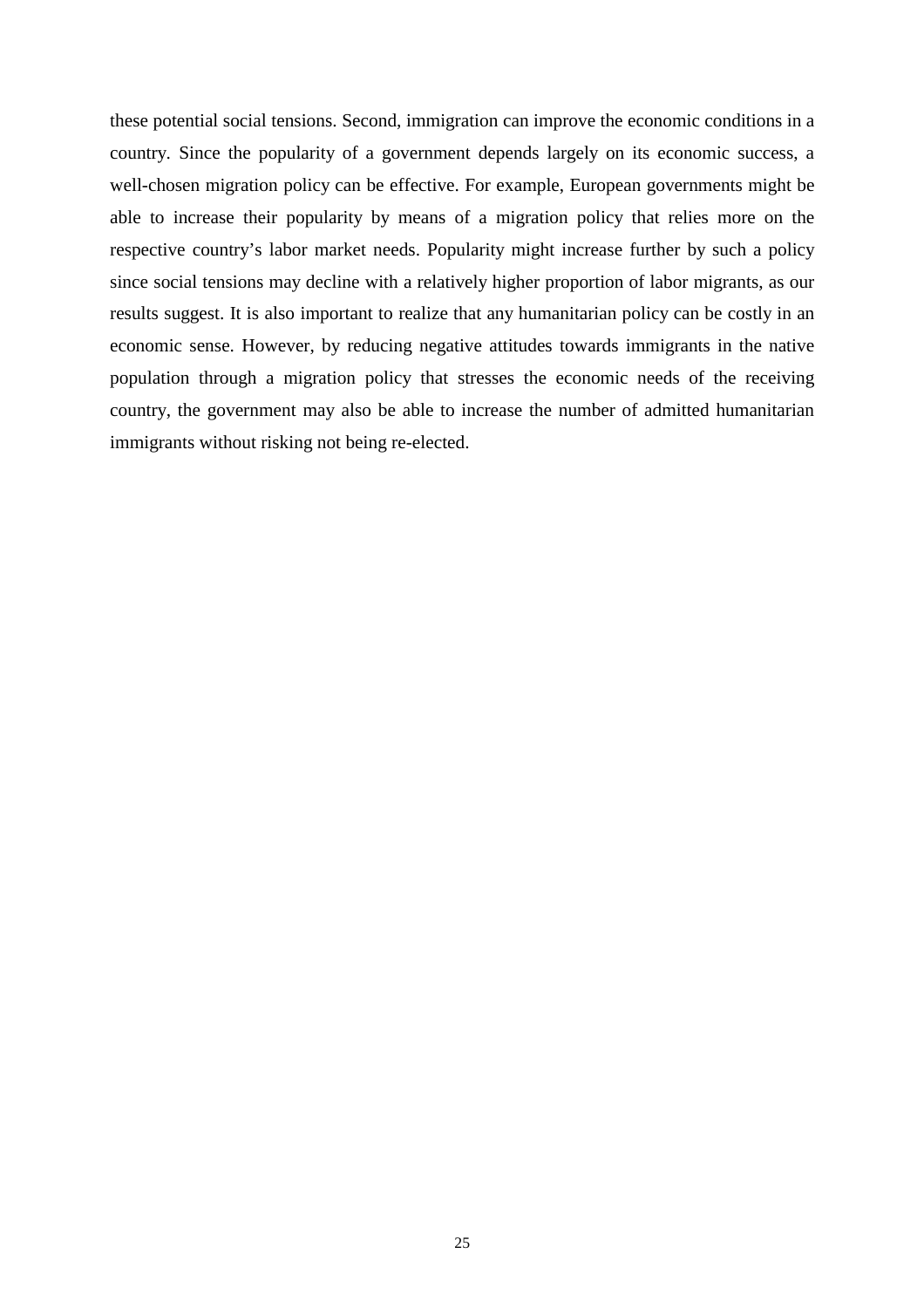#### **References**

- Aguilar, R. and B. Gustafsson (1994): "Immigrants in Sweden's Labour Market during the 1980s," *Scandinavian Journal of Social Welfare*, 3, 139-147.
- Baker, M. and D. Benjamin (1994): "The Performance of Immigrants in the Canadian Labor Market," *Journal of Labor Economics*, 12(3), 369-405.
- Barrett, A. (1998): "The Effect of Immigrant Admission Criteria on Immigrant Labour Market Characteristics," *Population Research and Policy Review*, 17(5), 439-456.
- Barrett, A. (1999): "Irish Migration: Characteristics, Causes and Consequences," *IZA Discussion Paper No. 97*. IZA, Bonn.
- Barrett, A. and P. J. O'Connell (1999): "Is There a Wage Premium for Returning Irish Migrants?," mimeo., ESRI, Ireland.
- Bauer, T. and K. F. Zimmermann (1997): "Unemployment and Wages of Ethnic German," *Quarterly Review of Economics and Statistics*, 37, 361-377.
- Bauer, T. and K. F. Zimmermann (1998): "Causes of International Migration: A Survey," in C. Gorter, P. Nijkamp und J. Poot (Eds.): *Crossing Borders. Regional and Urban Perspectives on International Migration*. Aldershot:, 95-127.
- Bauer, T., B. Dietz, K. F. Zimmermann and E. Zwintz (1999): "German Migration: Development, Assimilation and Labor Market Effects," mimeo., IZA, Bonn.
- Bell, B. D. (1997): "The Performance of Immigrants in the United Kingdom: Evidence from the GHS," *Economic Journal*, 107, 333-344.
- Bengtsson, T. and C. Lundh (1999): "From Boom to Bust: The Economic Integration of Immigrants in Post War Sweden," mimeo., Lund University, Sweden.
- Bloom, D. E. and M. Gunderson (1992): "An Analysis of the Earnings of Canadian Immigrants," in G. J. Borjas and R. B. Freeman (eds.): *Immigration and the Work Force: Economic Consequences for the United States and Source Areas*. Chicago: University of Chicago Press, 321-342.
- Bloom, D. E., G. Grenier and M. Gunderson (1995): "The Changing Labour Market Position of Canadian Immigrants," *Canadian Journal of Economics*, 987-1005.
- Borjas, G. J. (1987): "Self-Selection and the Earnings of Immigrants," *American Economic Review*, 77, 531-553.
- Borjas, G. J. (1992): "National Origin and the Skills of Immigrants in the Postwar Period," in G. J. Borjas and R. B. Freeman (eds.): *Immigration and the Work Force: Economic Consequences for the United States and Source Areas*. Chicago: University of Chicago Press, 17-47.
- Borjas, G. J. (1993): "Immigration Policy, National Origin, and Immigrant Skills: A Comparison of Canada and the United States," in D. Card and R. B. Freeman (eds.): *Small Differences that Matter*. Chicago: University of Chicago Press, 21-43.
- Borjas, G. J. (1994): "The Economics of Immigration," *Journal of Economic Literature*, 32, 1667-1717.
- Borjas, G. J. (2000): "Ethnic Enclaves and Immigrant Assimilation." Paper presented at the Swedish Economic Council's conference on: *The Assimilation of Immigrants in the Labour Market*, Stockholm, March 13, 2000
- Bover, O. and P. Vellila (1999): "Migration in Spain: Historical Background and Current Trends," *IZA Discussion Paper No. 88*. IZA, Bonn.
- Chiswick, B.. R. (1978): "The Effect of Americanization on the Earnings of Foreign-Born Men," *Journal of Political Economy*, 86, 897-921.
- Chiswick, B. R. (1980): "The Earnings of White and Coloured Male Immigrants in Britain," *Economica*, 47, 81-87.
- Chiswick, B. R. (1986): "Human Capital and the Labor Market Adjustment of Immigrants: Testing Alternative Hypotheses," in O. Stark (ed.): *Research in Human Capital and*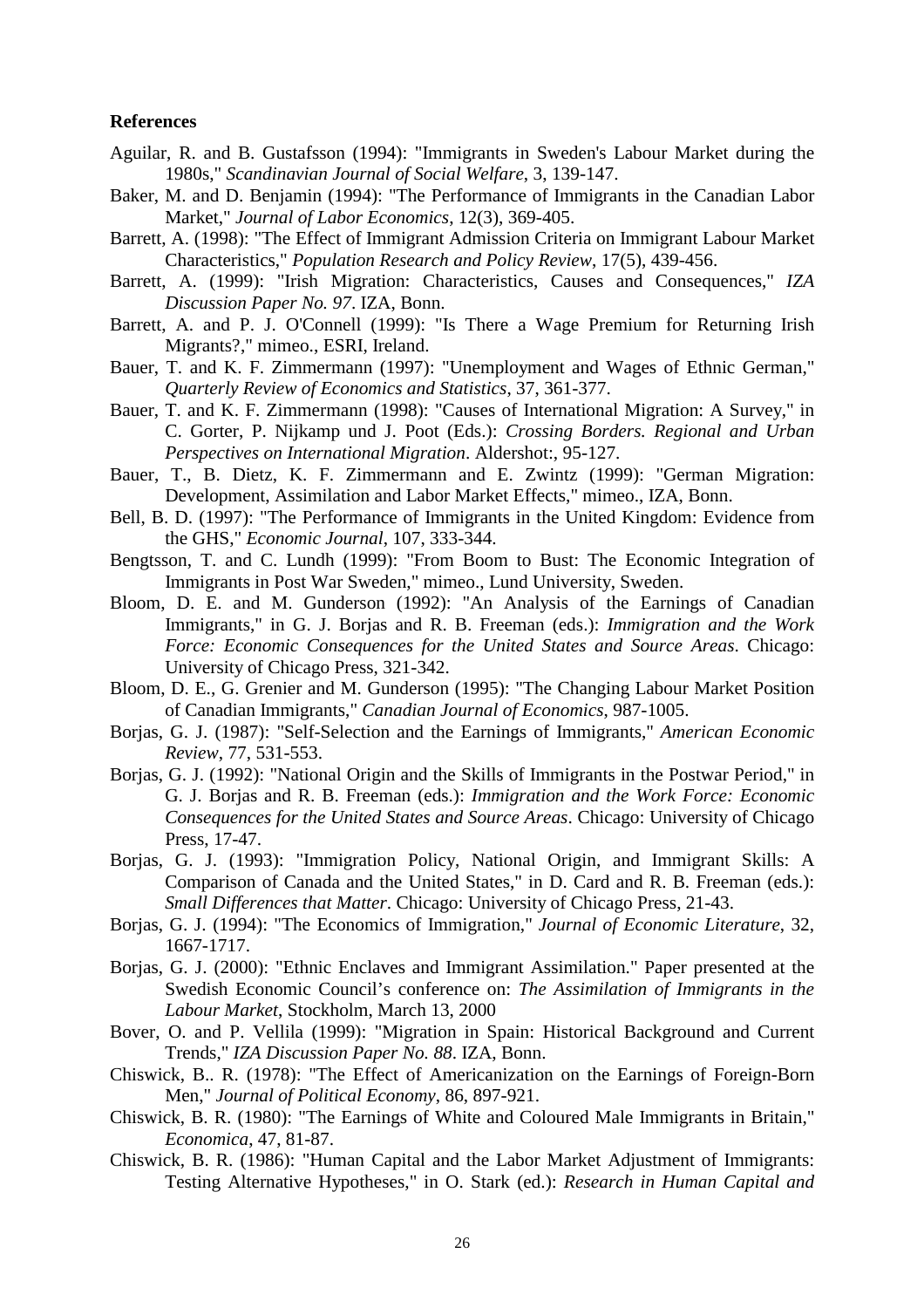*Development: Migration, Human Capital and Development*, 4. Greenwich, CT: Jai Press, 1-26.

- DeVoretz, J. and S. A. Laryea (1999): "Canadian Immigration Experience: Any Lessons for Europe?," *IZA Discussion Paper No. 59*. IZA, Bonn.
- Duleep, H. O. and M. C. Regets (1992): "Some Evidence on the Effects of Admission Criteria on Immigrants Assimilation," in B. R. Chiswick (ed.): *Immigration, Language and Ethnicity: Canada and the U.S..* Washington (D.C.): American Enterprise Institute, 410-439.
- Duleep, H. O. and M. C. Regets (1992): "Country of Origin and Immigrant Quality," *Urban Institute Working Paper No. PRIP-UI-28*. Urban Institute, Washington DC.
- Duleep, H. O. and M. C. Regets (1996): "Admission Criteria and Immigrant Earnings Profiles," *International Migration Review*, 30(2), 571-590.
- Duleep, H. O. and M. C. Regets (1997): "Immigrants and Human-Capital Investments," *American Economic Review Papers and Proceedings*, 82(2), 186-191.
- Dunn, T. A., M. Kreyenfeld and M. E. Lovely (1997): "Communist Human Capital in a Capitalist Labor Market: The Experience of East German and Ethnic German Immigrants to West Germany," *Vierteljahreshefte zur Wirtschaftsforschung*, 1.
- Dustmann, C. (1993): "Earnings Adjustment of Temporary Migrants," *Journal of Population Economics*, 6, 153-168.
- Dustmann, C. (1996): "Return Migration: The European Experience," *Economic Policy*, 22, 213-250.
- Edin, P.-A., R. LaLonde, and O. Aslund (2000): "Emigration of Immigrants and Measures of Immigrant Assimilation: Evidence from Sweden." Paper presented at the Swedish Economic Council's conference on: *The Assimilation of Immigrants in the Labour Market*, Stockholm, March 13, 2000
- Ekberg, J. (1994): "Economic Progress of Immigrants in Sweden from 1970 to 1990: a Longitudinal Study," *Scandinavian Journal of Social Welfare*, 3, 148-157.
- Eurostat (1997): *Wanderungsstatistik 1997*. Luxembourg: Statistical Office of the European Communities.
- Eurostat (1999): *Eurostat Yearbook: A Statistical Eye on Europe*. Luxembourg: Statistical Office of the European Communities.
- Freeman, G. P. (1995): "Modes of Immigration Politics in Liberal Democratic States," *International Migration Review*, 29(4), 881-902.
- Friedberg, R. M. and J. Hunt (1995): "The Impact of Immigrants on Host Country Wages, Employment and Growth," *Journal of Economic Perspectives*, 9, 23-44.
- Gaston, Noel and Doug Nelson (2000): "The Employment and Wage Effects of Immigration: Trade and Labour Economics Perspectives," mimeo., Tulane University, New Orleans.
- Green, A. G. and D. A. Green (1995): "Canadian Immigration Policy: The Effectiveness of the Point System and Other Instruments," *Canadian Journal of Economics,* 28, 1006- 1041.
- Greenwood, M. J. and J. M. McDowell (1986): "The Factor Market Consequences of US Immigration," *Journal of Economic Literature*, 24(4), 1738-1772.
- Hatton, T. J. and S. Wheatley Price (1999): "Migration, Migrants and Policy in the United Kingdom," *IZA Discussion Paper No. 81*. IZA, Bonn.
- Hayfron, J. E. (1998): "The Performance of Immigrants in the Norwegian Labor Market," *Journal of Population Economics*, 11, 293-303.
- Jasso, G. and M. R. Rosenzweig (1995): "Do Immigrants Screened for Skills Do Better than Family Reunification Immigrants?," *International Migration Review,* 29, 85-111.
- Kee, P. (1993): *The Economic Status of Male Immigrants in the Netherlands*. Dissertation, University of Amsterdam.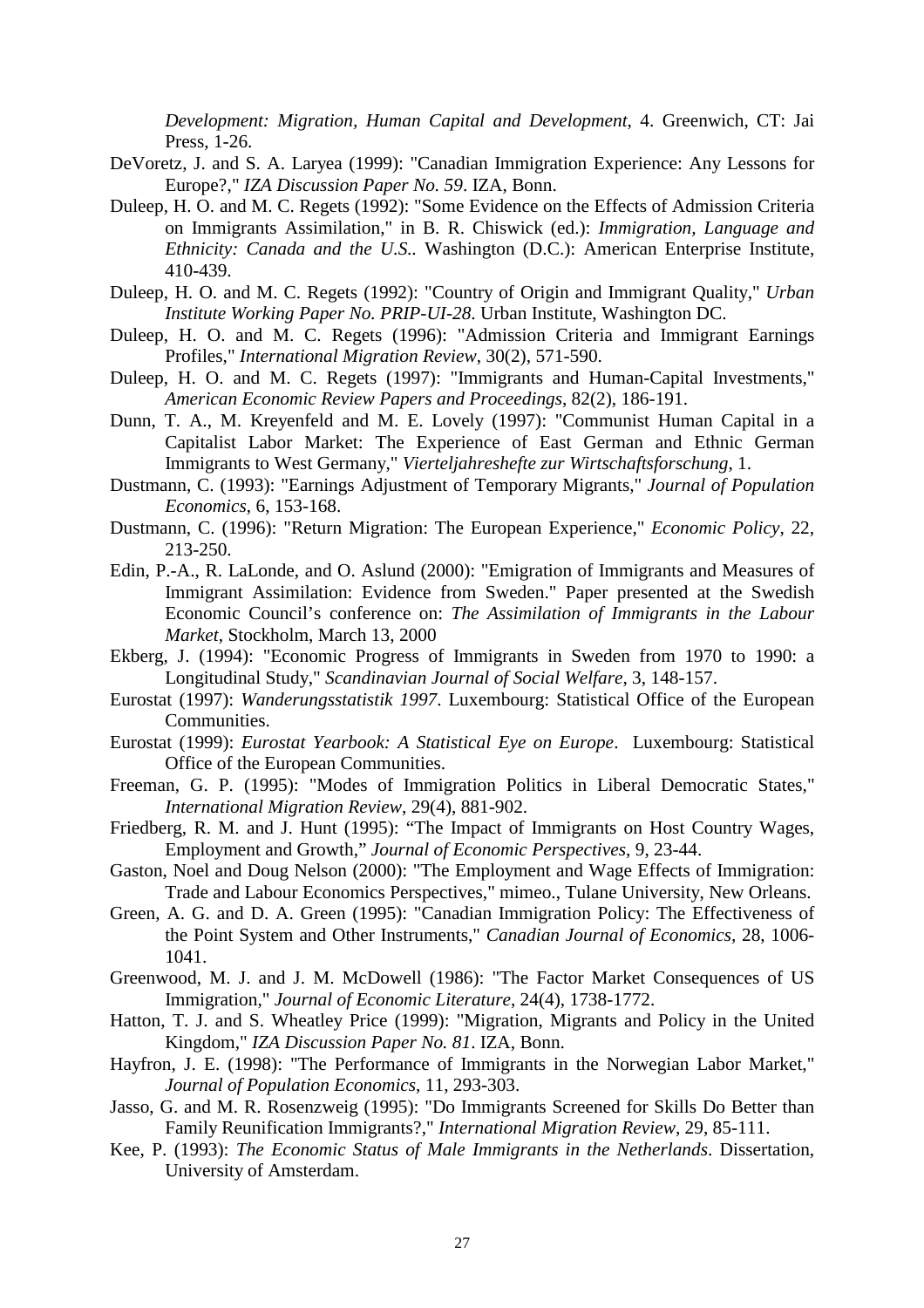- Licht, G. und V. Steiner (1994): "Assimilation, Labor Market Experience, and Earnings Profiles of Temporary Workers and Permanent Immigrant Workers in Germany," *International Review of Applied Economics*, 8, 130-156.
- Miller, P. W. (1999): "Immigration Policy and Immigrant Quality: The Australian Points System," *American Economic Review Papers and Proceedings*, 82(2), 192-197.
- OECD (1997): *Labour Force Statistics 1976-1996.*Paris: OECD.
- Pischke, J.-S. (1992): "Assimilation and the Earnings of Guestworkers in Germany," *ZEW Discussion Papers No. 92-17*. ZEW, Mannheim.
- Schmidt, C. M. (1992): "Country-of-Origin Differences in the Earnings of German Immigrants," *University of Munich Discussion Paper No. 92-29*. University of Munich, Munich.
- Schmidt, C.M. (1997): "Immigrant Performance in Germany: Labor Earnings of Ethnic German Migrants and Foreign Guest-Workers," *Quarterly Review of Economics and Statistics*, 37, 379-397.
- Schmidt, C.M. and K. F. Zimmermann (1992): "Migration Pressure in Germany: Past and Future," in K. F. Zimmermann (ed.): *Migration and Economic Development.* Heidelberg: Springer-Verlag, 201-230.
- Shields, M. A. and S. Wheatley Price (1998): "The Earnings of Male Immigrants in England: Evidence from the quarterly LFS," *Applied Economics*, 1157-1168.
- SOPEMI (1998): *Trends in International Migration*. Paris: OECD.
- SOPEMI (1999): *Trends in International Migration*. Paris: OECD.
- Van Ours, J. C. and J. Veenman (1999): " The Netherlands: Old Emigrants Young Immigrant Country," *IZA Discussion Paper No. 80*. IZA, Bonn.
- Winkelmann, R. (1999): "Immigration: The New Zealand Experience," *IZA Discussion Paper No. 61*. IZA, Bonn.
- Winkelmann, L. and R. Winkelmann (1998): *Immigrants in the New Zealand labour market: A study of their labour market outcomes*. Wellington: New Zealand Department of Labour.
- Winter-Ebmer, R. (1994): "Motivation for Migration and Economic Success," *Journal of Economic Psychology*, 15, 269-284.
- Wright, R. E. and P. S. Maxim (1993): "Immigration Policy and Immigrant Quality: Empirical Evidence from Canada," *Journal of Population Economics*, 6, 337-352.
- Zimmermann, K. F. (1994): "European Migration: Push and Pull," Proceedings volume of the World Bank Annual Conference on Development Economics 1994. Supplement to *The World Bank Economic Review* and *The World Bank Research Observer*, 1995, 313-342. Reprinted in: *International Regional Science Review*, 19 (1996), 95-128.
- Zimmermann, K. F. (1995): "Tackling the European Migration Problem," *Journal of Economic Perspectives*, 9(2), 45-62.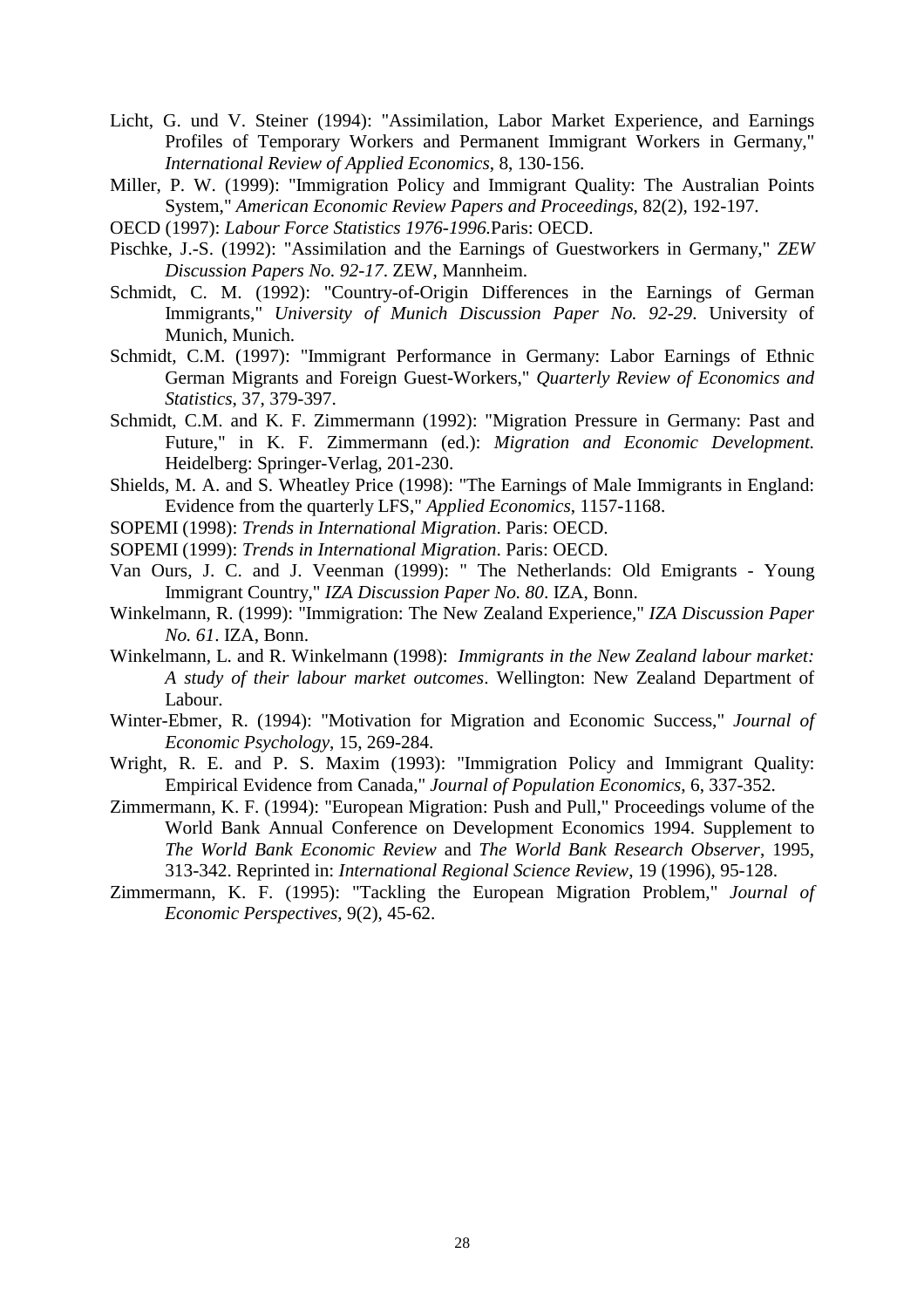|                 | Proportion      | Change 1991-95 | Proportion of         | Share of Foreign                   | (4) / (1) |                   | Immigrant/Native Immigrant/Native |              |
|-----------------|-----------------|----------------|-----------------------|------------------------------------|-----------|-------------------|-----------------------------------|--------------|
|                 | Immigrants in   | Proportion     | <b>Asylum Seekers</b> | Labor Force in                     |           | Male Labor Force  | Male                              |              |
|                 | Population 1995 | Immigrants     |                       | on 1991-95 Total Total Labor Force |           | Participation     | Unemployment                      | Unemployment |
|                 |                 |                | Inflow                | 1995                               |           | <b>Ratio 1995</b> | <b>Ratio 1995</b>                 | Rate 1995    |
|                 | (1)             | (2)            | (3)                   | (4)                                | (5)       | (6)               | (7)                               | (8)          |
| <b>USA</b>      | 8.8%            | 16.4%          | 11.6%                 | $9.4\%$ <sup>1</sup>               | 1.07      |                   | 1.28                              | 5.5%         |
| Canada          | 17.4%           | 14.5%          | 11.8%                 | $18.5\%$ <sup>2</sup>              | 1.06      | 0.97              |                                   | 9.5%         |
| New Zealand     | 17.5%           | 6.0%           | 4.2%                  | 17.6%                              | 1.01      | 0.92              | 1.24                              | 6.3%         |
| United Kingdom  | 3.4%            | 11.3%          | 18.5%                 | 3.5%                               | 1.03      | 0.90              | 1.67                              | 8.6%         |
| Germany         | 8.8%            | 22.0%          | 20.7%                 | 9.0%                               | 1.02      | 0.99              | 2.48                              | 8.1%         |
| Austria         | 9.0%            | 35.8%          |                       | 9.9%                               | 1.10      | 1.06              | 1.68                              | 3.9%         |
| The Netherlands | 4.7%            | $-1.0%$        | 29.3%                 | 3.2%                               | 0.68      | 0.78              | 4.36                              | 7.0%         |
| Norway          | 3.7%            | 8.8%           | 20.0%                 | 2.5%                               | 0.68      |                   |                                   | 4.9%         |
| Sweden          | 5.2%            | 7.7%           | 61.5%                 | 5.1%                               | 0.98      | 0.82              | 2.90                              | 7.7%         |
| Ireland         | 2.7%            | 9.6%           | 0.5%                  | 2.9%                               | 1.07      | $1.04^{4}$        |                                   | 12.1%        |
| Italy           | 1.7%            | 14.9%          | 7.2%                  | 1.7%                               | 1.00      | 1.15              |                                   | 12.0%        |
| Spain           | $.2\%$          | 38.6%          | 30.2%                 | 0.9%                               | 0.75      | 1.14              | 1.15                              | 22.6%        |

**Table 1.**  Immigrant Proportions, Asylum Seekers and Immigrant Employment

*Notes:*  $\begin{array}{ccc} \n\frac{1}{2} & 1990 \\
\frac{2}{3} & 1991 \\
\frac{1}{3} & \frac{1}{9} \n\end{array}$ 2: 1991

Male and Female.

Data Source: OECD (1997); SOPEMI (1998, 1999); Eurostat (1998); Winkelmann and Winkelmann (1998); own calculations.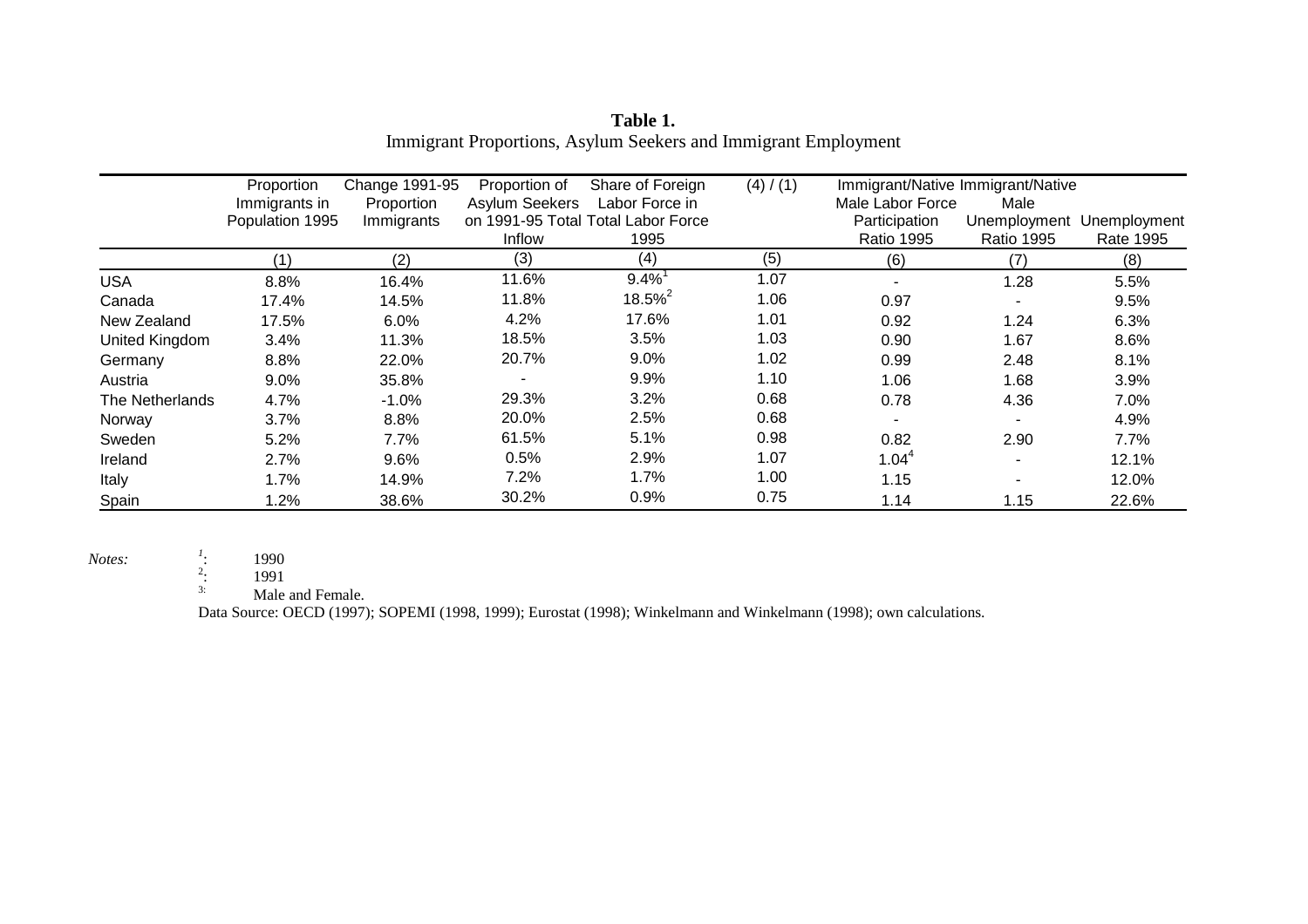|                              | Model 1   | Model 2   | Model 3   | Model 4   |
|------------------------------|-----------|-----------|-----------|-----------|
| <b>USA</b>                   | 0.0653    | 0.0792    | 0.0463    | 0.0478    |
|                              | (0.0212)  | (0.0248)  | (0.0247)  | (0.0247)  |
| Canada                       | 0.3709    | 0.3978    | 0.3676    | 0.3700    |
|                              | (0.0196)  | (0.0226)  | (0.0237)  | (0.0237)  |
| <b>New Zealand</b>           | 0.2441    | 0.2305    | 0.2031    | 0.2044    |
|                              | (0.0230)  | (0.0270)  | (0.0274)  | (0.0276)  |
| <b>United Kingdom</b>        | $-0.1084$ | $-0.0926$ | $-0.1065$ | $-0.1061$ |
|                              | (0.0188)  | (0.0197)  | (0.0192)  | (0.0192)  |
| Germany                      | 0.1137    | 0.1269    | 0.1418    | 0.1420    |
|                              | (0.0202)  | (0.0206)  | (0.0210)  | (0.0210)  |
| Austria                      | 0.1792    | 0.1906    | 0.2260    | 0.2268    |
|                              | (0.0234)  | (0.0237)  | (0.0241)  | (0.0241)  |
| <b>The Netherlands</b>       | $-0.1057$ | $-0.0820$ | $-0.0910$ | $-0.0913$ |
|                              | (0.0165)  | (0.0177)  | (0.0175)  | (0.0176)  |
| <b>Norway</b>                | $-0.1499$ | $-0.1259$ | $-0.1340$ | $-0.1328$ |
|                              | (0.0163)  | (0.0175)  | (0.0172)  | (0.0172)  |
| <b>Ireland</b>               | 0.3166    | 0.3365    | 0.3364    | 0.3375    |
|                              | (0.0222)  | (0.0230)  | (0.0232)  | (0.0232)  |
| <b>Italy</b>                 | $-0.0437$ | $-0.0169$ | $-0.0159$ | $-0.0138$ |
|                              | (0.0199)  | (0.0288)  | (0.0290)  | (0.0291)  |
| Spain                        | 0.0073    | 0.0452    | 0.0602    | 0.0553    |
|                              | (0.0212)  | (0.0232)  | (0.0236)  | (0.0236)  |
| Age                          |           | 0.0022    | 0.0028    | 0.0028    |
|                              |           | (0.0003)  | (0.0003)  | (0.0003)  |
| <b>Female</b>                |           | 0.0264    | 0.0228    | 0.0228    |
|                              |           | (0.0088)  | (0.0088)  | (0.0088)  |
| Married                      |           | $-0.0018$ | $-0.0007$ | $-0.0007$ |
|                              |           | (0.0093)  | (0.0093)  | (0.0094)  |
| <b>Reside in City</b>        |           | 0.0212    | 0.0129    | 0.0138    |
|                              |           | (0.0100)  | (0.0100)  | (0.0101)  |
| <b>Both Parents Citizens</b> |           | $-0.1641$ | $-0.1577$ | $-0.1586$ |
|                              |           | (0.0209)  | (0.0210)  | (0.0211)  |
| <b>Secondary Schooling</b>   |           |           | 0.0628    | 0.0624    |
|                              |           |           | (0.0120)  | (0.0121)  |
| College                      |           |           | 0.1373    | 0.1361    |
|                              |           |           | (0.0125)  | (0.0125)  |
| <b>Unemployed</b>            |           |           |           | 0.0249    |
|                              |           |           |           | (0.0209)  |
| Number of Obs.               |           | 11,754    |           |           |
| Log Likelihood               | $-6658$   | $-6583$   | $-6521$   | $-6521$   |

**Table 2.**  Estimated Marginal Effects from Probit Models of Response "Immigrants are Generally Good for the Economy" (Reference country is Sweden)

*Notes:* The marginal effects are calculated based on the sample means for continuous variables and for a discrete change of dummy variables from 0 to 1. Standard errors appear in parentheses. Data source: 1995 International Social Survey Programme.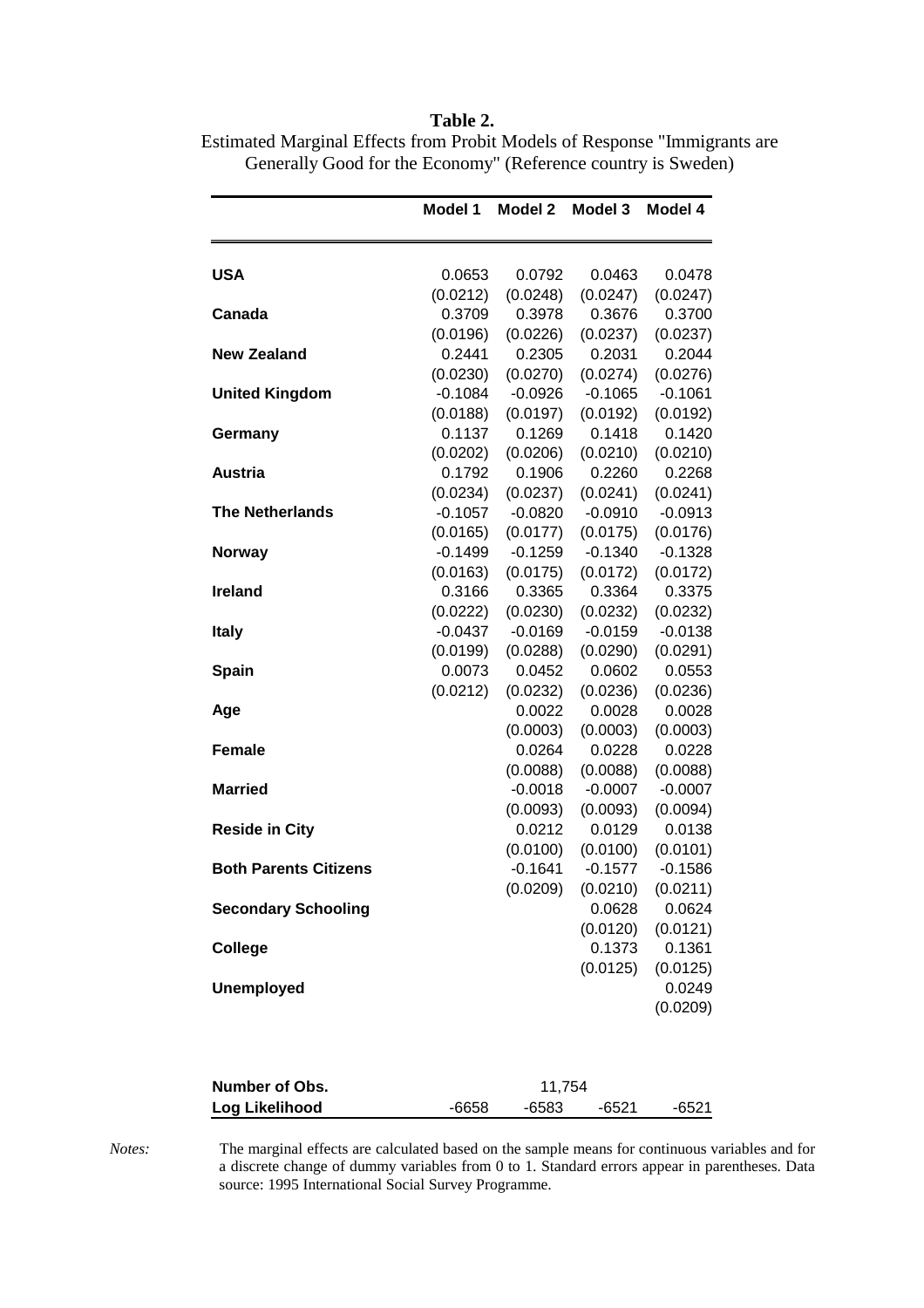| Table 3.                                                                             |
|--------------------------------------------------------------------------------------|
| Estimated Marginal Effects from Probit Model of Response "Immigrants Take Jobs Away" |
| (Reference country is Sweden) $*$                                                    |

|                              | Model 1  | Model 2   | Model 3   | Model 4   |
|------------------------------|----------|-----------|-----------|-----------|
| <b>USA</b>                   | 0.3617   | 0.3375    | 0.4316    | 0.4343    |
|                              | (0.0207) | (0.0245)  | (0.0231)  | (0.0230)  |
| Canada                       | 0.1078   | 0.0693    | 0.1549    | 0.1618    |
|                              | (0.0223) | (0.0259)  | (0.0277)  | (0.0278)  |
| <b>New Zealand</b>           | 0.2839   | 0.2790    | 0.3586    | 0.3615    |
|                              | (0.0234) | (0.0272)  | (0.0265)  | (0.0266)  |
| <b>United Kingdom</b>        | 0.3743   | 0.3497    | 0.4059    | 0.4066    |
|                              | (0.0213) | (0.0230)  | (0.0225)  | (0.0225)  |
| Germany                      | 0.2226   | 0.2001    | 0.1826    | 0.1844    |
|                              | (0.0215) | (0.0220)  | (0.0224)  | (0.0224)  |
| <b>Austria</b>               | 0.2479   | 0.2290    | 0.1798    | 0.1837    |
|                              | (0.0239) | (0.0245)  | (0.0250)  | (0.0251)  |
| <b>The Netherlands</b>       | 0.1446   | 0.1194    | 0.1538    | 0.1572    |
|                              | (0.0211) | (0.0217)  | (0.0224)  | (0.0224)  |
| <b>Norway</b>                | 0.0505   | 0.0317    | 0.0574    | 0.0602    |
|                              | (0.0222) | (0.0226)  | (0.0235)  | (0.0236)  |
| <b>Ireland</b>               | 0.2555   | 0.2325    | 0.2527    | 0.2547    |
|                              | (0.0236) | (0.0247)  | (0.0251)  | (0.0251)  |
| <b>Italy</b>                 | 0.2423   | 0.1897    | 0.2069    | 0.2139    |
|                              | (0.0231) | (0.0323)  | (0.0330)  | (0.0330)  |
| <b>Spain</b>                 | 0.3172   | 0.2882    | 0.2751    | 0.2691    |
|                              | (0.0222) | (0.0241)  | (0.0248)  | (0.0249)  |
| Age                          |          | 0.0026    | 0.0014    | 0.0016    |
|                              |          | (0.0003)  | (0.0003)  | (0.0003)  |
| <b>Female</b>                |          | 0.0118    | 0.0205    | 0.0192    |
|                              |          | (0.0087)  | (0.0087)  | (0.0088)  |
| <b>Married</b>               |          | $-0.0228$ | $-0.0270$ | $-0.0244$ |
|                              |          | (0.0092)  | (0.0093)  | (0.0093)  |
| <b>Reside in City</b>        |          | $-0.0239$ | $-0.0092$ | $-0.0089$ |
|                              |          | (0.0098)  | (0.0100)  | (0.0100)  |
| <b>Both Parents Citizens</b> |          | 0.1358    | 0.1233    | 0.1256    |
|                              |          | (0.0165)  | (0.0169)  | (0.0169)  |
| <b>Secondary Schooling</b>   |          |           | $-0.1455$ | $-0.1436$ |
|                              |          |           | (0.0099)  | (0.0100)  |
| College                      |          |           | $-0.2343$ | $-0.2321$ |
|                              |          |           | (0.0091)  | (0.0092)  |
| <b>Unemployed</b>            |          |           |           | 0.0715    |
|                              |          |           |           | (0.0208)  |
|                              |          |           |           |           |
|                              |          |           |           |           |

| Number of Obs. | 12.236            |       |
|----------------|-------------------|-------|
| Log Likelihood | -7455 -7379 -7120 | -7114 |

*Notes:* The marginal effects are calculated based on the sample means for continuous variables and for a discrete change of dummy variables from 0 to 1. Standard errors appear in parentheses. Data source: 1995 International Social Survey Programme.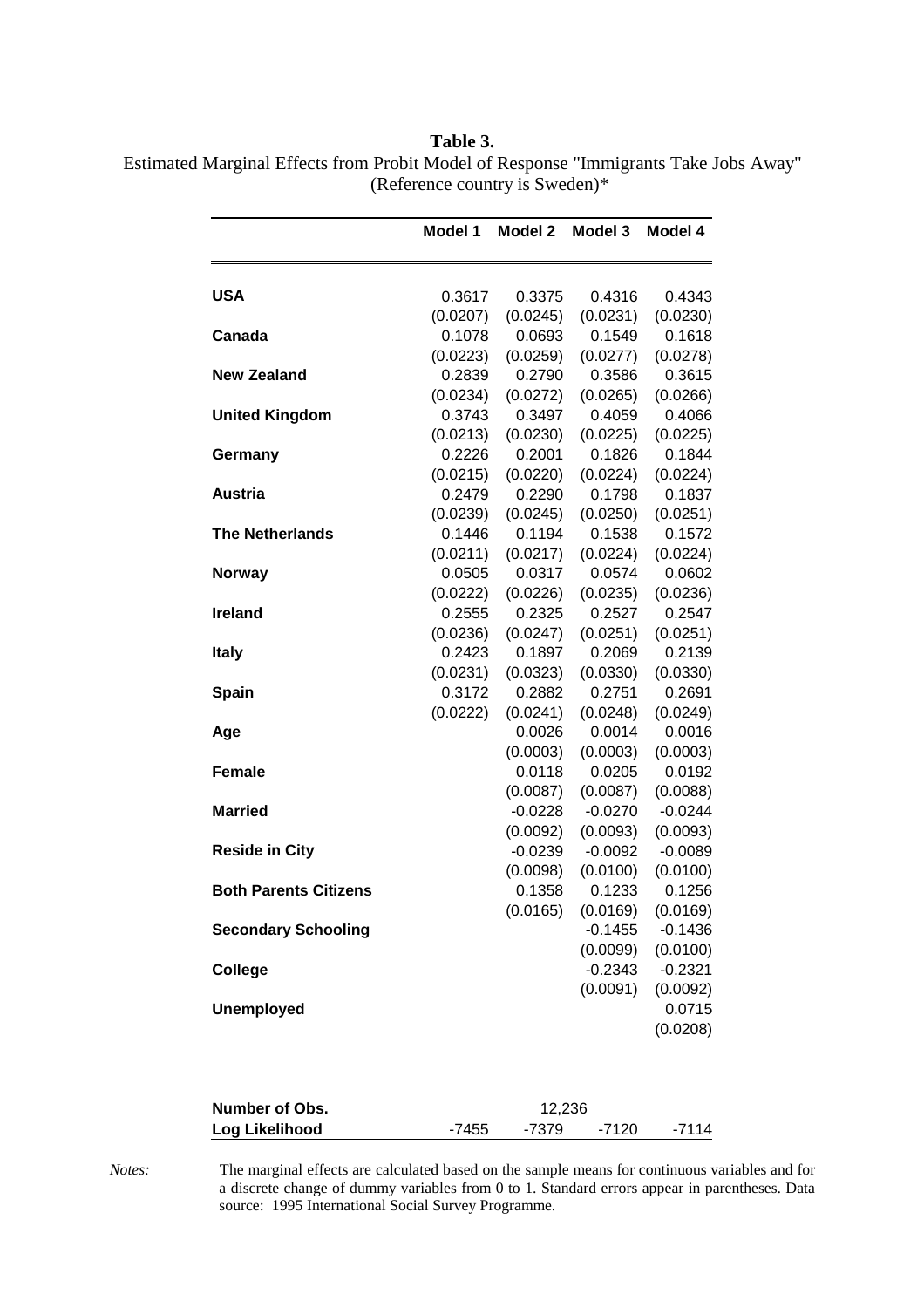**Table 4.**  Estimated Marginal Effects from Probit Model of Response "Immigration Should be Reduced" (Reference country is Sweden)\*

|                              | Model 1   | Model 2   | Model 3               | Model 4   |
|------------------------------|-----------|-----------|-----------------------|-----------|
| USA                          | $-0.0442$ | $-0.0581$ | $-0.0003$             | $-0.0012$ |
|                              | (0.0219)  | (0.0259)  | (0.0260)              | (0.0260)  |
| Canada                       | $-0.2803$ | $-0.2792$ | $-0.2290$             | $-0.2291$ |
|                              | (0.0194)  | (0.0227)  | (0.0243)              | (0.0243)  |
| <b>New Zealand</b>           | $-0.0747$ | $-0.0700$ | $-0.0208$             | $-0.0218$ |
|                              | (0.0230)  | (0.0269)  | (0.0270)              | (0.0272)  |
| <b>United Kingdom</b>        | $-0.0140$ | $-0.0421$ | $-0.0139$             | $-0.0146$ |
|                              | (0.0224)  | (0.0237)  | (0.0239)              | (0.0239)  |
| Germany                      | 0.0934    | 0.0739    | 0.0547                | 0.0555    |
|                              | (0.0189)  | (0.0200)  | (0.0205)              | (0.0205)  |
| <b>Austria</b>               | $-0.1463$ | $-0.1626$ | $-0.2160$             | $-0.2155$ |
|                              | (0.0226)  | (0.0229)  | (0.0228)              | (0.0228)  |
| <b>The Netherlands</b>       | $-0.0873$ | $-0.1079$ | $-0.0922$             | $-0.0932$ |
|                              | (0.0194)  | (0.0205)  | (0.0208)              | (0.0209)  |
| <b>Norway</b>                | $-0.0708$ | $-0.0819$ | $-0.0657$             | $-0.0656$ |
|                              | (0.0207)  | (0.0217)  | (0.0219)              | (0.0220)  |
| <b>Ireland</b>               | $-0.4646$ | $-0.4888$ | $-0.4940$             | $-0.4935$ |
|                              | (0.0158)  | (0.0153)  | (0.0153)              | (0.0154)  |
| <b>Italy</b>                 | 0.0671    | 0.0396    | 0.0401                | 0.0401    |
|                              | (0.0212)  | (0.0308)  | (0.0312)              | (0.0313)  |
| <b>Spain</b>                 | $-0.2991$ | $-0.3257$ | $-0.3508$             | $-0.3532$ |
|                              | (0.0204)  | (0.0211)  | (0.0206)              | (0.0206)  |
| Age                          |           | 0.0029    | 0.0020                | 0.0020    |
|                              |           | (0.0003)  | (0.0003)              | (0.0003)  |
| <b>Female</b>                |           | 0.0119    | 0.0187                | 0.0185    |
|                              |           | (0.0094)  | (0.0095)              | (0.0096)  |
| <b>Married</b>               |           | 0.0122    | 0.0122                | 0.0124    |
|                              |           | (0.0100)  | (0.0101)              | (0.0101)  |
| <b>Reside in City</b>        |           | $-0.0347$ | $-0.0197$             | $-0.0200$ |
|                              |           | (0.0108)  | (0.0109)              | (0.0109)  |
| <b>Both Parents Citizens</b> |           | 0.1611    | 0.1533                | 0.1548    |
|                              |           |           | $(0.0209)$ $(0.0212)$ | (0.0213)  |
| <b>Secondary Schooling</b>   |           |           | $-0.1050$             | $-0.1025$ |
|                              |           |           | (0.0124)              | (0.0125)  |
| College                      |           |           | $-0.2380$             | $-0.2362$ |
|                              |           |           | (0.0126)              | (0.0127)  |
| <b>Unemployed</b>            |           |           |                       | 0.0074    |
|                              |           |           |                       | (0.0219)  |
| Number of Obs.               |           | 11,771    |                       |           |
| Log likelihood               |           |           |                       |           |
|                              | -7382     | -7296     | -7126                 | -7126     |

*Notes:* The marginal effects are calculated based on the sample means for continuous variables and for a discrete change of dummy variables from 0 to 1. Standard errors appear in parentheses. Data source: 1995 International Social Survey Programme.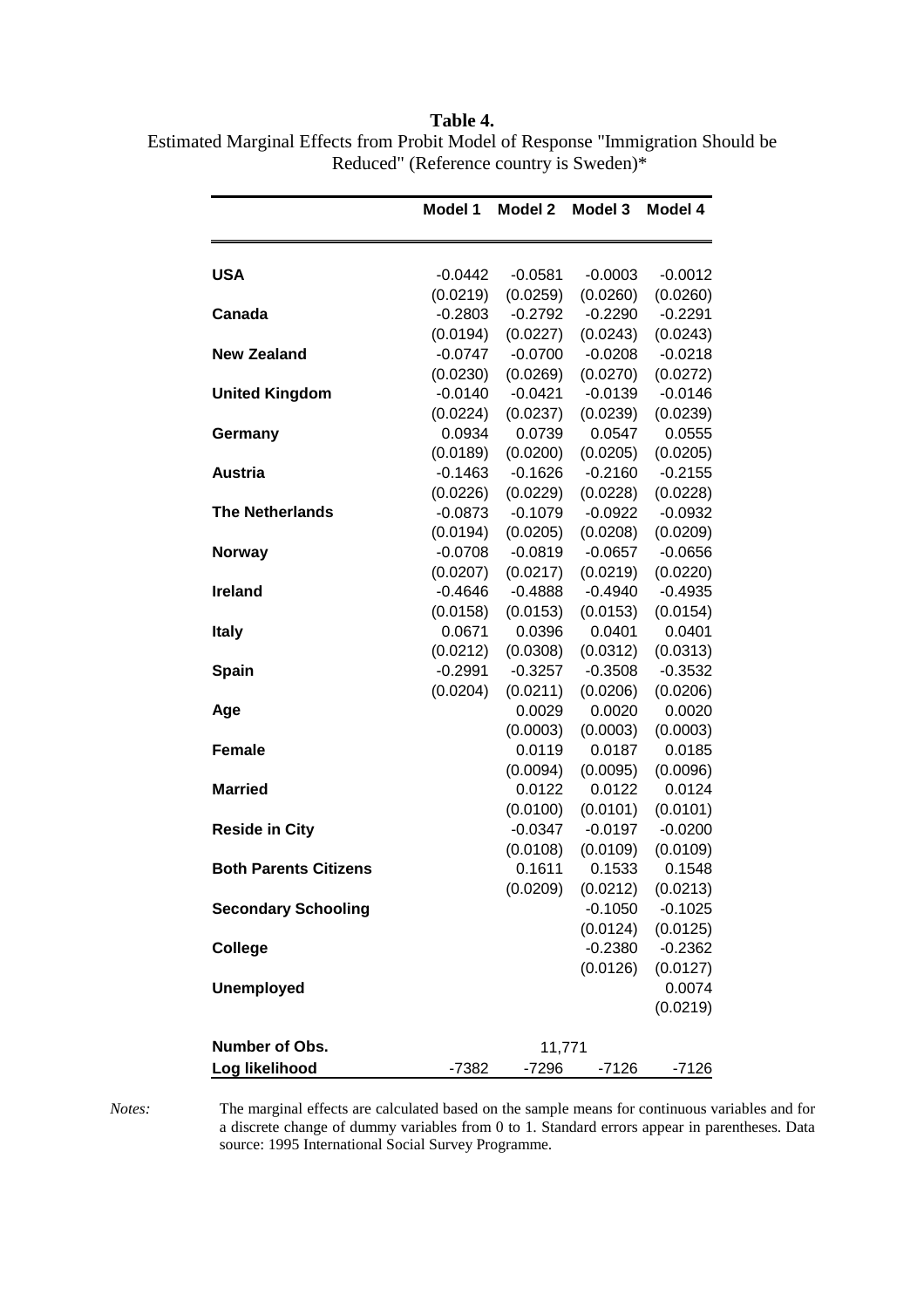#### **Table 5**.

Proportion of Natives who Responded "Immigrants Take Jobs Away" and "Immigrants Increases Crime Rates", Conditional on Responding "Immigration Should be Reduced".

|                        | <b>Observed Probability:</b>          |                                       |                                      |
|------------------------|---------------------------------------|---------------------------------------|--------------------------------------|
|                        | Number of<br><b>Immigrants Should</b> | <b>Immigrants</b><br><b>Take Jobs</b> | <b>Immigrants</b><br><b>Increase</b> |
|                        | be Reduced                            | Away                                  | <b>Crime Rates</b>                   |
|                        |                                       |                                       |                                      |
| <b>USA</b>             | 66.1%                                 | 65.0%                                 | 46.9%                                |
| Canada                 | 40.9%                                 | 47.3%                                 | 40.1%                                |
| New Zealand            | 61.9%                                 | 56.8%                                 | 36.6%                                |
| <b>United Kingdom</b>  | 68.6%                                 | 65.5%                                 | 36.7%                                |
| Germany                | 77.7%                                 | 44.8%                                 | 71.4%                                |
| <b>Austria</b>         | 56.1%                                 | 51.7%                                 | 83.1%                                |
| <b>The Netherlands</b> | 61.1%                                 | 42.0%                                 | 54.0%                                |
| <b>Norway</b>          | 63.9%                                 | 30.2%                                 | 87.4%                                |
| <b>Sweden</b>          | 69.2%                                 | 24.4%                                 | 75.3%                                |
| <b>Ireland</b>         | 21.1%                                 | 68.0%                                 | 29.3%                                |
| <b>Italy</b>           | 75.5%                                 | 45.9%                                 | 75.0%                                |
| <b>Spain</b>           | 39.7%                                 | 67.6%                                 | 46.2%                                |

*Notes:* Data source: 1995 International Social Survey Programme.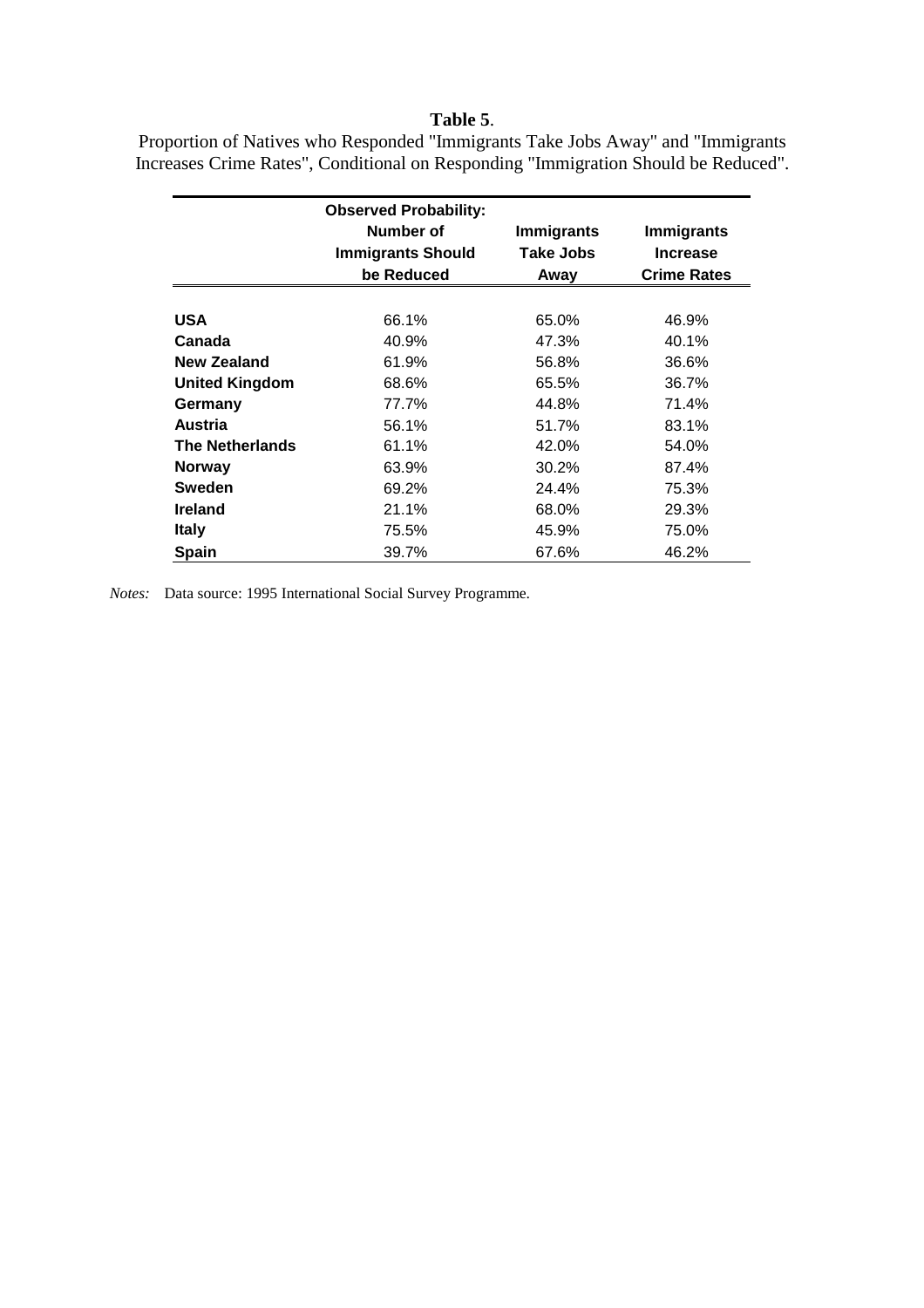|                        | <b>Predicted Probability:</b><br><b>Number of</b> | <b>Immigrants</b><br><b>Take Jobs</b> | <b>Immigrants</b><br><b>Increase</b> | <b>Immigrants</b><br>are Good for | Imports of<br><b>Foreign Goods</b> |
|------------------------|---------------------------------------------------|---------------------------------------|--------------------------------------|-----------------------------------|------------------------------------|
|                        | <b>Immigrants Should</b>                          | Away                                  | <b>Crime Rates</b>                   | the Economy                       | <b>Should be Limited</b>           |
|                        | be Reduced                                        | M.E.                                  | M.E.                                 | M.E.                              | M.E.                               |
| <b>USA</b>             | 69.4%                                             | 0.2235                                | 0.1391                               | $-0.2801$                         | 0.1243                             |
|                        |                                                   | (0.0343)                              | (0.0347)                             | (0.0352)                          | (0.0371)                           |
| Canada                 | 40.3%                                             | 0.2763                                | 0.2597                               | $-0.3013$                         | 0.1346                             |
|                        |                                                   | (0.0393)                              | (0.0412)                             | (0.0324)                          | (0.0315)                           |
| <b>New Zealand</b>     | 65.3%                                             | 0.2449                                | 0.1685                               | $-0.2483$                         | 0.1228                             |
|                        |                                                   | (0.0368)                              | (0.0416)                             | (0.0353)                          | (0.0366)                           |
| <b>United Kingdom</b>  | 73.6%                                             | 0.2818                                | 0.1701                               | $-0.3007$                         | 0.1732                             |
|                        |                                                   | (0.0344)                              | (0.0363)                             | (0.0521)                          | (0.0378)                           |
| Germany                | 84.7%                                             | 0.1202                                | 0.2401                               | $-0.1480$                         | 0.1078                             |
|                        |                                                   | (0.0242)                              | (0.0256)                             | (0.0245)                          | (0.0223)                           |
| <b>Austria</b>         | 56.8%                                             | 0.1469                                | 0.3650                               | $-0.2418$                         | 0.1424                             |
|                        |                                                   | (0.0431)                              | (0.0391)                             | (0.0386)                          | (0.0445)                           |
| <b>The Netherlands</b> | 65.6%                                             | 0.2816                                | 0.3119                               | $-0.2618$                         | 0.1559                             |
|                        |                                                   | (0.0256)                              | (0.0238)                             | (0.0360)                          | (0.0267)                           |
| <b>Norway</b>          | 67.2%                                             | 0.2784                                | 0.4162                               | $-0.3389$                         | 0.0990                             |
|                        |                                                   | (0.0317)                              | (0.0335)                             | (0.0498)                          | (0.0318)                           |
| <b>Sweden</b>          | 74.3%                                             | 0.1733                                | 0.3032                               | $-0.3766$                         | 0.0513                             |
|                        |                                                   | (0.0395)                              | (0.0341)                             | (0.0395)                          | (0.0333)                           |
| Ireland                | 21.1%                                             | 0.1879                                | 0.1245                               | $-0.1202$                         | 0.1121                             |
|                        |                                                   | (0.0316)                              | (0.0464)                             | (0.0291)                          | (0.0267)                           |
| <b>Italy</b>           | 80.3%                                             | 0.1236                                | 0.2398                               | $-0.2506$                         | 0.1112                             |
|                        |                                                   | (0.0287)                              | (0.0321)                             | (0.0389)                          | (0.0295)                           |
| <b>Spain</b>           | 38.0%                                             | 0.2603                                | 0.2081                               | $-0.1035$                         | 0.1484                             |
|                        |                                                   | (0.0369)                              | (0.0415)                             | (0.0395)                          | (0.0406)                           |

**Table 6.**  Estimated Marginal Effects from Country specific probit models of response: "The Number of Immigrants Should be Reduced"

*Notes:* Standard errors appear in parentheses. The marginal effects are calculated based on the sample means for continuous variables and for a discrete change of dummy variables from 0 to 1. Data source: 1995 International Social Survey Programme.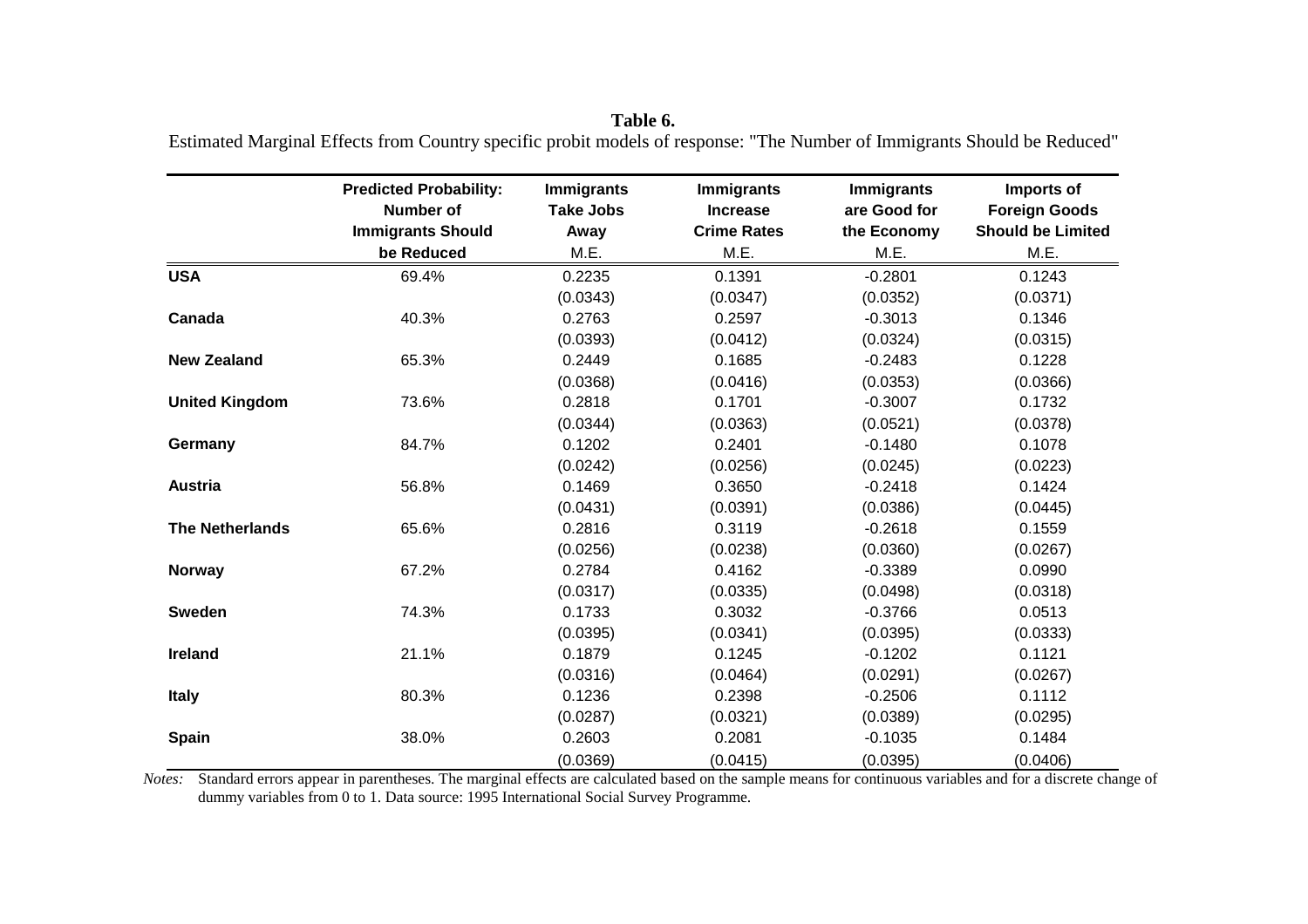### **Figure 1:**

#### **Share of Foreigners in Total Unemployment Relative to their Share in the Labor Force (1995)**



*Source:* SOPEMI (1998).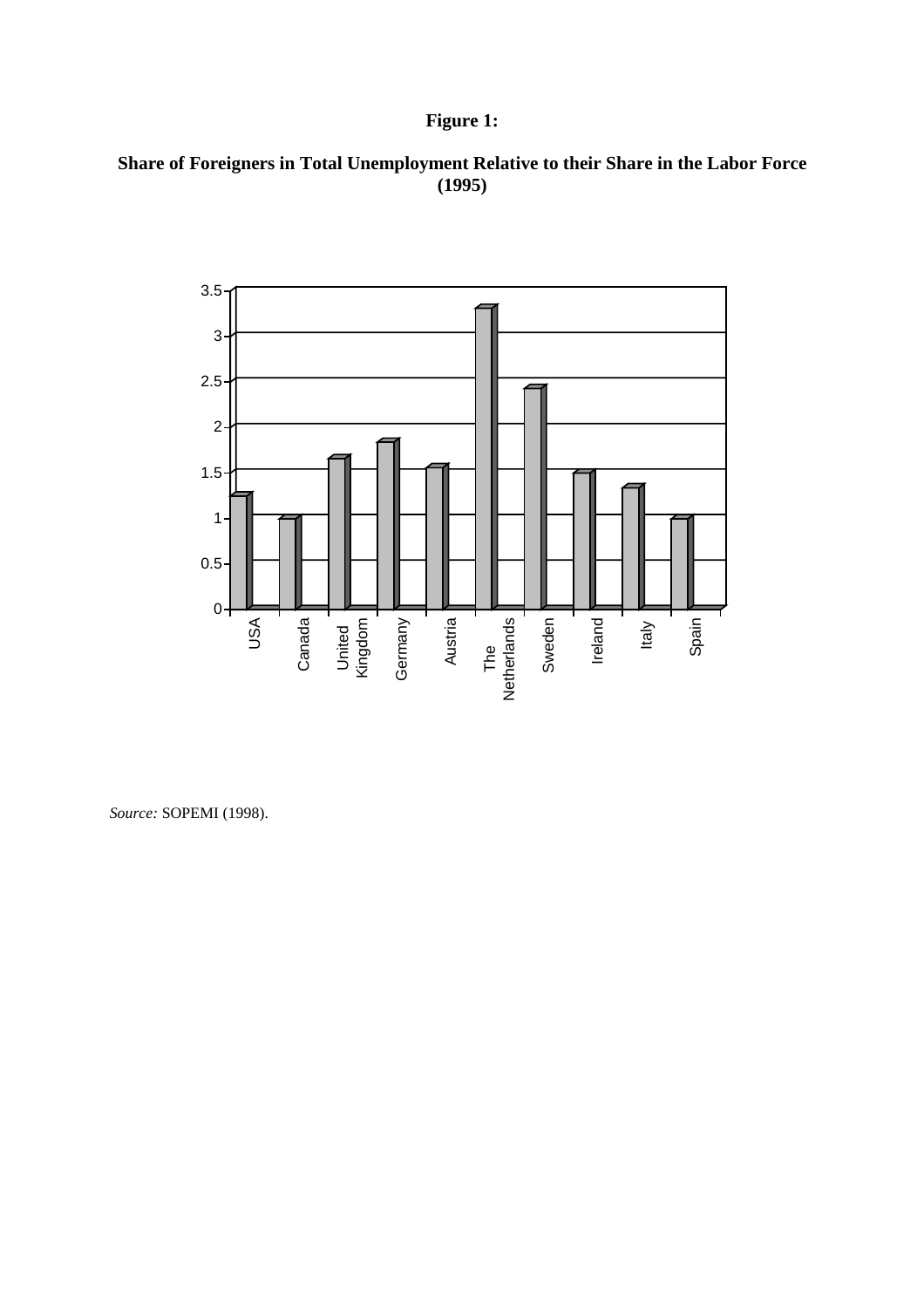**Figure 2:** 

#### **Sentiments towards Immigrants**



*Data Source: 1995 International Social Survey Programme, own calculations.*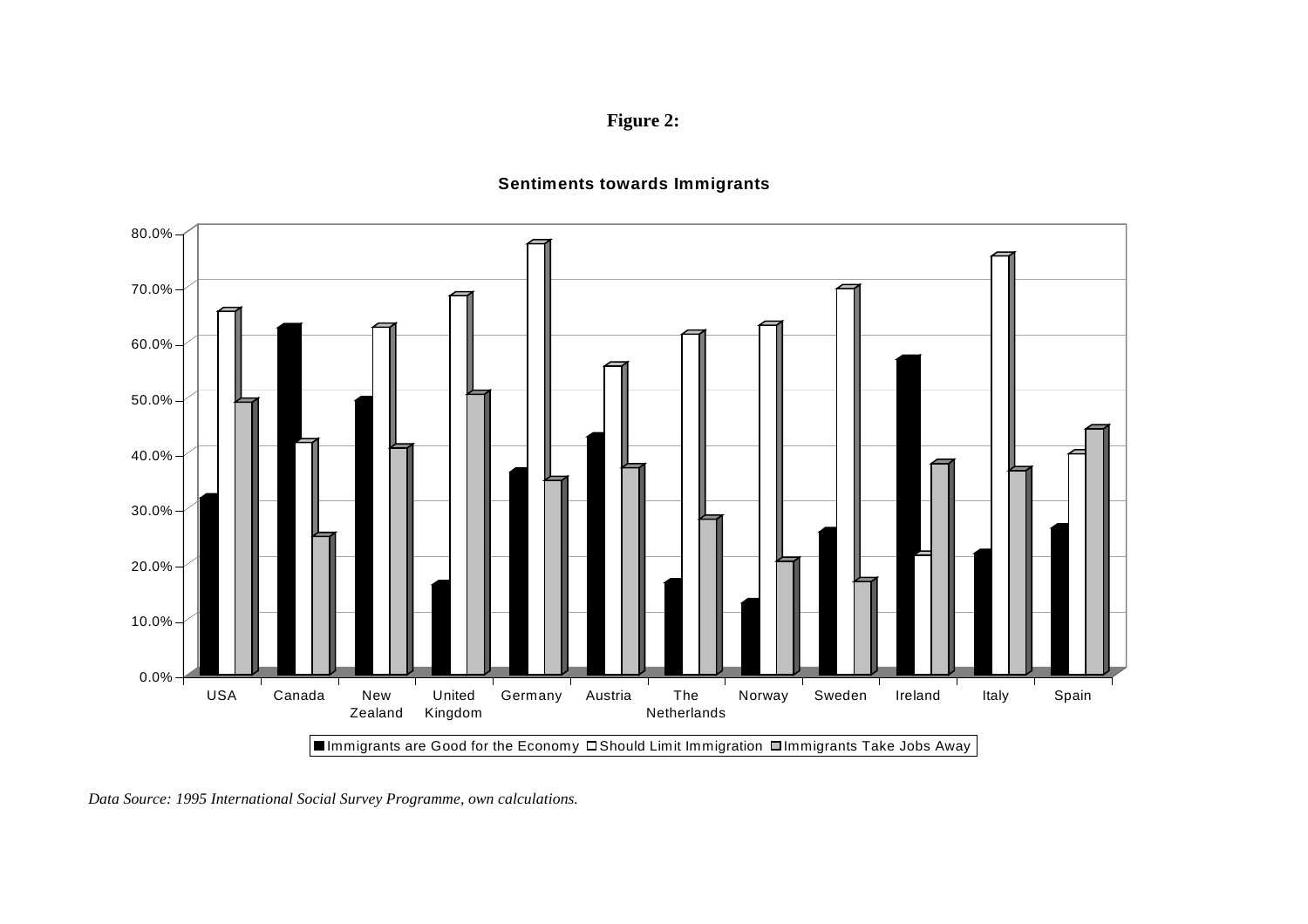```
Figure 3:
```


**The Relationship between Sentiments towards Limiting Immigration and Reducing Immigration** 

*Source*: 1995 International Social Survey Programme, own calculations.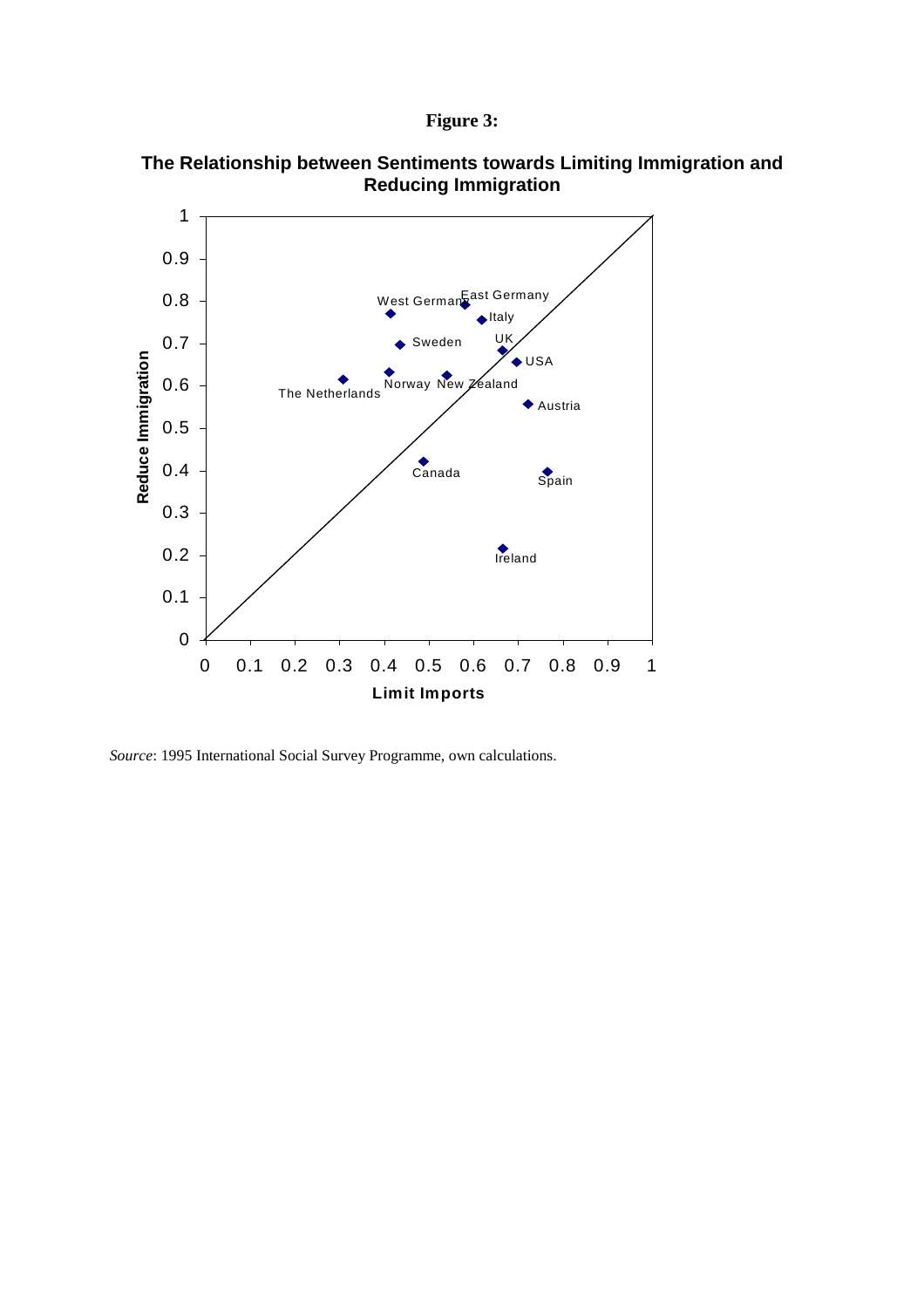# **IZA Discussion Papers**

| No. | Author(s)                                            | <b>Title</b>                                                                                                                         | <b>Area</b>  | <b>Date</b> |
|-----|------------------------------------------------------|--------------------------------------------------------------------------------------------------------------------------------------|--------------|-------------|
| 91  | M. Lechner                                           | Identification and Estimation of Causal Effects of<br>Multiple Treatments Under the Conditional<br>Independence Assumption           | 6            | 12/99       |
| 92  | R. E. Wright                                         | The Rate of Return to Private Schooling                                                                                              | 5            | 12/99       |
| 93  | M. Lechner                                           | An Evaluation of Public-Sector-Sponsored<br>Continuous Vocational Training Programs in East<br>Germany                               | 6            | 12/99       |
| 94  | M. Eichler<br>M. Lechner                             | An Evaluation of Public Employment Programmes<br>in the East German State of Sachsen-Anhalt                                          | 6            | 12/99       |
| 95  | P. Cahuc<br>A. Zylberberg                            | Job Protection, Minimum Wage and Unemployment                                                                                        | 3            | 12/99       |
| 96  | P. Cahuc<br>A. Zylberberg                            | Redundancy Payments, Incomplete Labor<br>Contracts, Unemployment and Welfare                                                         | 3            | 12/99       |
| 97  | A. Barrett                                           | Migration:<br>Characteristics,<br>Causes<br>Irish.<br>and<br>Consequences                                                            | 1            | 12/99       |
| 98  | J.P. Haisken-DeNew<br>C. M. Schmidt                  | Industry Wage Differentials Revisited: A<br>Longitudinal Comparison of Germany and USA                                               | 1/5          | 12/99       |
| 99  | R. T. Riphahn                                        | Residential Location and Youth Unemployment:<br>The Economic Geography of School-to-Work-<br>Transitions                             | $\mathbf{1}$ | 12/99       |
| 100 | J. Hansen<br>M. Lofstrom                             | Immigrant Assimilation and Welfare Participation:<br>Do Immigrants Assimilate Into or Out-of Welfare?                                | 1/3          | 12/99       |
| 101 | L. Husted<br>H. S. Nielsen<br>M. Rosholm<br>N. Smith | Employment and Wage Assimilation of Male First<br>Generation Immigrants in Denmark                                                   | 3            | 1/00        |
| 102 | B. van der Klaauw<br>J. C. van Ours                  | Labor Supply and Matching Rates for Welfare<br>Recipients: An Analysis Using Neighborhood<br>Characteristics                         | 2/3          | 1/00        |
| 103 | K. Brännäs                                           | Estimation in a Duration Model for Evaluating<br><b>Educational Programs</b>                                                         | 6            | 1/00        |
| 104 | S. Kohns                                             | Different Skill Levels and Firing Costs in a<br>Matching Model with Uncertainty -<br>An Extension of Mortensen and Pissarides (1994) | $\mathbf 1$  | 1/00        |
| 105 | G. Brunello<br>C. Graziano<br><b>B.</b> Parigi       | Ownership or Performance: What Determines<br>Board of Directors' Turnover in Italy?                                                  | $\mathbf 1$  | 1/00        |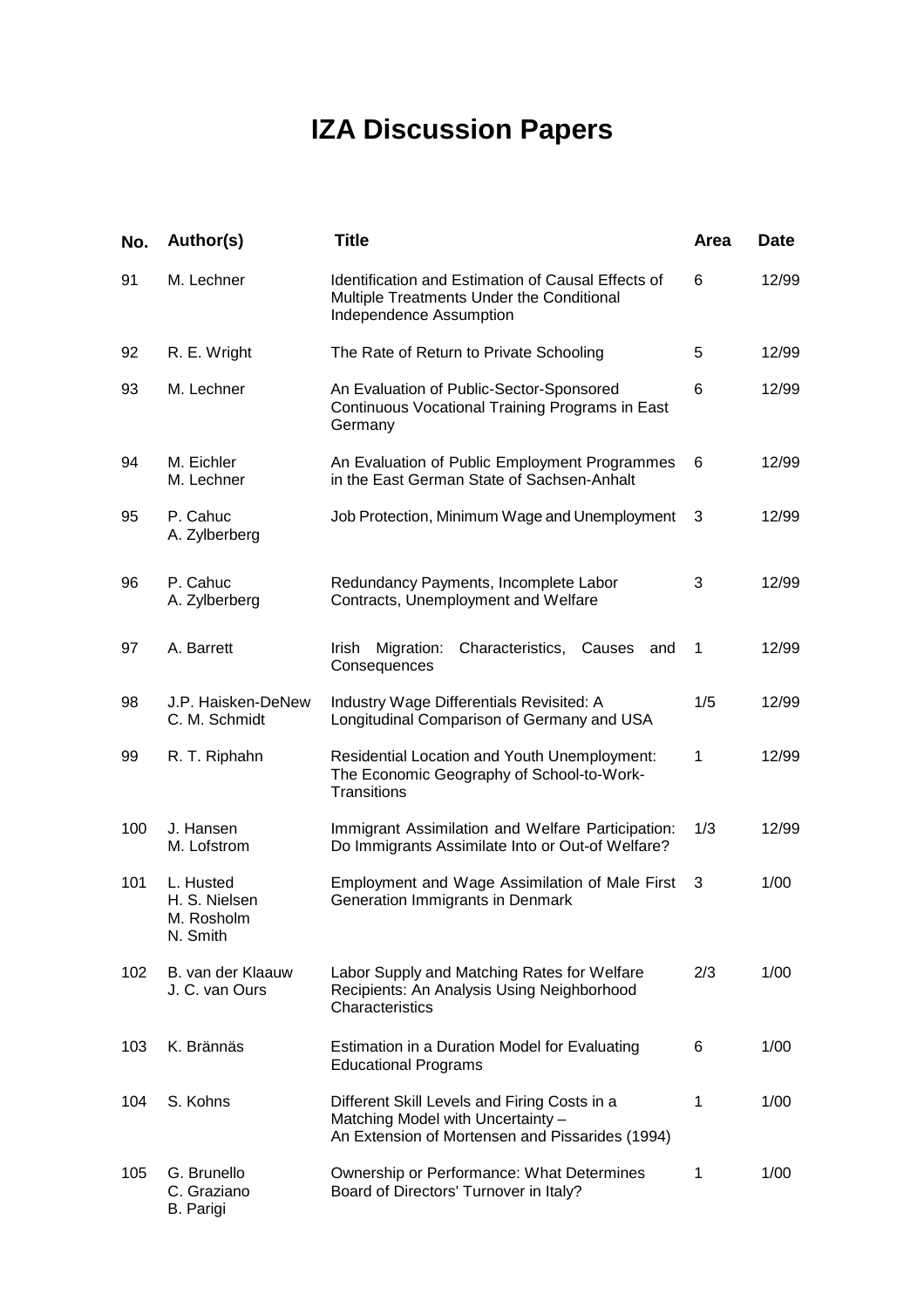| 106 | L. Bellmann<br>S. Bender<br>U. Hornsteiner | Job Tenure of Two Cohorts of Young German Men<br>1979 - 1990: An analysis of the (West-)German<br><b>Employment Statistic Register Sample concerning</b><br>multivariate failure times<br>and<br>unobserved<br>heterogeneity | 1              | 1/00 |
|-----|--------------------------------------------|------------------------------------------------------------------------------------------------------------------------------------------------------------------------------------------------------------------------------|----------------|------|
| 107 | J. C. van Ours<br>G. Ridder                | Fast Track or Failure: A Study of the Completion<br>Rates of Graduate Students in Economics                                                                                                                                  | 5              | 1/00 |
| 108 | J. Boone<br>J. C. van Ours                 | Modeling Financial Incentives to Get Unemployed<br>Back to Work                                                                                                                                                              | 3/6            | 1/00 |
| 109 | G. J. van den Berg<br>B. van der Klaauw    | Combining Micro and Macro Unemployment<br><b>Duration Data</b>                                                                                                                                                               | 3              | 1/00 |
| 110 | D. DeVoretz<br>C. Werner                   | A Theory of Social Forces and Immigrant Second<br>Language Acquisition                                                                                                                                                       | 1              | 2/00 |
| 111 | V. Sorm<br>K. Terrell                      | Sectoral Restructuring and Labor Mobility:<br>A Comparative Look at the Czech Republic                                                                                                                                       | 1/4            | 2/00 |
| 112 | L. Bellmann<br>T. Schank                   | Innovations, Wages and Demand for<br>Heterogeneous Labour: New Evidence from a<br>Matched Employer-Employee Data-Set                                                                                                         | 5              | 2/00 |
| 113 | R. Euwals                                  | Do Mandatory Pensions Decrease Household<br>Savings? Evidence for the Netherlands                                                                                                                                            | 3              | 2/00 |
| 114 | G. Brunello<br>A. Medio                    | An Explanation of International Differences in<br><b>Education and Workplace Training</b>                                                                                                                                    | $\overline{2}$ | 2/00 |
| 115 | A. Cigno<br>F. C. Rosati                   | Why do Indian Children Work, and is it Bad for<br>Them?                                                                                                                                                                      | 3              | 2/00 |
| 116 | C. Belzil                                  | Unemployment Insurance and Subsequent Job<br>Duration: Job Matching vs. Unobserved<br>Heterogeneity                                                                                                                          | 3              | 2/00 |
| 117 | S. Bender<br>A. Haas<br>C. Klose           | IAB Employment Subsample 1975-1995.<br>Opportunities for Analysis Provided by the<br>Anonymised Subsample                                                                                                                    | 7              | 2/00 |
| 118 | M. A. Shields<br>M. E. Ward                | Improving Nurse Retention in the British National<br>Health Service: The Impact of Job Satisfaction on<br>Intentions to Quit                                                                                                 | 5              | 2/00 |
| 119 | A. Lindbeck<br>D. J. Snower                | The Division of Labor and the Market for<br>Organizations                                                                                                                                                                    | 5              | 2/00 |
| 120 | P. T. Pereira<br>P. S. Martins             | Does Education Reduce Wage Inequality?<br>Quantile Regressions Evidence from Fifteen<br><b>European Countries</b>                                                                                                            | 5              | 2/00 |
| 121 | J. C. van Ours                             | Do Active Labor Market Policies Help Unemployed<br>Workers to Find and Keep Regular Jobs?                                                                                                                                    | 4/6            | 3/00 |
| 122 | D. Munich<br>J. Svejnar<br>K. Terrell      | Returns to Human Capital under the Communist<br>Wage Grid and During the Transition to a Market<br>Economy                                                                                                                   | 4              | 3/00 |
| 123 | J. Hunt                                    | Why Do People Still Live in East Germany?                                                                                                                                                                                    | 1              | 3/00 |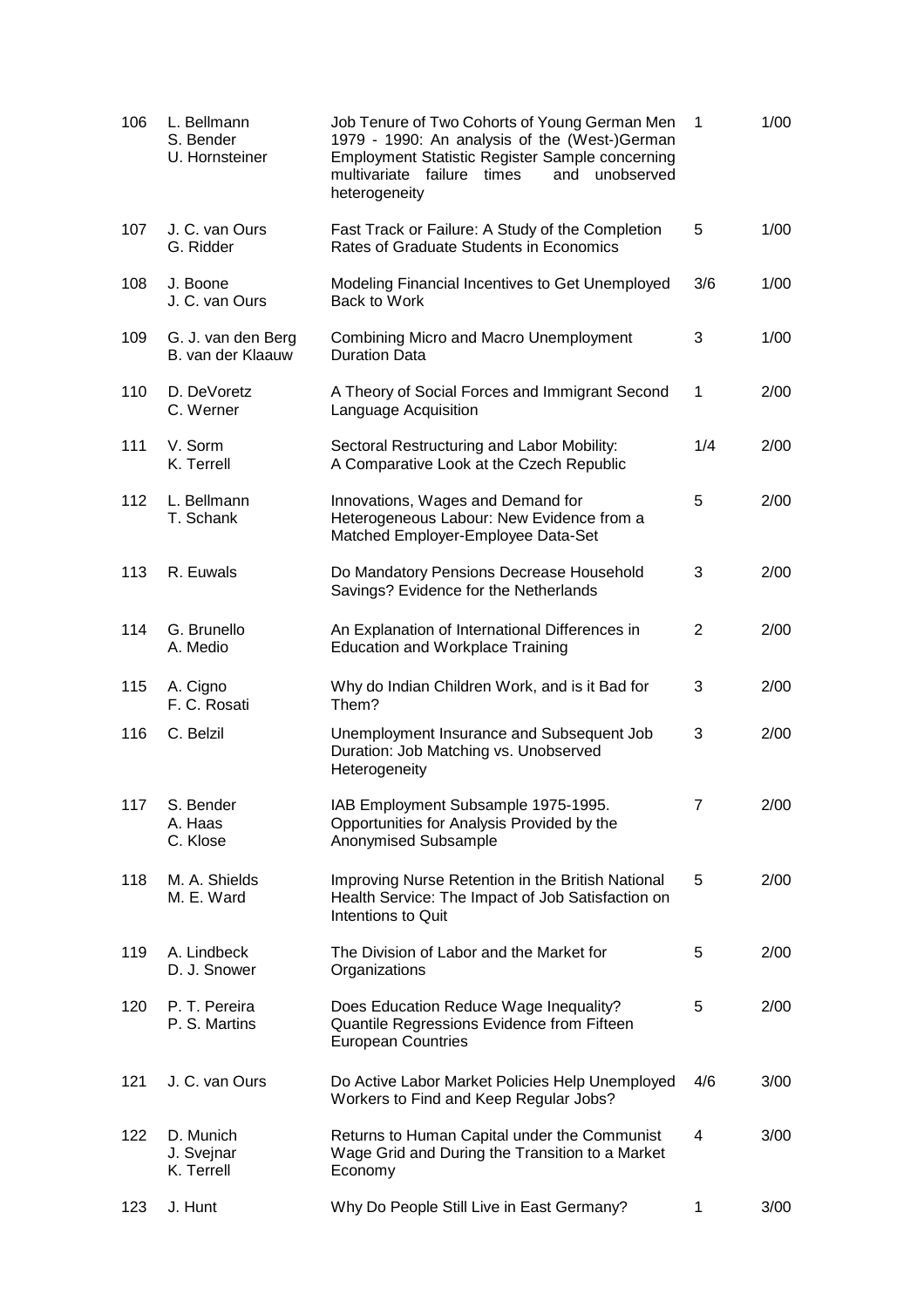| 124 | R. T. Riphahn                                           | Rational Poverty or Poor Rationality? The Take-up<br>of Social Assistance Benefits                                                          | 3            | 3/00 |
|-----|---------------------------------------------------------|---------------------------------------------------------------------------------------------------------------------------------------------|--------------|------|
| 125 | F. Büchel<br>J. R. Frick                                | The Income Portfolio of Immigrants in Germany -<br>Effects of Ethnic Origin and Assimilation. Or:<br>Who Gains from Income Re-Distribution? | 1/3          | 3/00 |
| 126 | J. Fersterer<br>R. Winter-Ebmer                         | Smoking, Discount Rates, and Returns to<br>Education                                                                                        | 5            | 3/00 |
| 127 | M. Karanassou<br>D. J. Snower                           | Characteristics of Unemployment Dynamics: The<br>Chain Reaction Approach                                                                    | 3            | 3/00 |
| 128 | O. Ashenfelter<br>D. Ashmore<br>O. Deschênes            | Do Unemployment Insurance Recipients Actively<br>Seek Work? Evidence From Randomized Trials in<br>Four U.S. States                          | 6            | 3/00 |
| 129 | B. R. Chiswick<br>M. E. Hurst                           | The Employment, Unemployment and<br>Unemployment Compensation Benefits of<br>Immigrants                                                     | 1/3          | 3/00 |
| 130 | G. Brunello<br>S. Comi<br>C. Lucifora                   | The Returns to Education in Italy: A New Look at<br>the Evidence                                                                            | 5            | 3/00 |
| 131 | B. R. Chiswick                                          | Are Immigrants Favorably Self-Selected? An<br>Economic Analysis                                                                             | 1            | 3/00 |
| 132 | R. A. Hart                                              | Hours and Wages in the Depression: British<br><b>Engineering, 1926-1938</b>                                                                 | 7            | 3/00 |
| 133 | D. N. F. Bell<br>R. A. Hart<br>O. Hübler<br>W. Schwerdt | Paid and Unpaid Overtime Working in Germany and<br>the UK                                                                                   | $\mathbf{1}$ | 3/00 |
| 134 | A. D. Kugler<br>G. Saint-Paul                           | Hiring and Firing Costs, Adverse Selection and<br>Long-term Unemployment                                                                    | 3            | 3/00 |
| 135 | A. Barrett<br>P. J. O'Connell                           | Is There a Wage Premium for Returning Irish<br>Migrants?                                                                                    | $\mathbf 1$  | 3/00 |
| 136 | M. Bräuninger<br>M. Pannenberg                          | Unemployment and Productivity Growth: An<br><b>Empirical Analysis within the Augmented Solow</b><br>Model                                   | 3            | 3/00 |
| 137 | J.-St. Pischke                                          | <b>Continuous Training in Germany</b>                                                                                                       | 5            | 3/00 |
| 138 | J. Zweimüller<br>R. Winter-Ebmer                        | Firm-specific Training: Consequences for Job<br><b>Mobility</b>                                                                             | 1            | 3/00 |
| 139 | R. A. Hart<br>Y. Ma                                     | Wages, Hours and Human Capital over the<br>Life Cycle                                                                                       | 1            | 3/00 |
| 140 | G. Brunello<br>S. Comi                                  | Education and Earnings Growth: Evidence from 11<br><b>European Countries</b>                                                                | 2/5          | 4/00 |
| 141 | R. Hujer<br>M. Wellner                                  | The Effects of Public Sector Sponsored Training on<br>Individual<br>Employment Performance in East<br>Germany                               | 6            | 4/00 |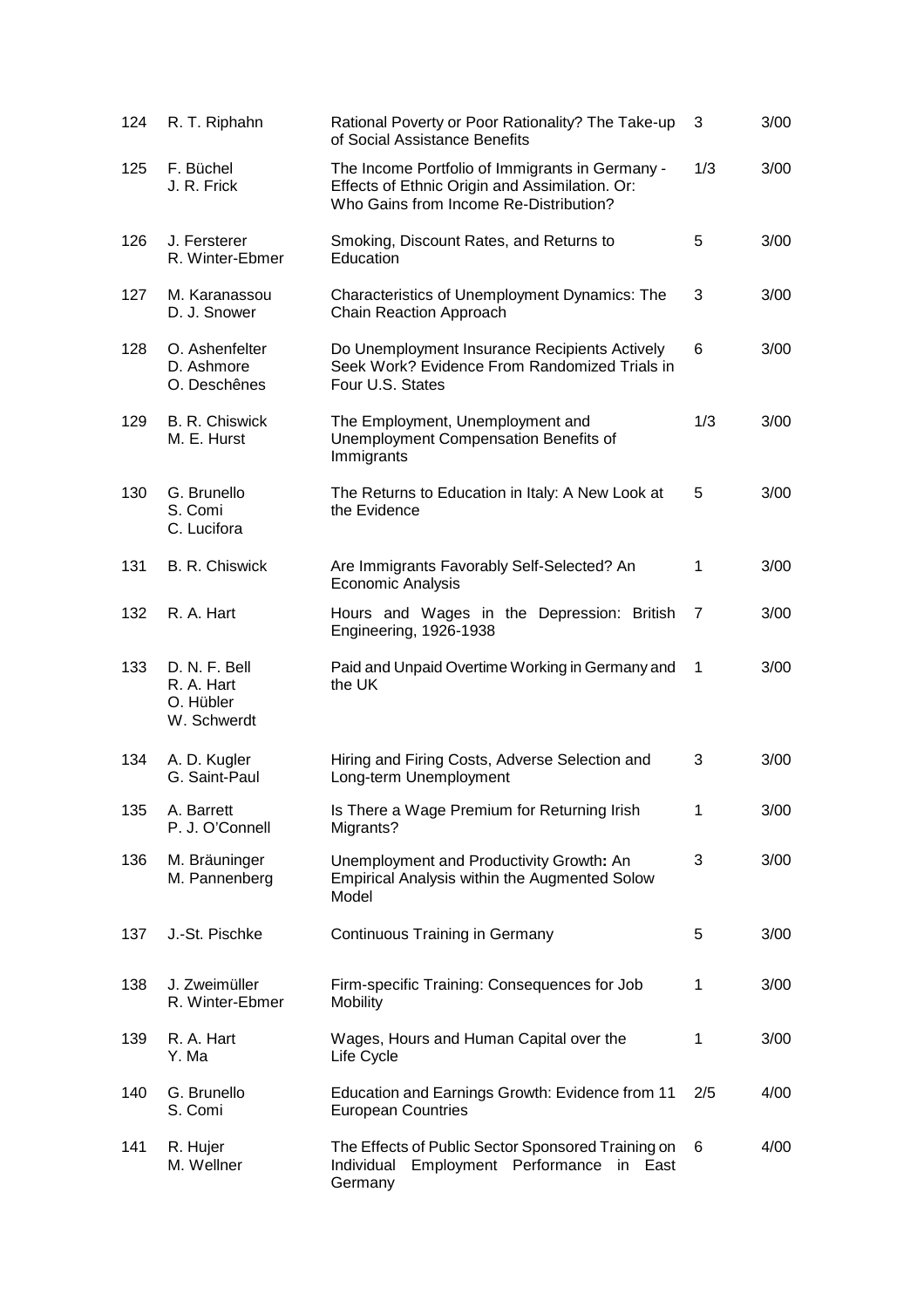| 142 | J. J. Dolado<br>F. Felgueroso<br>J. F. Jimeno                         | Explaining Youth Labor Market Problems in Spain:<br>Crowding-Out, Institutions, or Technology Shifts?                                                 | 3              | 4/00 |
|-----|-----------------------------------------------------------------------|-------------------------------------------------------------------------------------------------------------------------------------------------------|----------------|------|
| 143 | P. J. Luke<br>M. E. Schaffer                                          | Wage Determination in Russia: An Econometric<br>Investigation                                                                                         | 4              | 4/00 |
| 144 | G. Saint-Paul                                                         | Flexibility vs. Rigidity: Does Spain have the worst of<br>both Worlds?                                                                                | -1             | 4/00 |
| 145 | M.-S. Yun                                                             | Decomposition Analysis for a Binary Choice Model                                                                                                      | 7              | 4/00 |
| 146 | T. K. Bauer<br>J. P. Haisken-DeNew                                    | Employer Learning and the Returns to Schooling                                                                                                        | 5              | 4/00 |
| 147 | M. Belot<br>J. C. van Ours                                            | Does the Recent Success of Some OECD<br>Countries in Lowering their Unemployment Rates<br>Lie in the Clever Design of their Labour Market<br>Reforms? | 3              | 4/00 |
| 148 | L. Goerke                                                             | Employment Effects of Labour Taxation in an<br>Efficiency Wage Model with Alternative Budget<br><b>Constraints and Time Horizons</b>                  | 3              | 5/00 |
| 149 | R. Lalive<br>J. C. van Ours<br>J. Zweimüller                          | The Impact of Active Labor Market Programs and<br>Benefit Entitlement Rules on the Duration of<br>Unemployment                                        | 3/6            | 5/00 |
| 150 | J. DiNardo<br>K. F. Hallock<br>J.-St. Pischke                         | Unions and the Labor Market for Managers                                                                                                              | 7              | 5/00 |
| 151 | M. Ward                                                               | Gender, Salary and Promotion in the Academic<br>Profession                                                                                            | 5              | 5/00 |
| 152 | J. J. Dolado<br>F. Felgueroso<br>J. F. Jimeno                         | The Role of the Minimum Wage in the Welfare<br>State: An Appraisal                                                                                    | 3              | 5/00 |
| 153 | A. S. Kalwij<br>M. Gregory                                            | Overtime Hours in Great Britain over the Period<br>1975-1999: A Panel Data Analysis                                                                   | 3              | 5/00 |
| 154 | M. Gerfin<br>M. Lechner                                               | Microeconometric Evaluation of the Active Labour<br>Market Policy in Switzerland                                                                      | 6              | 5/00 |
| 155 | J. Hansen                                                             | The Duration of Immigrants' Unemployment Spells:<br>Evidence from Sweden                                                                              | 1/3            | 5/00 |
| 156 | C. Dustmann<br>F. Fabbri                                              | Language Proficiency and Labour Market Per-<br>formance of Immigrants in the UK                                                                       | $\mathbf 1$    | 5/00 |
| 157 | P. Apps<br>R. Rees                                                    | Household Production, Full Consumption and<br>the Costs of Children                                                                                   | $\overline{7}$ | 5/00 |
| 158 | A. Björklund<br>T. Eriksson<br>M. Jäntti<br>O. Raaum<br>E. Österbacka | Brother Correlations in Earnings in Denmark,<br>Finland, Norway and Sweden Compared to the<br><b>United States</b>                                    | 5              | 5/00 |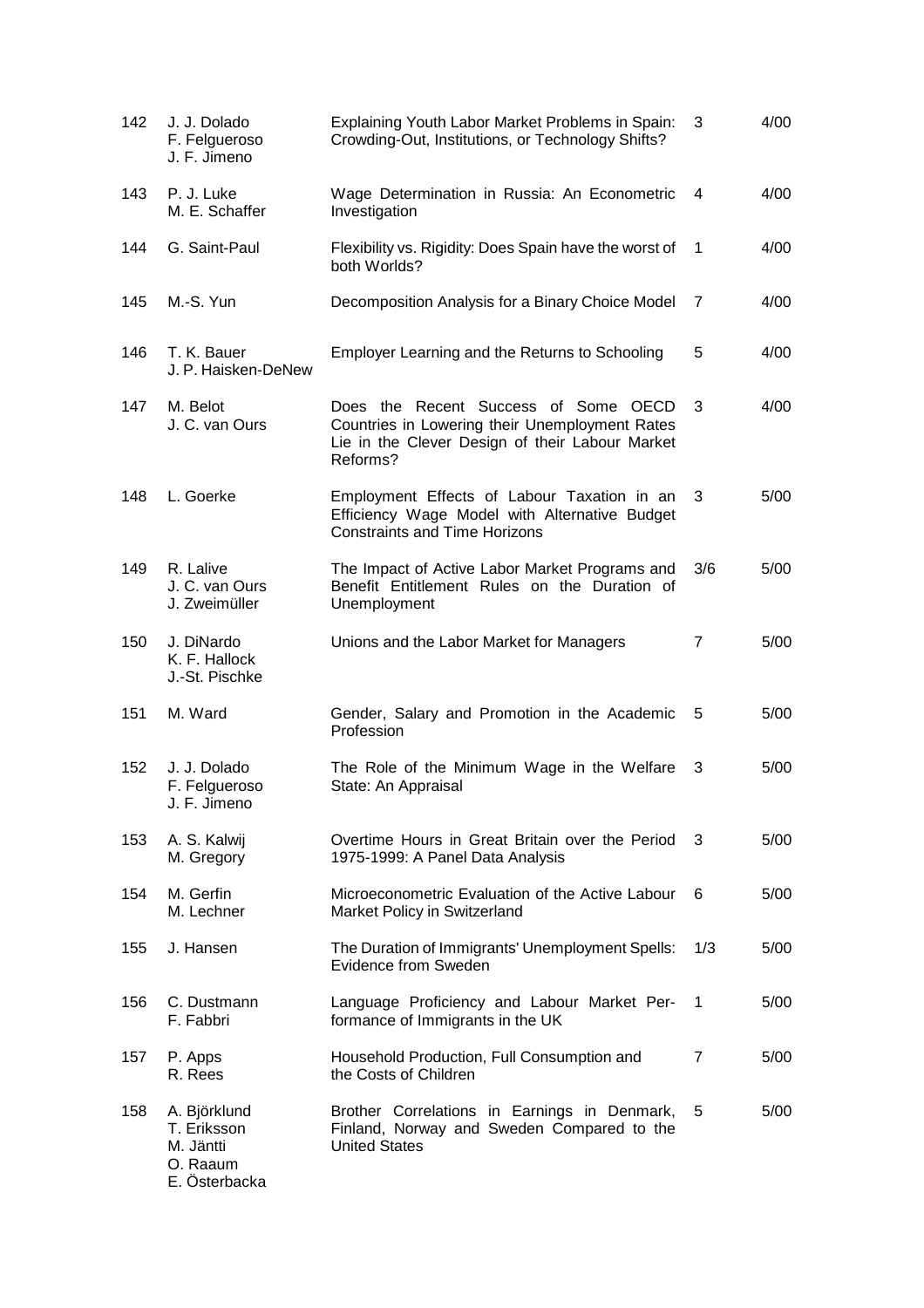| 159 | P.- J. Jost<br>M. Kräkel                    | Preemptive Behavior in Sequential Tournaments                                                                                                                                            | 5 | 5/00 |
|-----|---------------------------------------------|------------------------------------------------------------------------------------------------------------------------------------------------------------------------------------------|---|------|
| 160 | M. Lofstrom                                 | A Comparison of the Human Capital and Signaling<br>Models: The Case of the Self-Employed and the<br>Increase in the Schooling Premium in the 1980's                                      | 5 | 6/00 |
| 161 | V. Gimpelson<br>D. Treisman<br>G. Monusova  | <b>Public Employment and Redistributive Politics:</b><br>Evidence from Russia's Regions                                                                                                  | 4 | 6/00 |
| 162 | C. Dustmann<br>M. E. Rochina-<br>Barrachina | Selection Correction in Panel Data Models: An<br>Application to Labour Supply and Wages                                                                                                  | 6 | 6/00 |
| 163 | R. A. Hart<br>Y. Ma                         | Why do Firms Pay an Overtime Premium?                                                                                                                                                    | 5 | 6/00 |
| 164 | M. A. Shields<br>S. Wheatley Price          | Racial Harassment, Job Satisfaction and Intentions<br>Quit: Evidence from the British Nursing<br>to<br>Profession                                                                        | 5 | 6/00 |
| 165 | P. J. Pedersen                              | Immigration in a High Unemployment Economy:<br>The Recent Danish Experience                                                                                                              | 1 | 6/00 |
| 166 | Z. MacDonald<br>M. A. Shields               | The Impact of Alcohol Consumption on Occupa-<br>tional Attainment in England                                                                                                             | 5 | 6/00 |
| 167 | A. Barrett<br>J. FitzGerald<br>B. Nolan     | Earnings Inequality, Returns to Education and<br>Immigration into Ireland                                                                                                                | 5 | 6/00 |
| 168 | G. S. Epstein<br>A. L. Hillman              | Social Harmony at the Boundaries of the Welfare<br>State: Immigrants and Social Transfers                                                                                                | 3 | 6/00 |
| 169 | R. Winkelmann                               | Immigration Policies and their Impact: The Case of<br>New Zealand and Australia                                                                                                          | 1 | 7/00 |
| 170 | T. K. Bauer<br>K. F. Zimmermann             | Immigration Policy in Integrated National<br>Economies                                                                                                                                   | 1 | 7/00 |
| 171 | C. Dustmann<br>F. Windmeijer                | Wages and the Demand for Health - A Life Cycle<br>Analysis                                                                                                                               | 5 | 7/00 |
| 172 | D. Card                                     | Reforming the Financial Incentives of the Welfare<br>System                                                                                                                              | 3 | 7/00 |
| 173 | D. S. Hamermesh                             | Timing, Togetherness and Time Windfalls                                                                                                                                                  | 5 | 7/00 |
| 174 | E. Fehr<br>J.-R. Tyran                      | Does Money Illusion Matter? An Experimental<br>Approach                                                                                                                                  | 7 | 7/00 |
| 175 | M. Lofstrom                                 | Self-Employment and Earnings among High-<br>Skilled Immigrants in the United States                                                                                                      | 1 | 7/00 |
| 176 | O. Hübler<br>W. Meyer                       | Industrial Relations and the Wage Differentials<br>between Skilled and Unskilled Blue-Collar<br>Workers within Establishments: An Empirical<br>Analysis with Data of Manufacturing Firms | 5 | 7/00 |